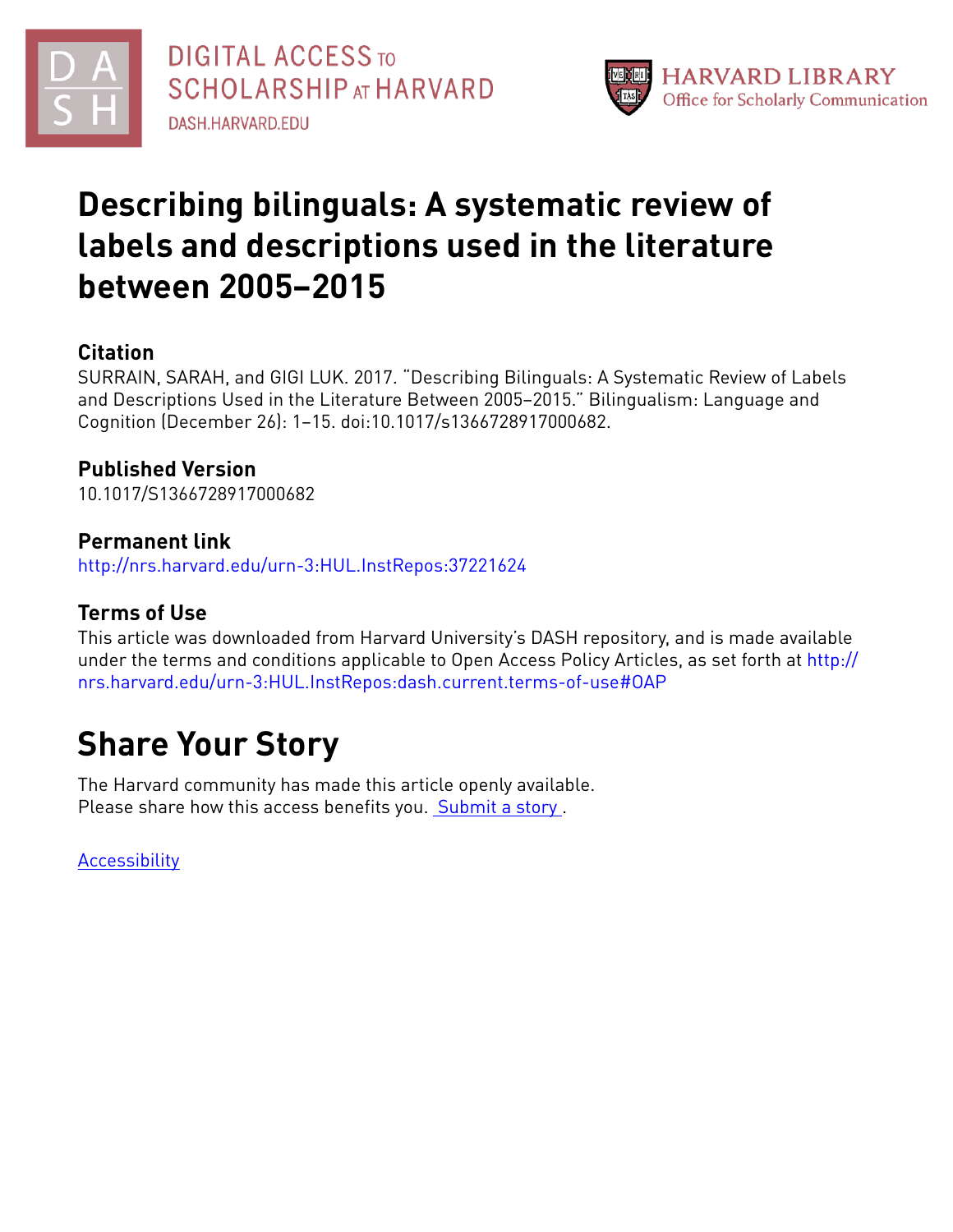#### **Describing bilinguals: A systematic review of labels and descriptions used in the literature between 2005-2015**

SARAH SURRAIN *Harvard Graduate School of Education*

GIGI LUK *Harvard Graduate School of Education*

(Received: August 10, 2017; final revision received: November 11, 2017; accepted: November 20, 2017)

### ACKNOWLEDGEMENTS

We acknowledge Sarah Howard, Carolynn Ianello, Analiese Reigstad and Valerie Woxholdt for their assistance in coding the database for this project. We also thank two anonymous reviewers for their constructive suggestions to an earlier version of the manuscript.

Address for correspondence: Gigi Luk, Ph. D. Harvard Graduate School of Education 14 Appian Way Cambridge, MA 02138 U.S.A. Gigi  $luk@ggse.harvard.edu$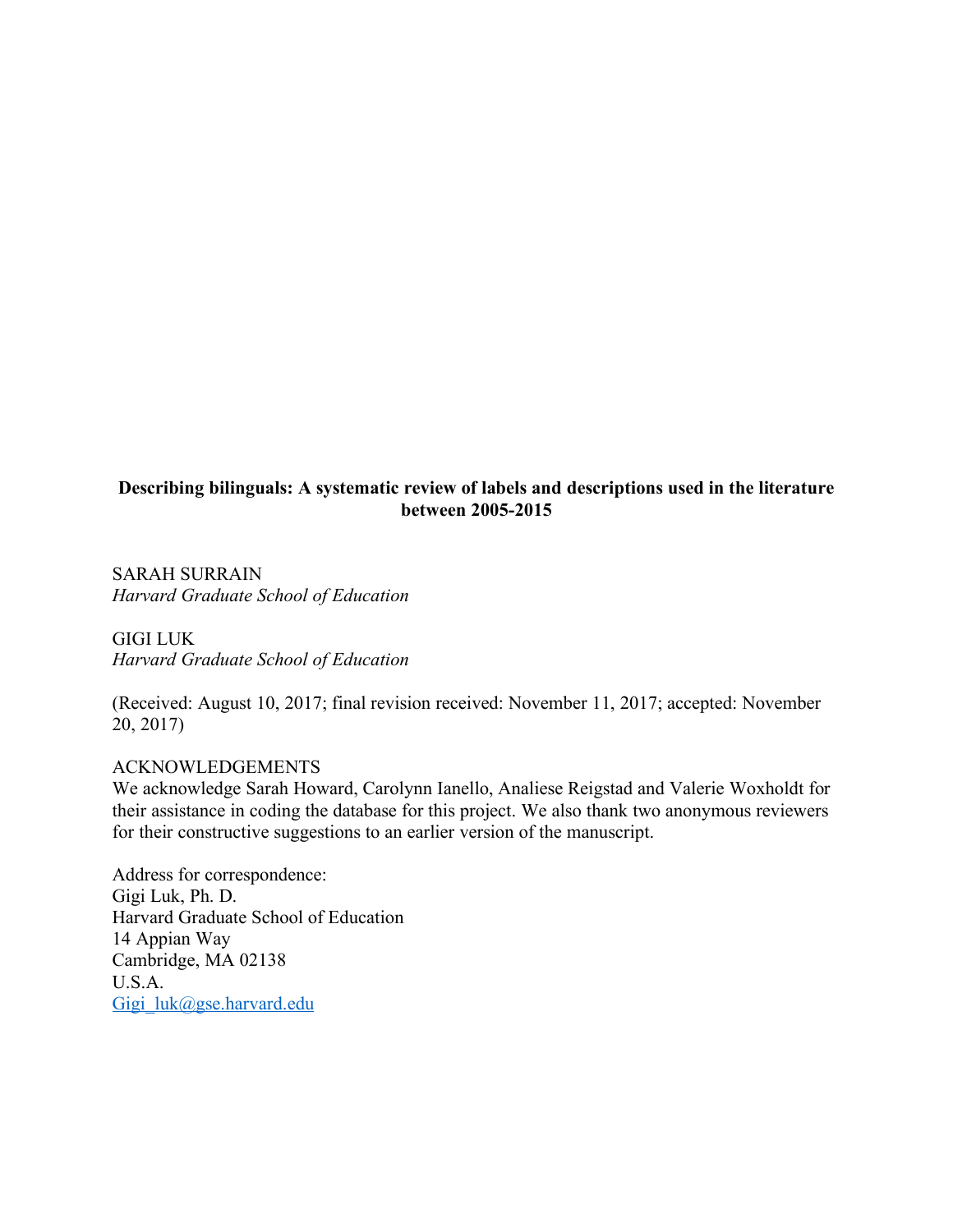#### **Abstract**

*Recent years have seen a surge in research comparing bilinguals to monolinguals, yet synthesizing this literature is complicated by the diversity of language and social backgrounds behind these dichotomous labels. The current study examines the labels and descriptions reported in 186 studies comparing bilinguals and monolinguals published between 2005-2015 in order to understand how bilingualism has been operationalized and describe the degree to which different facets of bilingual experience are reported. Proficiency and usage were the most frequently reported features (77% and 79%), followed by language history (67%) and the language of schooling (60%). However, less than half of the studies measured proficiency objectively or reported proportional usage, and even less – 30% – described the sociolinguistic context from which the sample was drawn. Given the increase in language contact due to globalization, more transparent and comprehensive reporting of participant characteristics is critical to building our understanding of how bilingualism affects experience.* 

*Keywords:* bilingualism, multilingualism, systematic review, heterogeneity, contextual factors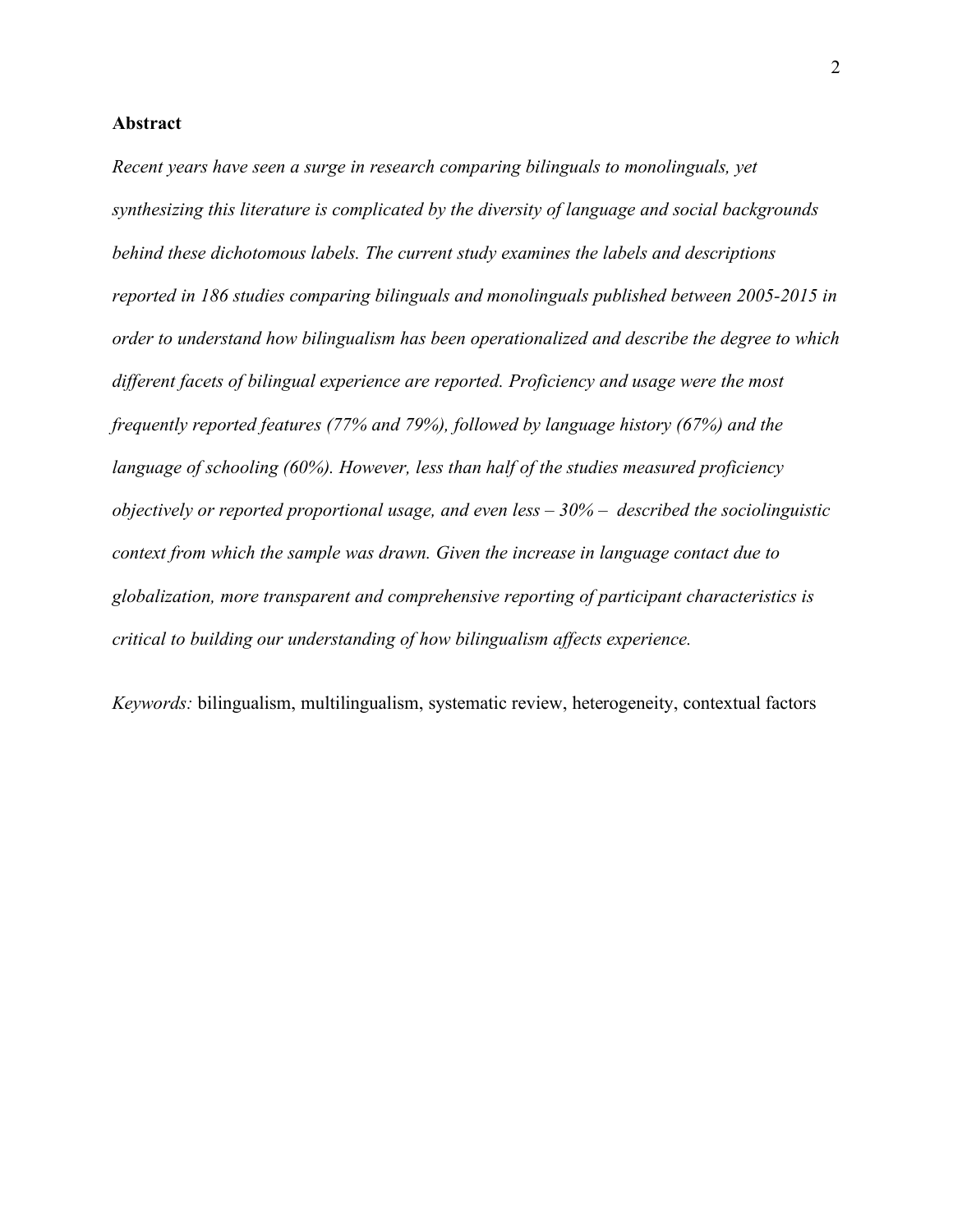#### **Introduction**

In a world where language diversity within nations and communities is rapidly increasing due to migration and globalization, inquiry into bilingualism as a life experience is more important than ever. The recent surge in research output and annual citations reflect this need (Kroll & Bialystok, 2013). Most of these studies have compared binary groups, namely, bilinguals and monolinguals, to test whether bilingualism affects various behavioral outcomes. However, despite the volume of output generated by this interdisciplinary field, generalizable findings remain elusive and syntheses of the literature are complicated by a lack of clarity and consistency across studies in determining whether participants are bilingual or monolingual. We know that bilingualism is a dynamic and interactive experience characterized by both individual and contextual factors (Grosjean, 2013). Yet, studies differ in how individual attributes such as first (L1) or second language (L2) proficiency (Hulstijn, 2012), language acquisition history or language dominance (Birdsong, 2016; Birdsong & Vanhove, 2016), and contextual factors such as opportunities to use one's languages and the local status of one's languages (for adults, see Green & Abutalebi, 2013; for children, see Paradis & Nicoladis, 2007) are reported. If studies utilize different criteria for determining who is bilingual, comparison or synthesis across studies becomes challenging. To address these fundamental methodological issues, the present study documents labels and descriptions for bilinguals and monolinguals in studies published between 2005 and 2015 that directly compared these two groups. We aim to demonstrate the variability in reporting comprehensive participant characteristics in research involving bilinguals and monolinguals. The study is meant to describe the landscape of the research rather than to define bilingualism. Given the societal implications of research on bilingualism, it is essential to explicitly report the characteristics that qualify participants to be bilingual (and monolingual) in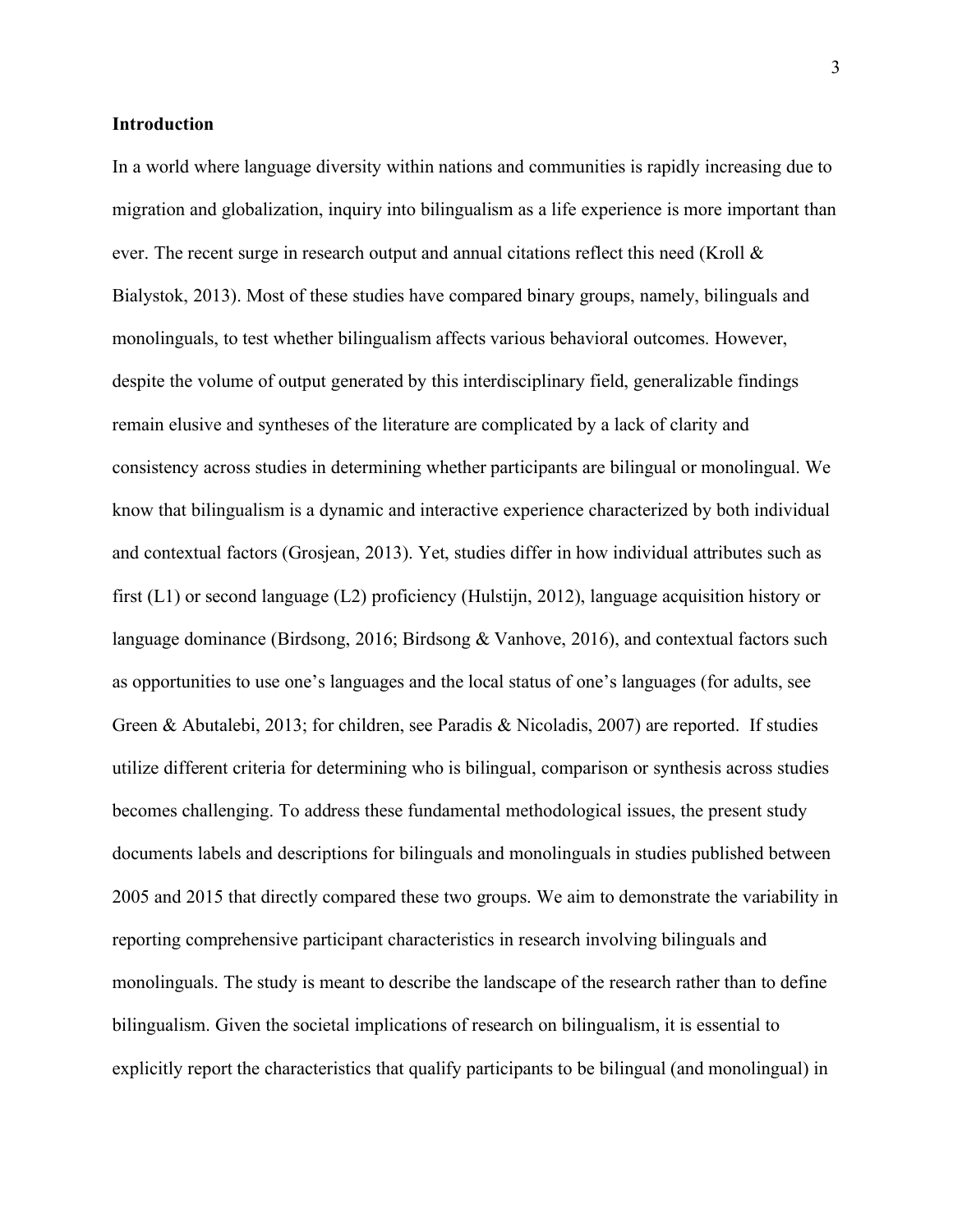order to facilitate knowledge translation.

The first methodological difficulty in comparing bilinguals and monolinguals is that bilingualism is not a categorical variable; there is no clear line between what constitutes bilingual versus monolingual experience (Luk & Bialystok, 2013). As Mackey (1962) noted more than 50 years ago, "the point at which a speaker of a second language becomes bilingual is either arbitrary or impossible to determine. … We are forced to consider [bilingualism] as something entirely relative" (p. 52). Not only is bilingual experience a matter of degree, but it also comprises multiple features, such as history and context of language acquisition as well as proficiency and current usage of each language (Fishman & Cooper, 1969; Grosjean, 2013; Kaushanskaya & Prior, 2015; Luk, 2015). Although these features collectively constitute bilingualism as a life experience, they are not always reported comprehensively in research studies.

The second methodological challenge in comparing monolinguals to bilinguals is that some studies recruit individuals whose experiences fall closer to the extremes of the bilingualmonolingual continua of age of acquisition, proficiency, or current usage, while others recruit those that inhabit the grey areas in between. For example, Peal and Lambert compared balanced, highly proficient bilinguals to "unambiguous" monolinguals in their landmark 1962 study, while more recent studies often take a broader view of bilingualism and determine the line dividing bilinguals from monolinguals based on the variation within a particular sample. This strategy is sound within an individual study, but not when studies are collectively considered. Generalizing findings from studies with different qualifying criteria to group differences between monolinguals and bilinguals may constrain our understanding of how different features of bilingualism are associated with different behavioral outcomes. To date, there is no empirical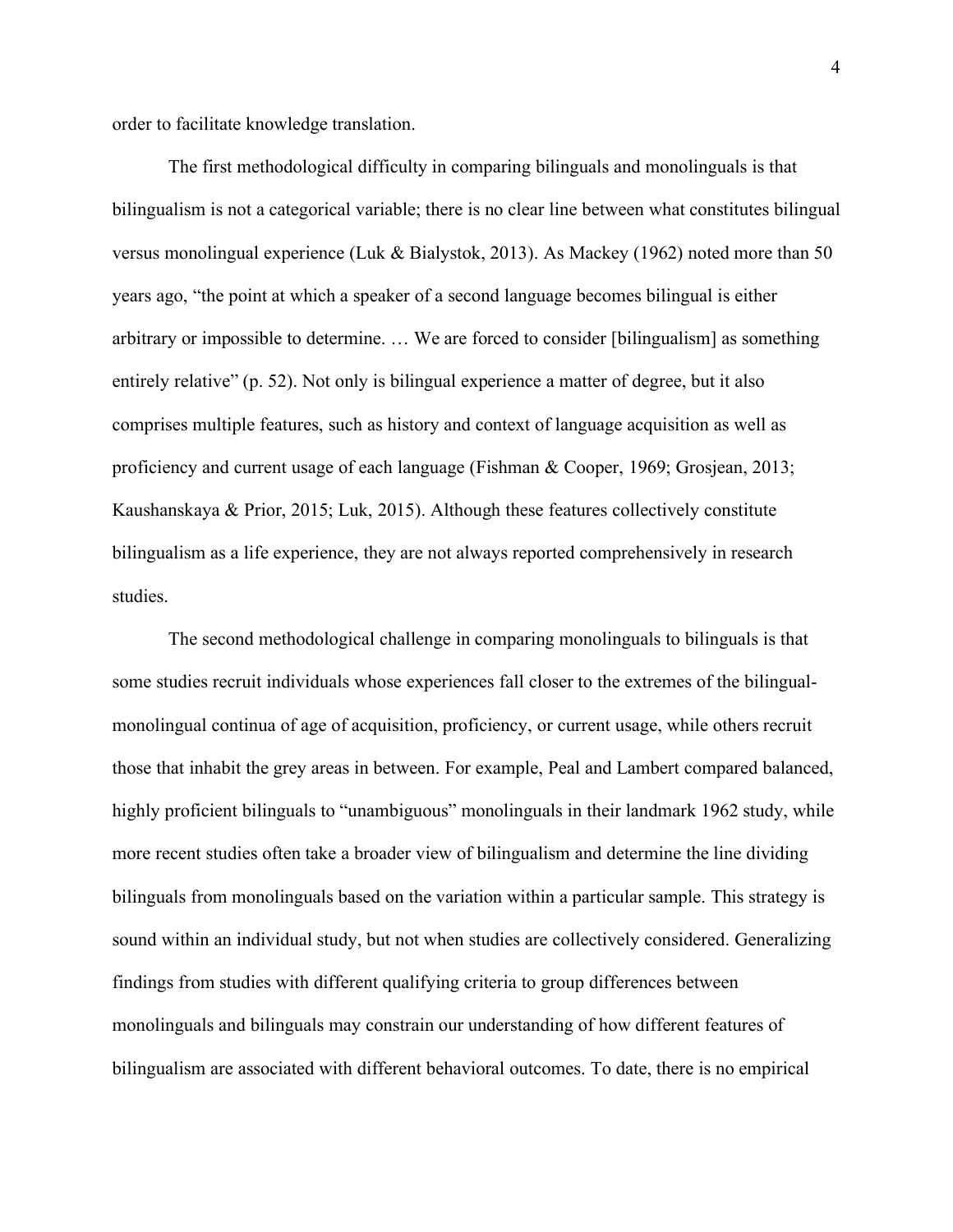documentation of how the broad label of "bilingual" is conferred. The current study aims to examine this issue in the recent literature. An additional goal is to document how monolinguals are described in research. Considered as "controls," monolingual participants are often assumed to be a homogeneous group. This assumption may not be accurate in studies where "monolingual" refers to participants with inconsistent second language usage or relatively lower self-reported second language proficiency (Alvarado & Jameson, 2011; Paap & Greenberg, 2013; Park & Ziegler, 2014). By documenting the labels and their descriptions in recent research, we emphasize the importance of understanding the variations within bilingual features and the pitfalls of assuming that bilingual-monolingual comparisons are constant and consistent across studies.

We expect that the way bilingualism is defined and described may differ based on the age of the participants. Clearly, features such as proficiency, current usage, history of acquisition and social context may shift over the lifespan and be more or less relevant to report for child and adult participants. For example, while sufficient proficiency in multiple languages is often a primary criterion for bilingualism, determining which skills to measure or where to set the bar is a complex question (Carroll, 2017). In fact, it may not be realistic to assume bilinguals can attain proficiency comparable to that of monolinguals (Grosjean, 1989). Measuring and reporting proficiency may be even more difficult in research involving young children, given that they are often still acquiring all of their languages (Unsworth, 2008). Partly due to the complications associated with proficiency criteria, several scholars have suggested usage as a more reliable indicator of the degree of bilingual experience (Grosjean, 2013). The amount that individuals use their languages on a daily basis is likely an important attribute at all ages, but may be particularly salient in studies of young children. This idea has been borne out in recent work by Bedore and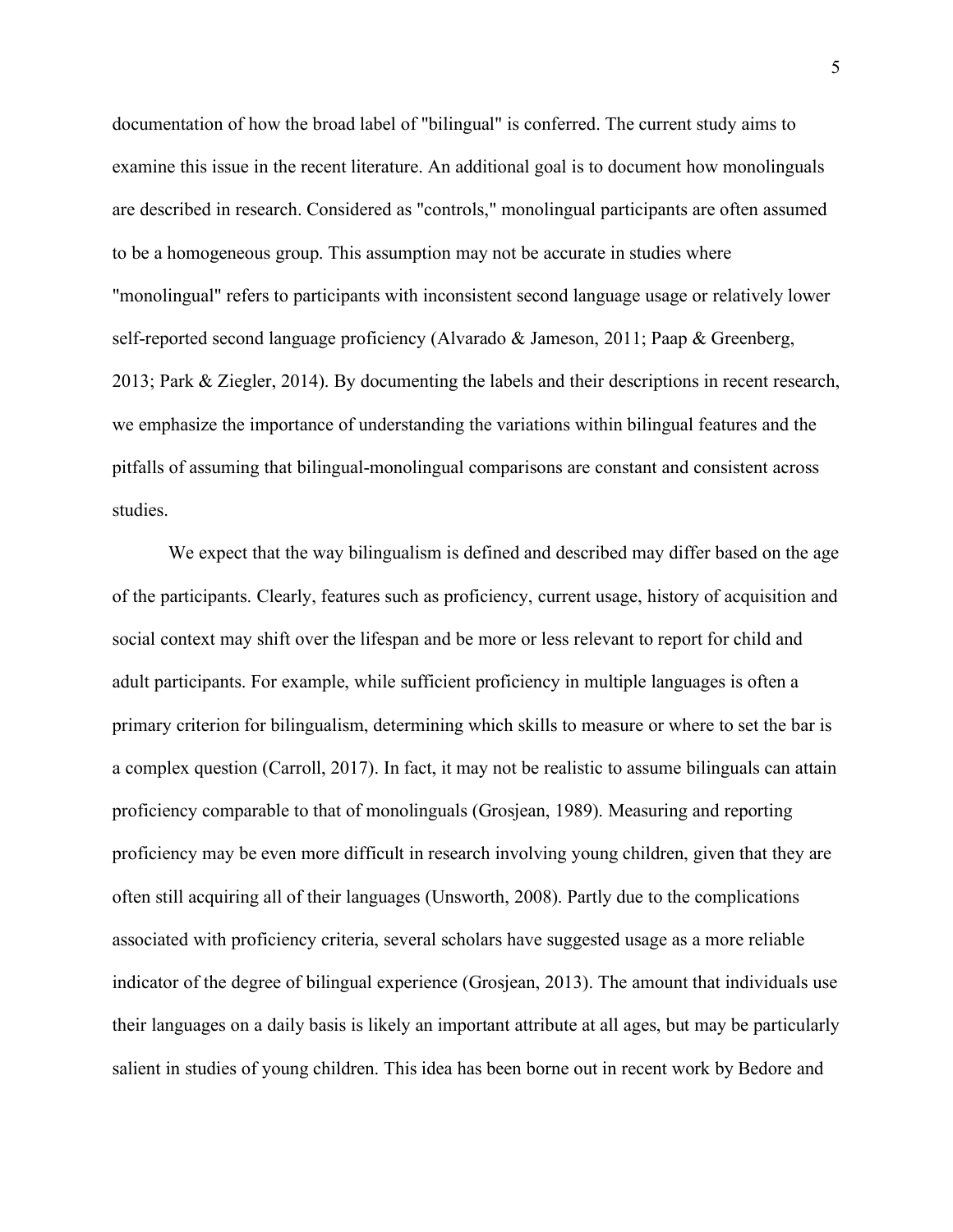colleagues (2016), who found that current daily input and output in both languages was particularly important for understanding the development of language minority children in the United States (Bedore, Peña, Griffin, & Hixon, 2016).

In addition to contributing to our understanding of current language usage, the language of schooling provides pertinent information about bilingual experience, particularly for children. Students may receive instruction in their native language(s), other language(s) or both. For example, children of Portuguese immigrants in Luxembourg are immersed in Luxembourgish, German and French at school without access to school-based supports in their native language (Engel de Abreu, Cruz-Santos, Tourinho, Martin, & Bialystok, 2012). This configuration marks a key part of their foundational bilingual experience. In contrast, language minority children with access to schooling in their native language would likely achieve greater proficiency in that language and experience less native language attrition over time (Rolstad, Mahoney, & Glass, 2005). We expect that the language of schooling will be reported more frequently in studies of children, though it offers important clues to adults' language history as well.

Language history – more specifically, the age at which an individual began learning (Unsworth, 2016) or actively using a second language (Luk, de Sa, & Bialystok, 2011) – is an important feature that we expect to see reported in the literature. Given the relationship between age of acquisition and ultimate attainment (Birdsong & Vanhove, 2016), we anticipate that studies will be more likely to report the language history of adult participants. It is also acknowledged that bilingual language learning or usage changes across time. Therefore, studies might also record changes in language usage patterns across the lifespan. Finally, given that bilingual experience reflects how individuals interact with others in the community via language use, we also document the degree to which the sociolinguistic context is reported in the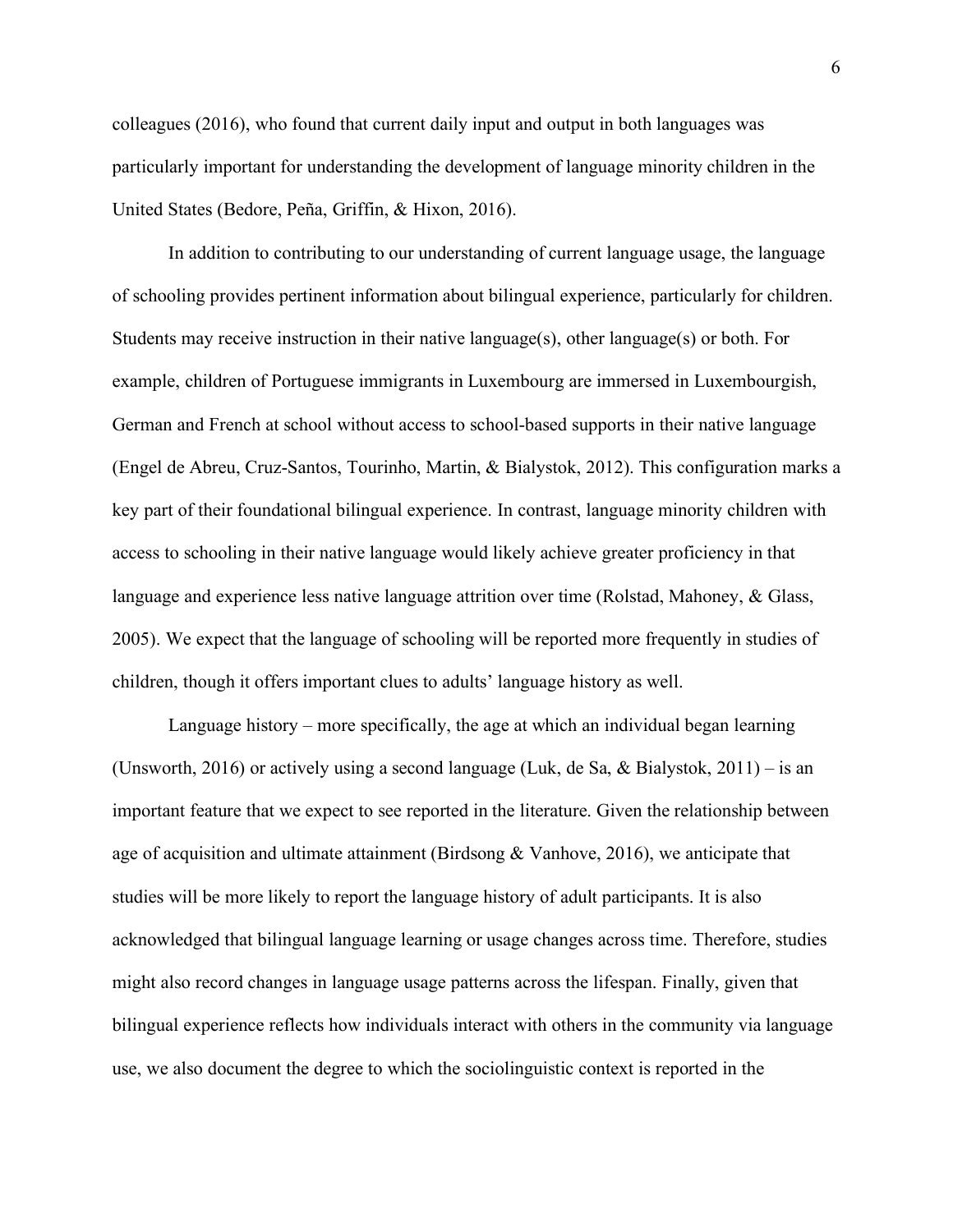descriptions of both bilinguals and monolinguals. Here, sociolinguistic context refers to characteristics of the community such as official languages and general language use, beyond the family unit, in the country or region where the study took place. Information about national and community language use is helpful for comparing studies conducted internationally. We acknowledge that the attributes reviewed here, namely,  $L1/L2$  proficiency, functional language usage, language acquisition history, and sociocultural context, are interrelated and, in combination, they provide a comprehensive description of monolingual and bilingual samples in individual studies.

To describe the variation in the labels and descriptions used in recent research on bilingualism we compiled a database of 186 studies from 165 empirical articles comparing bilingual and monolingual groups, and asked the following two questions: 1) What labels and descriptions are used to report on participants in group comparison studies? 2) Do these labels and descriptions vary by age of the participants or the region where the study was conducted? By documenting the variability in describing participants' language characteristics between groups, we hope to emphasize the nuances and the complexity embedded in group comparisons involving monolinguals and bilinguals. Furthermore, we aim to encourage more transparent reporting of participants' language experience that would enrich our understanding of bilingualism as a life experience.

#### **Method**

#### *Search strategy and inclusion criteria*

The purpose of this review was to identify a representative subset of the literature in a replicable manner in PsycINFO. We searched the database using the keywords *biling\** or *multiling\** and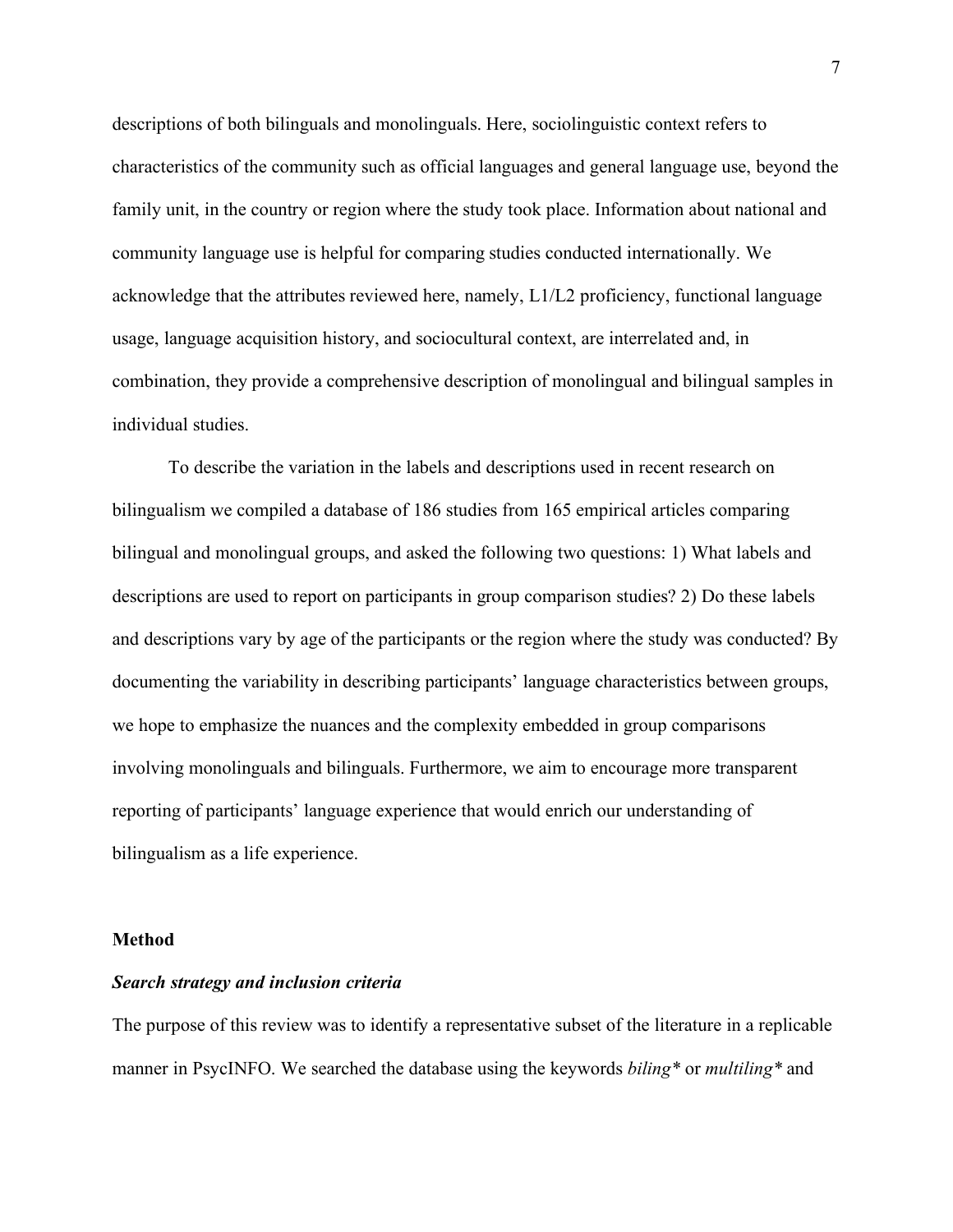*monoling\** and limited our search to English language, peer-reviewed, empirical studies from 2005 to 2015 (see Figure 1 for a decision flow chart for the search, inclusionary, and exclusionary actions). This search yielded 277 articles which were then screened based on the full text, with 141 of these meeting the inclusion criteria described below. An additional 25 articles from a previous, pilot search of PsycINFO using only the keywords *biling\** or *multiling\** were added to this search, yielding a total of 165 articles after removing duplicates. Some of these articles contained multiple studies with unique samples that met our criteria, and so the total number of studies reviewed was 186, reported in 165 articles.

#### <Insert Figure 1 about here>

In addition to the search limits described above, studies had to meet four criteria for inclusion in our review. First, we included only studies that compared bilingual and monolingual groups on one or more literacy, language or cognitive outcomes. To meet this inclusion criterion, we included studies that used a group approach in which comparisons were based on participants' language backgrounds, with at least one group broadly defined as "bilingual" and another as "monolingual." Second, we required that each language group have a sample size of 15 or larger to limit our review to studies with reasonable power for statistical inferences. Third, we required that study data be obtained from unique samples rather than using aggregate data from previous studies to avoid overlap among the participants being described. Finally, we included only studies conducted with healthy, typically-developing populations in order to focus on distinctions based on language experience rather than clinical conditions.

#### *Coding the studies*

Each study was coded for the age of the participants (adults, children or both), the country or countries in which the research was conducted, the main outcome of interest (literacy, language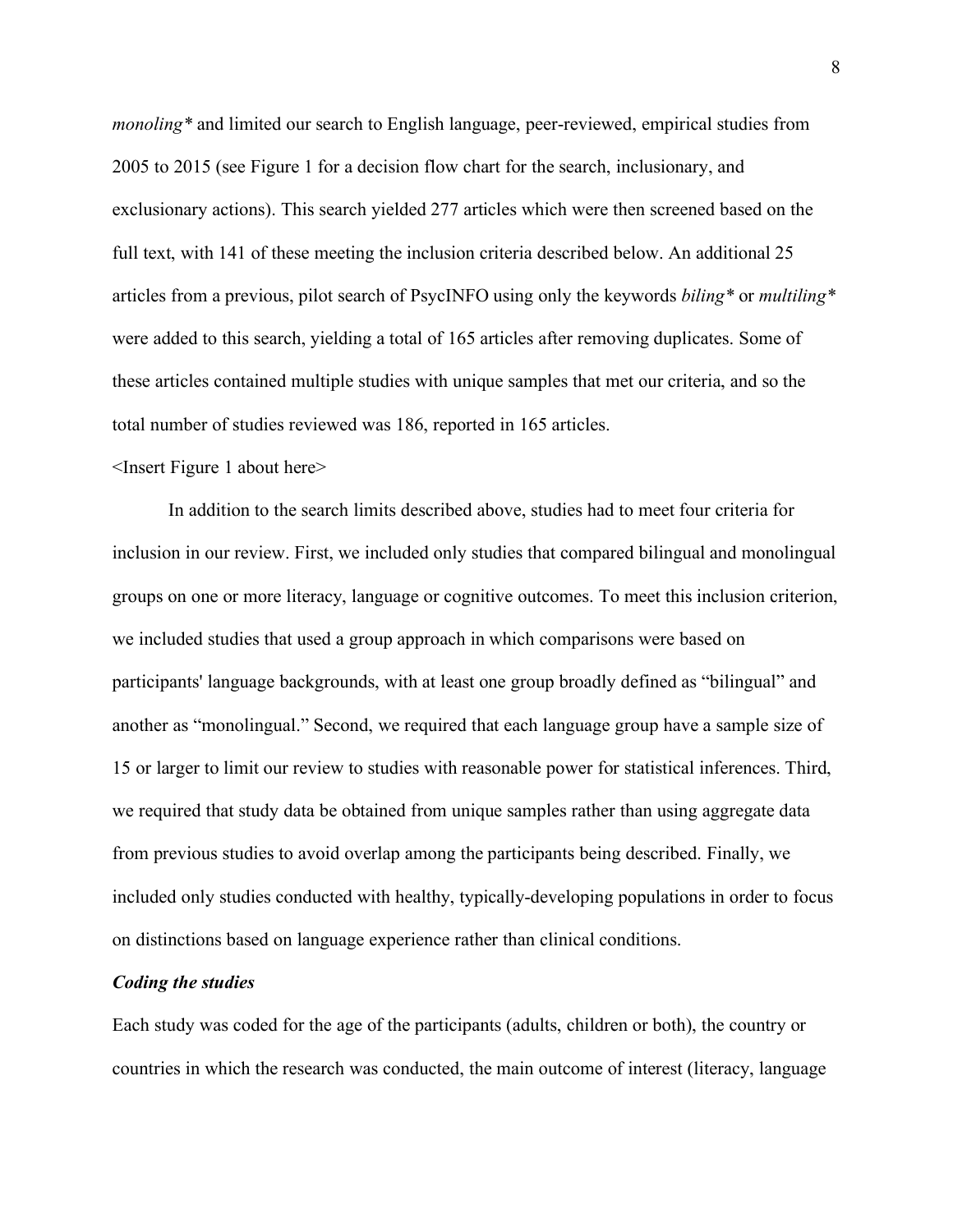or cognitive), and the labels and descriptions used to describe the language groups. The main outcome of interest was documented because these studies span different disciplines in the field of bilingual research. We wanted to capture this variance to understand the nuances in how bilingualism is described across an interdisciplinary field. Studies that focused on reading or writing skills such as spelling or reading comprehension were coded as "literacy". Studies focusing on outcomes such as lexical retrieval or morphological awareness were coded as "language". Finally, studies that compared groups on outcomes such as inhibitory control or working memory were coded as "cognitive". The procedure for coding the labels used for the bilingual and monolingual groups was as follows: First, the most consistent label applied to each language group across the title, abstract, tables, and figures was recorded (e.g. "successive bilingual Turkish-speaking children" as reported in Marinis & Chondrogianni, 2010). Second, the bilingual group labels were dichotomously coded as to whether they *only* used the words "bilingual" or "trilingual", or whether they used additional terms related to the bilingual experience of the participants. If so, these terms were then coded as to whether they named the specific languages spoken (Language Pair Label), whether they alluded to the acquisition history (History Label), whether they referenced ongoing acquisition of one of the languages (Learning Label), and whether they suggested the degree of dominance or proficiency (Dominance Label) (see Table 1 for examples of each).

<Insert Table 1 about here>

The qualitative descriptions of the participants in each language group were of particular interest, as these provided insight into the diverse ways that the terms bilingualism and monolingualism are operationalized in the literature. In order to capture the features of bilingualism that are reflected in each description, the text describing the participants (taken from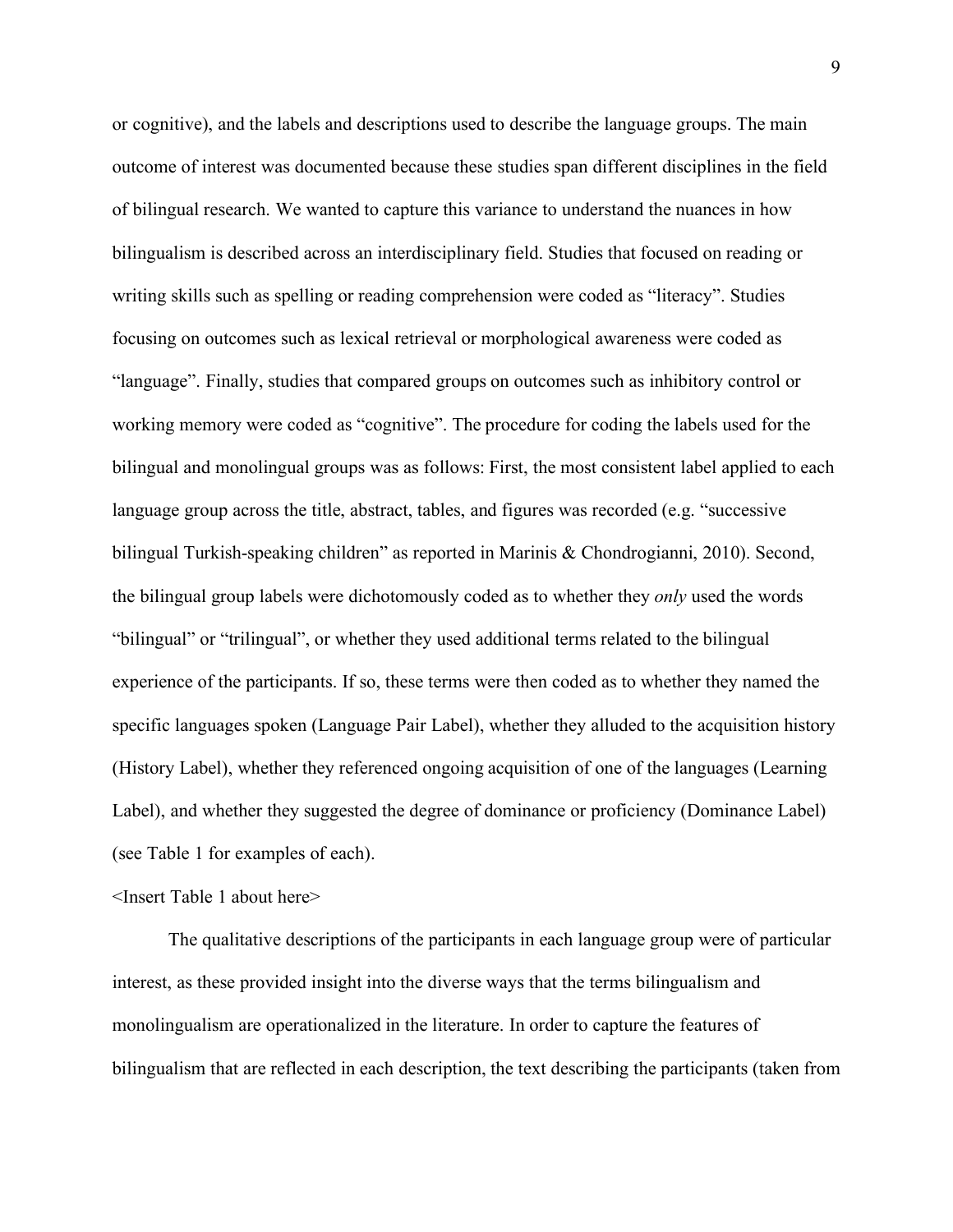the methods section of each study) was qualitatively coded according to the rubric in Table 2. In line with our knowledge of the literature and the features that we expected to be of theoretical importance, we recorded whether each study reported on the proficiency, functional usage, school language, language history, and sociolinguistic context of the participants. Proficiency was coded as either subjective or objective. Subjective judgement refers to self-reports or otherreports whereas objective measurement refers to administering normed-referenced assessments and reporting standard scores against a norming table. Functional usage was coded as either categorical or gradient. Categorical refers to usage reported as a dichotomous indicator of whether both languages were used in daily life, while gradient refers to a relative quantitative report of language usage or exposure. This allowed us to look for relationships between how the language groups were described and other aspects of the studies such as age of participants and region. Each feature is reported independently to assess the consistency of reporting across studies. It is acknowledged that these features overlap and that some studies reported more than one feature.

<Insert Table 2 about here>

The studies were coded by a team of three research assistants along with the first author. Twenty-four percent of the studies were coded by two to four coders. Interrater reliability was initially lower than desired in the first round of double-coding (agreement=78%, Kappa=0.66), but after resolving all discrepancies and clarifying the coding scheme, agreement between coders in subsequent rounds ranged from 83% to 87% (.7 < Kappa < .76). All disagreements were discussed and resolved by consensus. The first author personally coded or audited 89 (48%) of the 186 studies. Among the 186 studies, the largest number of studies with the same first author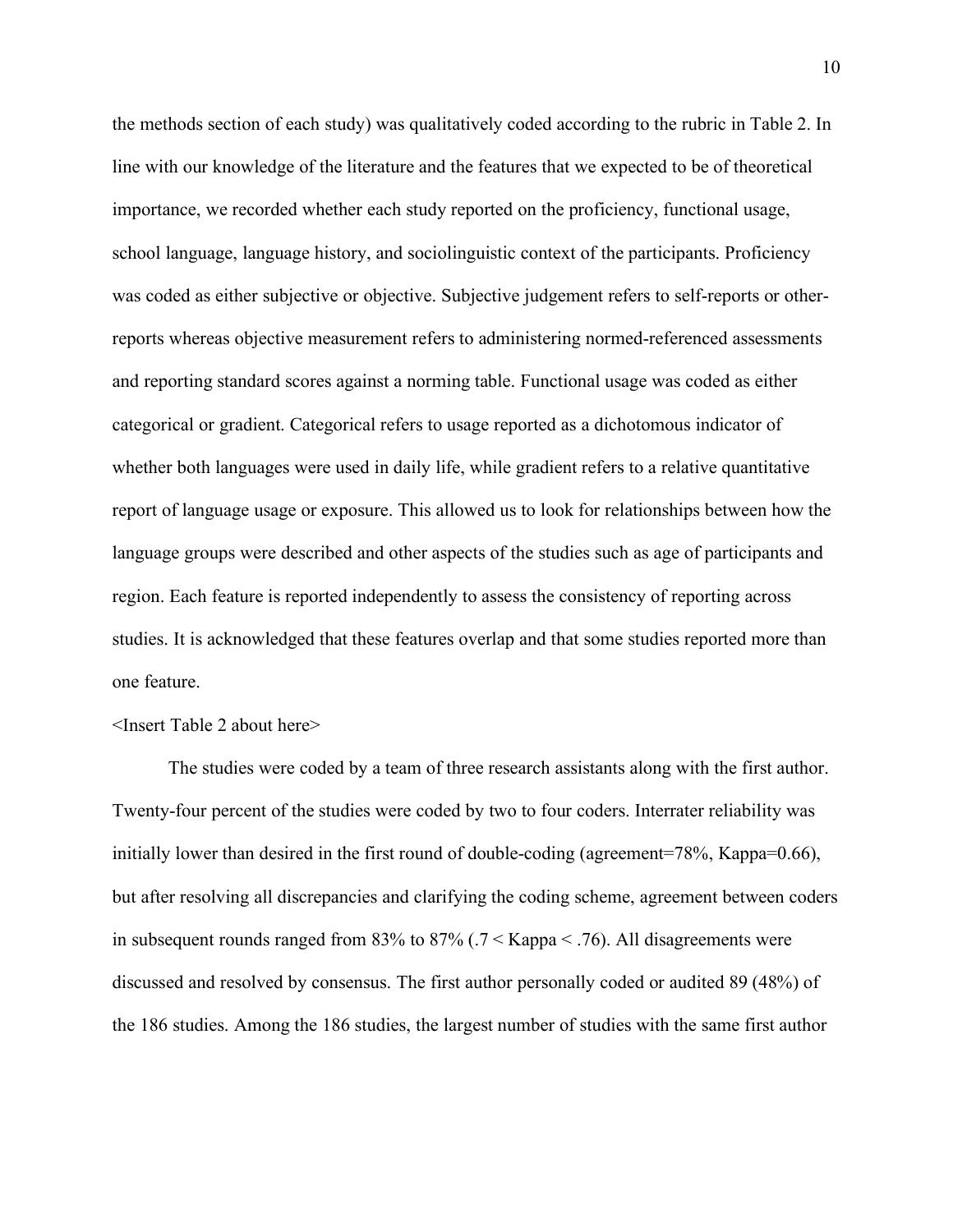is 11 (6% of the total). The next two most frequent first authors appeared five times each in the database. No other first author appeared more than three times.

#### **Results**

Our goal was to describe how bilingualism has been operationalized in the literature from 2005- 2015 and explore how this may differ by the age of the participants and the geographic region from which the participants were drawn. We first provide descriptive statistics on the distribution of these characteristics for the full set of studies in our database. We then examine the labels used to describe the bilingual groups and determine whether these differed by age or region. Next, we focus on the descriptions of the bilingual and monolingual groups and document the percentage of studies that reported on participants' proficiency, home usage, school language, language history, and sociolinguistic context, noting differences by age and region.

#### *Studies in the database*

The 186 studies in our final database included 9,143 bilingual participants and 7,836 monolingual participants (see the supplementary materials online for a complete list of the studies). The number of participants per language group ranged from a minimum of 15 (following our inclusion criteria) to a maximum of  $1000<sup>1</sup>$ , with a median bilingual group sample size of 33. A total of 111 studies (59%) included only child participants, while 76 studies included either only adults ( $n=72$ ) or adults and children ( $n=4$ ). Across all studies, 32 countries were represented. The majority of the study participants came from North America, with 56 studies (30%) conducted in the United States and 48 studies (25%) conducted in Canada. Fortysix studies (25%) described participants from across 14 countries in the European Union and the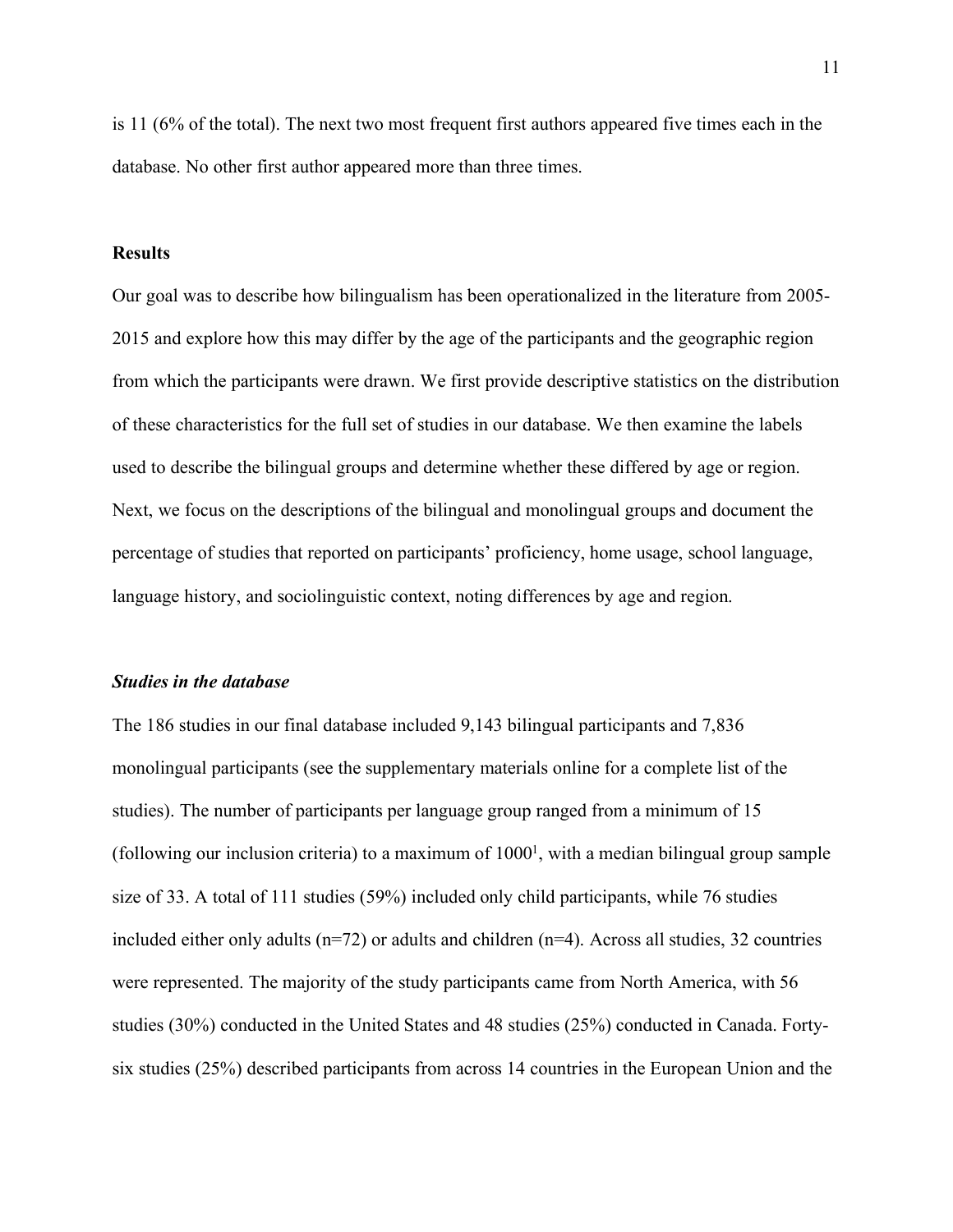United Kingdom, and 15 studies (8%) drew participants from countries in Asia, Australia, and Africa. Finally, 22 studies (12%) included participants from multiple regions, such as Canada and China or the United States and Mexico.

The studies compared bilingual and monolingual groups on a wide range of outcomes. Eighty-five studies (46%) focused on general language outcomes. A similar proportion of studies (45%, n=84) compared participants on cognitive outcomes. The smallest number of studies were concerned with literacy outcomes (9%, n=17). The underrepresentation of studies examining literacy as an outcome is due to the terms we adopted for our literature search. In literacy research with students from diverse language backgrounds, labels such as "English language learners" (e.g., Solari, Petscher, & Folsom, 2014) or "language minority learners" (e.g., McNeill & Everatt, 2013) are often used instead of "bilingual." These studies were not included in our search as we focused on studies with a monolingual-bilingual group comparison. Therefore, this search yielded a small number of studies with literacy as an outcome. While this breakdown provides a general sense of the domains in which bilinguals and monolinguals have been compared in the literature, it is important to note that the boundaries between these categories are not definitive or mutually exclusive. For example, most general language outcomes are relevant to literacy outcomes, and most studies investigating cognitive outcomes involve both verbal and nonverbal processing.

#### *Labels Applied to the Bilingual and Monolingual Groups*

The labels used to describe the bilingual groups ranged from more general to more specific (see Table 1). Fifty-eight studies (31%) referred to the bilingual group as simply "bilingual" without additional qualifiers. The largest group (n=85, 46%) used a label that indicated the languages spoken, but did not indicate the dominance, learning status or acquisition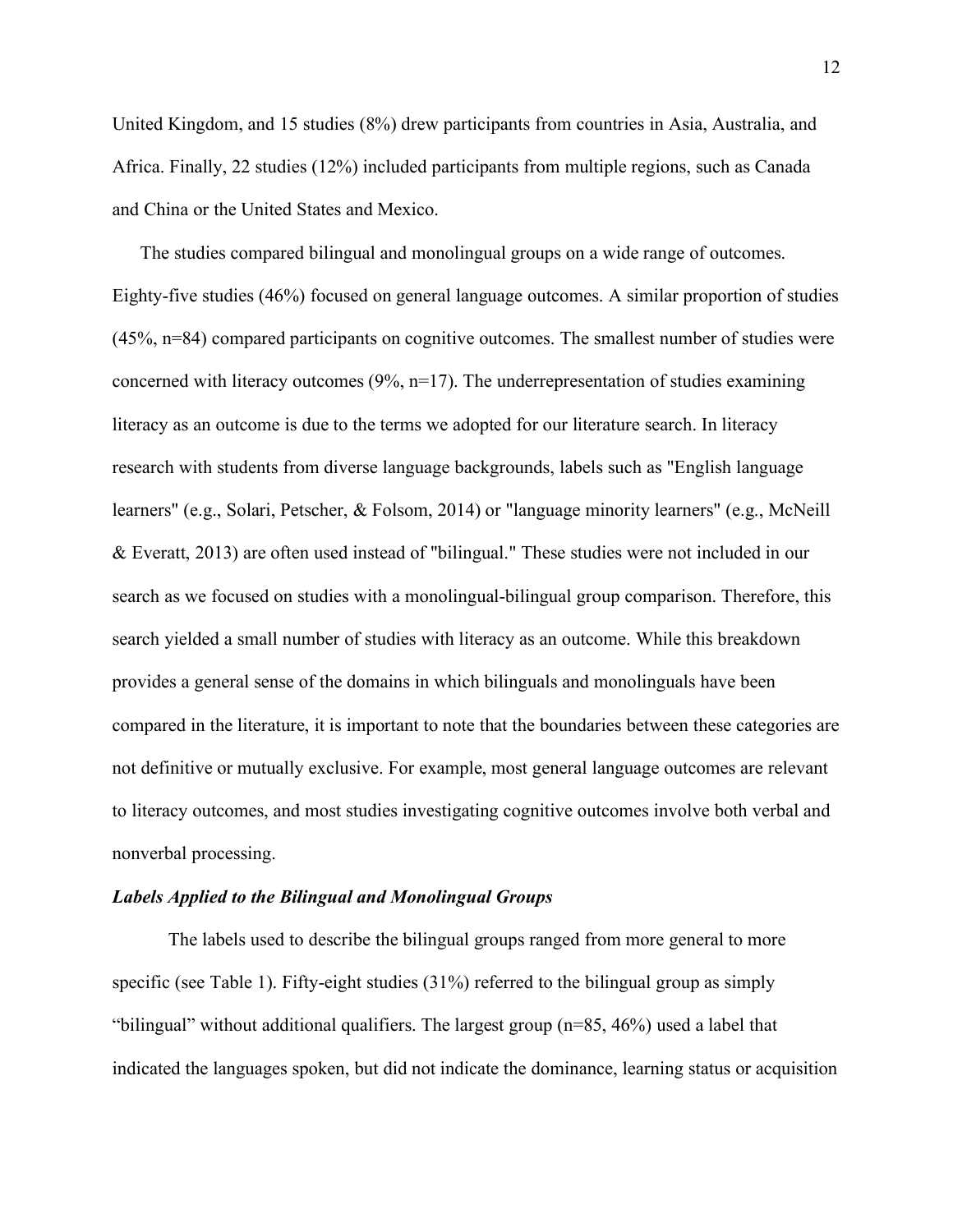history of the participants. A small number of studies used labels that indicated either the dominance  $(2\%)$ , learning status  $(5\%)$ , or history of acquisition only  $(6\%$  each), while  $10\%$ applied more specific labels that provided some combination of the features described above. Disaggregated by age, we find that studies with child participants were more likely to use the Learning Only label (8% compared to 1% in adults) and the History Only label (7% compared to 4% in adults), while adult studies were slightly more likely to use the Language Pair only label (51% compared to 42% in children), though these differences did not reach statistical significance,  $X^2$  (5,  $N = 186$ ) = 6.63,  $p = 0.25$ .

While the distribution of labels did not differ significantly by region,  $X^2$  (20,  $N = 186$ ) = 27.09,  $p = 0.133$ , some diverging patterns were observed. For example, in Canada the most used label type was Bilingual Only (47% of studies), while the most used in the United States, the EU & UK, and Asia/Australia/Africa was Language Pair Only (54%, 57%, and 60%, respectively). Studies from multiple regions showed an even split in the frequency of using theBilingual Only label andthe Language Pair Only label (32% for each). These studies were also the most likely to use combination labels (23%). One interpretation of these regional differences could be that studies conducted in Canada often draw from a diverse population speaking multiple languages and so require more general labels to describe heterogeneous samples, while studies that recruit samples from multiple regions are likely targeting specific speech communities and thus can apply more specific labels.

The labels used to describe the monolingual groups follow a pattern similar to the bilingual group labels. A little over one third used the term Monolingual Only (n=66, 35%), more than half referred to the monolingual group by the language spoken (n=102, 55%), and 10% of the studies (n=18) included additional qualifiers such as "fully monolingual" (O'Hora,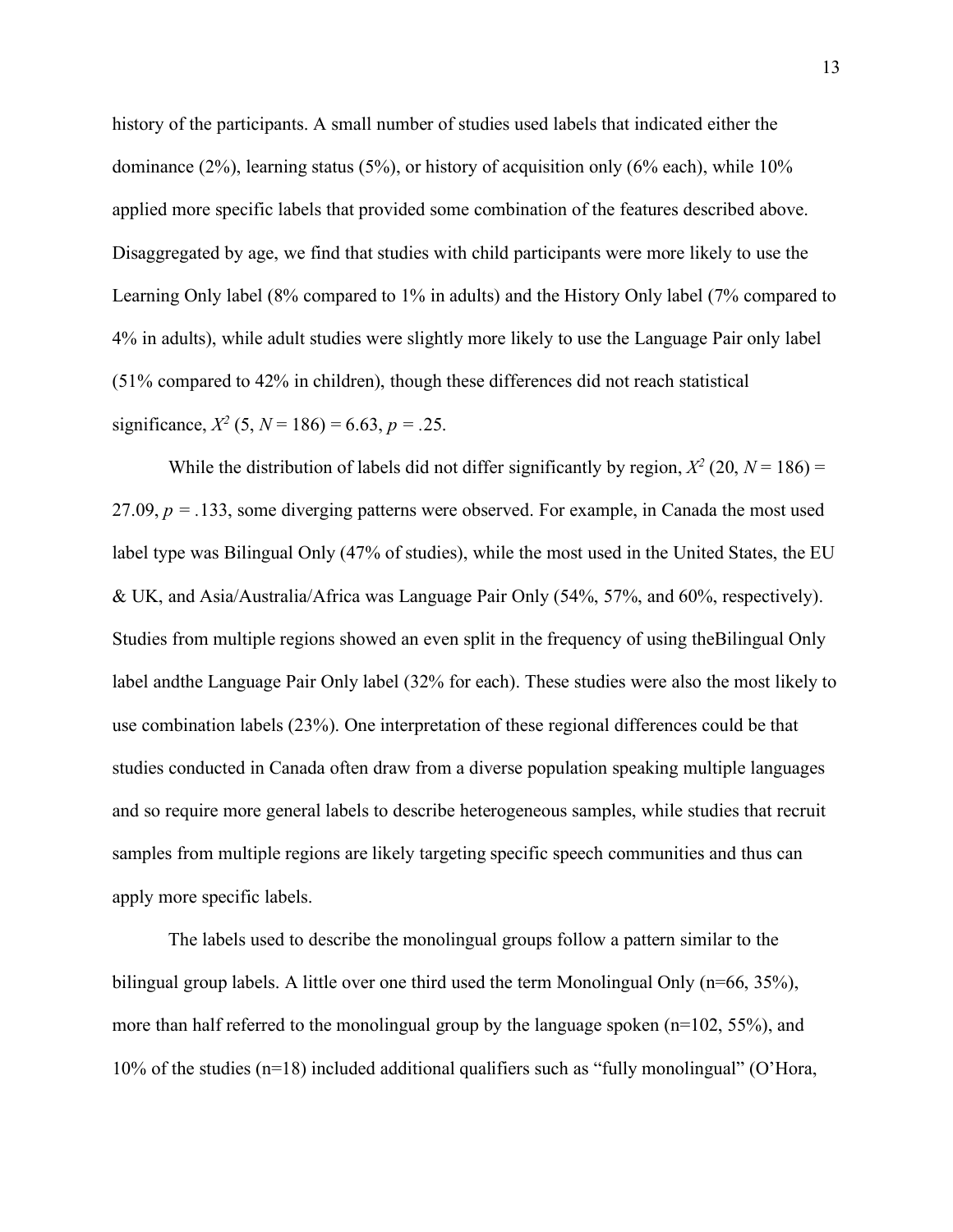Pelaez, & Barnes-Holmes, 2005), "functionally monolingual in English" (Bedore, Fiestas, Peña, & Nagy, 2006), or "Monolinguals in English Language Instruction" (Rolla San Francisco, Mo, Carlo, August, & Snow, 2006). Language dominance and learning is often assumed to be homogeneous in monolinguals, but these labels suggest that there may be important differences between the monolingual participants in different studies.

#### *Descriptions of Bilingual and Monolingual Groups*

Next, the descriptions of each language group provided in the methods section were examined to understand the extent to which features such as proficiency, home and school usage, history, and sociolinguistic context were reported. For each of these features, the pattern across all studies as well as differences by age and geographical region are reported.

#### *Proficiency*

Definitions of bilingualism and theories of how bilingual experience impacts development and learning often hinge on an individual's proficiency in each language. Across all studies, 141 (77%) reported the proficiency of the participants based on objective or subjective measures in at least one language. <sup>2</sup> Fifty-five studies (30% of the total) reported objective proficiency only. In these cases, proficiency was based on a formal assessment administered to both bilingual and monolingual groups, with more than half using the Peabody Picture Vocabulary Test (PPVT) and its adaptations in other languages. Other studies reported using measures such as the Expressive One-Word Picture Vocabulary Test (EOWPVT), the Shipley Vocabulary Test, or the MacArthur-Bates Communicative Development Inventory (MCDI).<sup>3</sup> Of the 55 studies that relied on objective proficiency measures, 21 studies (38%) tested the bilinguals in only one of their languages. Across these 21 studies, the language tested was always the dominant majority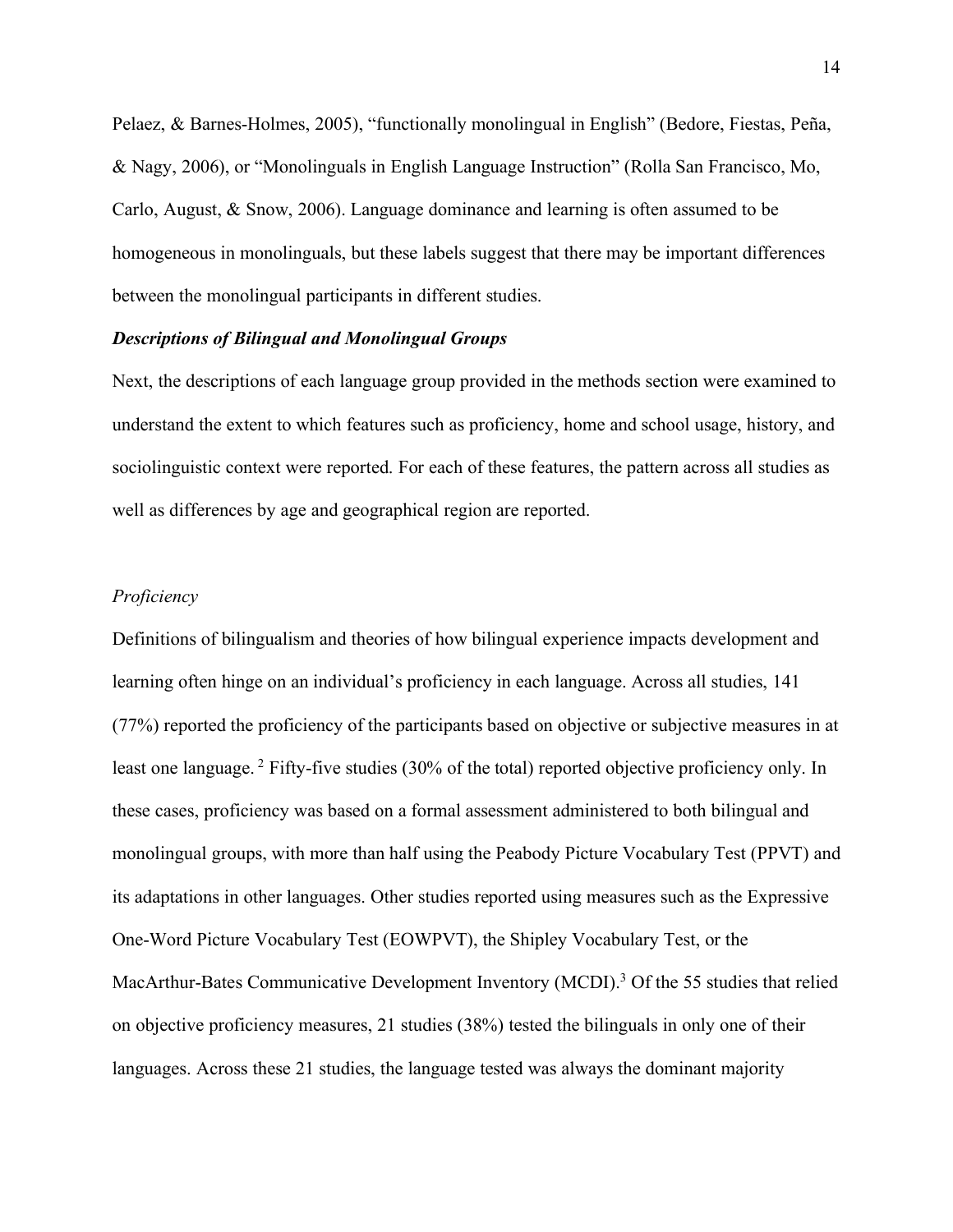language in the community – English (n=17), Dutch (n=2), French (n=1) or Korean (n=1), which was the second language of the bilinguals in at least 11 of the studies and the first language of the bilinguals in two studies.4 The studies that tested participants in only one language were likely constrained by the variety of different first languages spoken by bilingual participants (e.g. Bialystok, Barac, Blaye, & Poulin-Dubois, 2010; Byers-Heinlein & Werker, 2009; Portocarrero, Burright, & Donovick, 2007). Fifty-four studies (29%) reported subjective proficiency only. That is, proficiency was based solely on self- or parent-reports. An additional 32 studies (17%) included both objective and subjective proficiency. Finally, 43 studies (23% of the total) did not meet our criteria for reporting either objective or subjective proficiency. While some reported using an objective measure with the bilingual participants only (but not the monolinguals), most of these 43 studies did not report the proficiency of either group. An overview of these results can be found in Table 3.

<Insert Table 3 about here>

There was a statistically significant relationship between the type of proficiency reported and the age of the participants,  $X^2$  (3,  $N = 184$ ) = 50.83,  $p < 0.001$ . Studies with child participants were more likely to report objective proficiency than were studies with adults (45% of child studies vs. 8% of adult studies). Conversely, adult studies were more likely to report subjective proficiency only (54% of adult studies vs. 12% of child studies). This finding is not surprising because children are still in the process of acquiring one or both of their languages, and objective assessment that is sensitive to developmental milestones is more appropriate for developing children. Furthermore, parents may be less able to judge their children's relative proficiency in each language given that parents may not be present in all social situations involving their children, such as childcare or schools. The relationship between the type of proficiency reported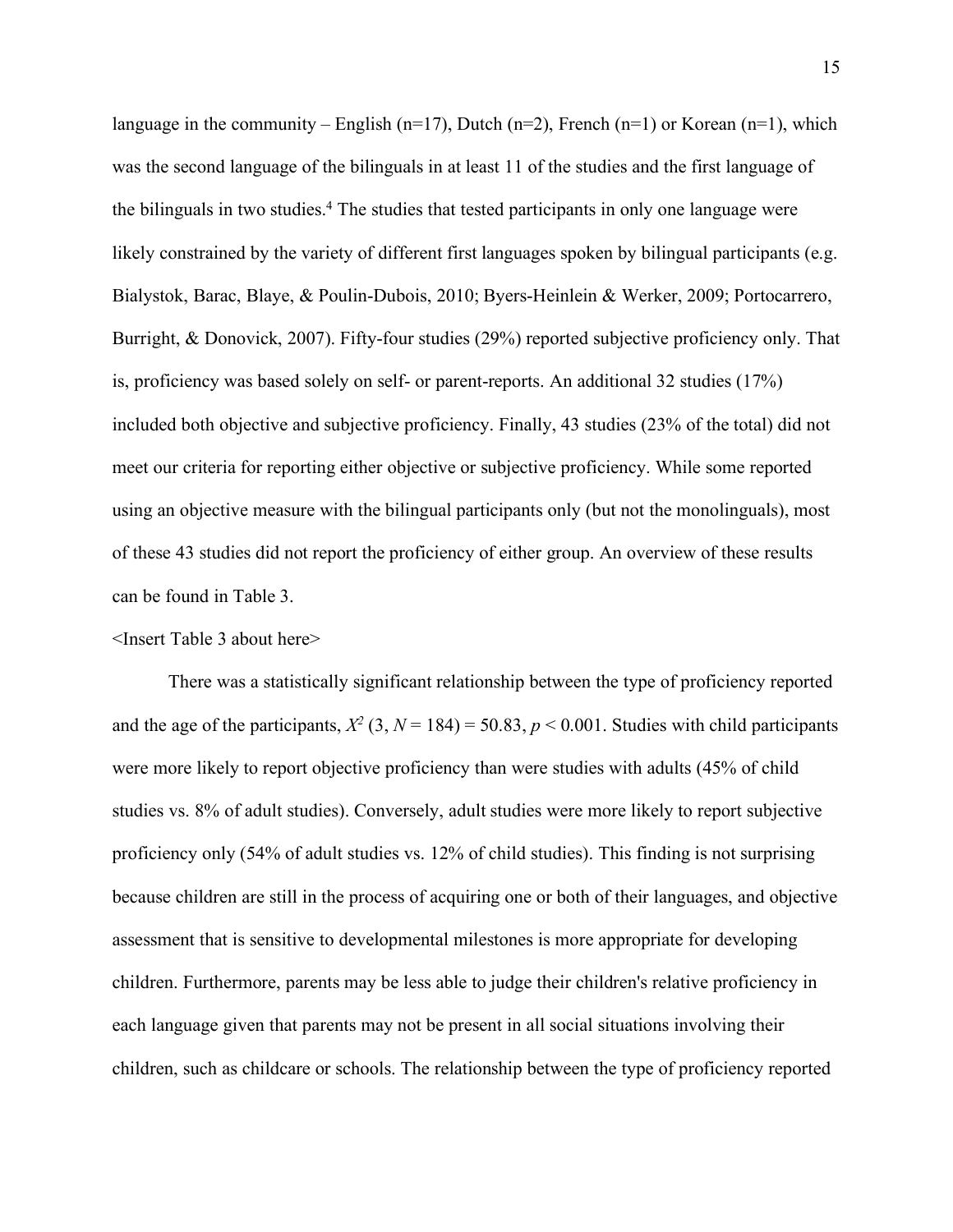and region was also statistically significant,  $X^2$  (12,  $N = 184$ ) = 39.70,  $p < 0.001$ . Most notably, studies from Asia, Australia and Africa had the highest proportion of studies that did not report proficiency at all (60%).

#### *Functional Usage*

The amount of daily usage in each language is an important metric for bilingual experience. Functional usage is most often operationalized in the literature as the languages spoken at home. We found that 79% of the studies  $(n=147)$  reported some information about home language usage. However, 74 of these studies only reported home usage categorically. That is, they reported whether a particular language was spoken in the home, but did not quantify to what degree it was used. For example, "students were termed 'bilingual' if caretakers reported Spanish spoken in the home" (Gibson, Oller, Jarmulowicz, & Ethington, 2012, p. 105). A roughly equal amount (39% of the total, n=73) also reported home language usage as a gradient. In most cases, this meant that the proportion that each language was used in the home was estimated based on self- or parent-report. For example, one study used a parent questionnaire to determine the percentage of exposure per week, and reported that "Bilingual children were determined as those with at least 30% exposure to one of two languages weekly since birth" (Yow & Markman, 2011, p. 563). Table 4 provides an overview of home usage reporting across the studies. <Insert Table 4 about here>

As with proficiency, the reporting of home usage differed significantly between the child and adult participants,  $X^2$  (2,  $N = 186$ ) = 14.53,  $p = .001$ . Studies with only child participants were more likely to report home usage than adult studies (86% of child studies vs. 68% of adult studies), but a slightly smaller proportion of child studies reported home usage as a gradient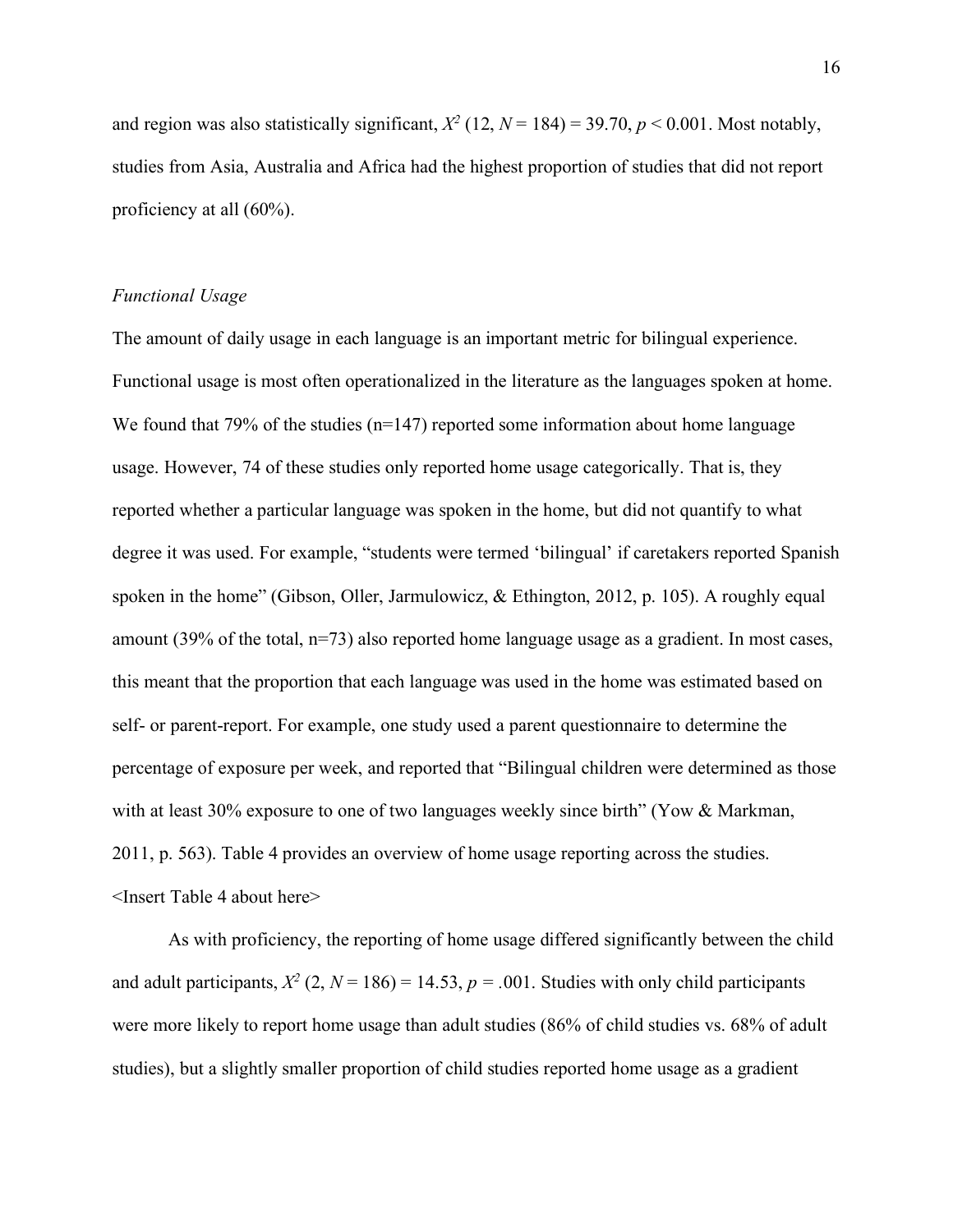(36% of child studies vs. 43% of adult studies) and a larger proportion of child studies reported home usage as categorical (50% vs. 25%). Home usage reporting was also related to region, *X2*  $(8, N = 186) = 15.55$ ,  $p = .049$ . Studies from the US were more likely to report home usage as a gradient (50%) but were also more likely to not report home usage at all compared to other regions (29%). For studies with samples from multiple regions, a considerable proportion of studies (32%) did not report home usage at all. Collectively, home usage was reported to some extent by most of the studies, but less than half quantified the proportion of each language used.

#### *School Language*

The languages used for instruction in school can have a powerful impact on second language acquisition and first language maintenance or attrition. We found that 60% (n=101) of the studies reported the language of schooling. <sup>5</sup> As expected, significantly more child-only studies reported the language used for schooling than adult studies. (72% compared to 46%,  $X^2$  (1,  $N = 168$ ) = 11.45,  $p = .001$ ). The difference by region was also significant,  $X^2$  (4,  $N = 168$ ) = 15.84,  $p = .003$ . Of the studies from Asia/Australia/Africa, 100% reported the language of schooling compared to only 46% from the US. This may be because the language of schooling is assumed to be English only in the US, while it may be more varied and complex in societies with multiple official languages.

#### *Language History*

Given the distinction between simultaneous and sequential bilinguals in the literature and the strong relationship between age of acquisition and ultimate attainment (Birdsong & Vanhove, 2016), the language acquisition history is an important facet of bilingual experience. We found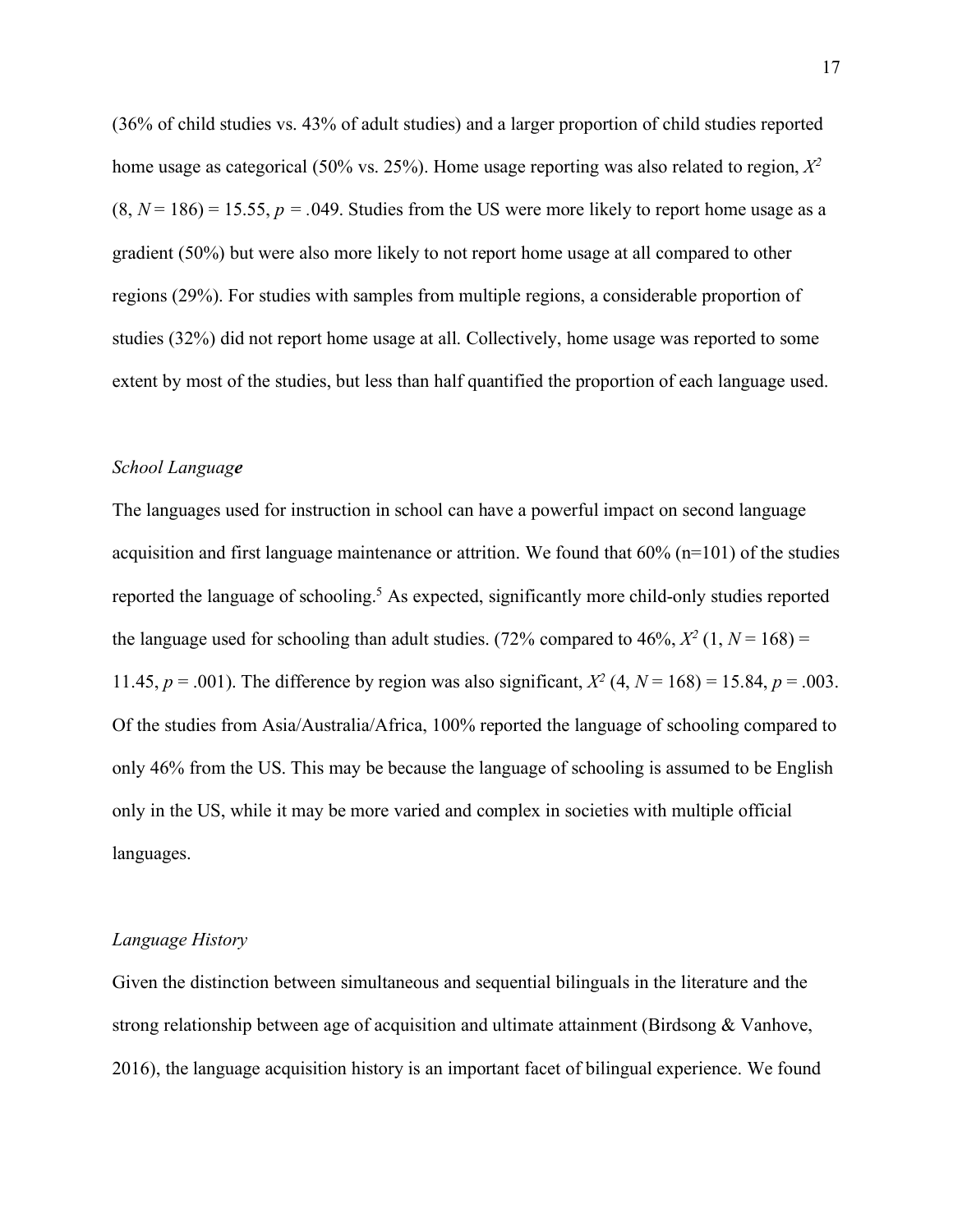that  $67\%$  (n=124) of the studies reported the language history of the participants.<sup>6</sup> Again, this proportion differed significantly by the age of the participants, with only 56% of the child studies reporting language history compared to 83% of the adult studies,  $X^2$  (1,  $N = 184$ ) = 14.16, *p* < .001. While this discrepancy is understandable given that the adults, by definition, have more history to report, the age at which participants were first exposed to a second language and particularly when (and if) they began using that language productively on a regular basis is of great theoretical importance (e.g. Bedore et al., 2016; Kovelman, Baker, & Petitto, 2008). The regional differences in reporting language history were only marginal,  $X^2$  (4,  $N = 184$ ) = 8.53, *p*  $=$ .074, with studies from Canada least likely to report history (51%) compared to the other regions.

#### *Sociolinguistic Context*

Differences in the status and normative usage of languages in a society may moderate the impact of bilingual experience. For this reason, we were particularly interested in whether studies routinely report on how languages are viewed and used in the larger society from which their participants were recruited. We found that the sociolinguistic context was reported in only 30% (n=55) of the studies. As with proficiency, home usage, school language and history, the difference between child and adult studies was significant,  $X^2$  (1,  $N = 186$ ) = 9.59,  $p = .002$ . Among studies with child-only participants, 38% included information about the sociolinguistic context in the description of the sample, while this was true for only 17% of the adult studies. Regional differences were also significant,  $X^2$  (4,  $N = 186$ ) = 11.99,  $p = .017$ . Studies with US samples were the least likely to report on the sociolinguistic context (14%), while Asia, Australia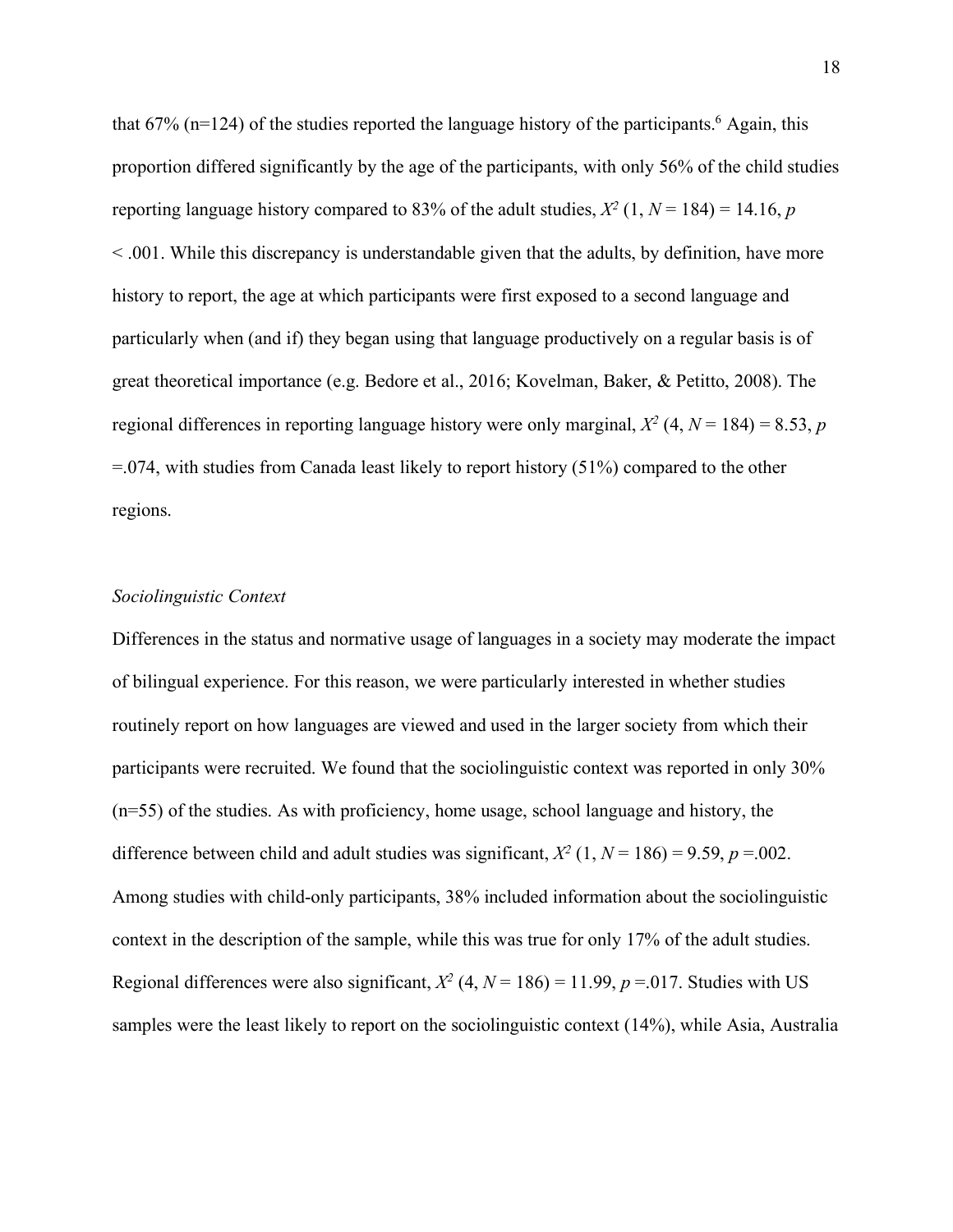and Africa were the most likely (47%). This may be due to an assumption that readers are more familiar with the US context and less familiar with that of countries in Asia and Africa.

In sum, we found that proficiency and home usage were the two most frequently reported features. Looking at how the reporting of these features differs by the age of the participants, we found that studies of children were more likely to report objective proficiency, categorical home usage, the language of schooling, and the sociolinguistic context. Studies of adults were more likely to report subjective proficiency, home usage on a gradient scale, and the history of language acquisition. Intriguing regional differences in the reported features were also observed. For example, studies from Asia, Australia and Africa were less likely to report proficiency but more likely to report the language of schooling and the sociolinguistic context. In contrast, studies from the US were more likely to report objective measures of proficiency, but rarely reported on the sociolinguistic context.

#### **Discussion**

In this study, we examined the labels applied to bilingual and monolingual groups as well as the descriptions of participant backgrounds to better understand how bilingualism has been operationalized in the literature from 2005-2015. Furthermore, we asked if these labels and descriptions differed by the age of the participants or the region from which the participants were recruited. We found that the most frequently used labels referenced the languages spoken without qualifiers related to dominance, learning, or history. Studies from Canada were most likely to use more general labels, while studies from multiple regions used more specific labels, perhaps reflecting the relative heterogeneity of the samples in Canada. In our analysis of the descriptions of participants, we discovered that while proficiency and home usage were each reported by close to 80% of the studies, studies varied in how they measured these features.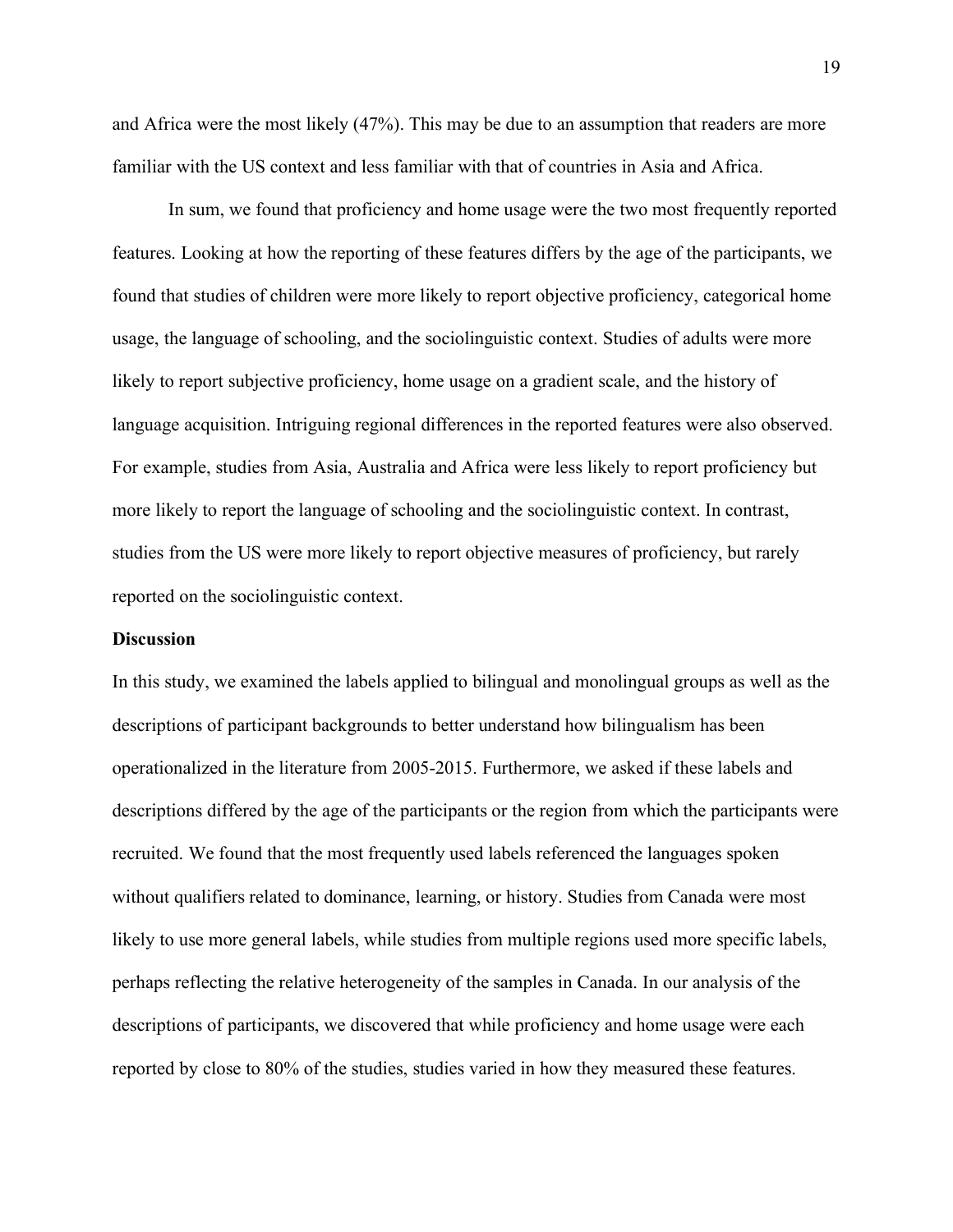School language and history were both reported more than half the time, but information on the sociolinguistic context was included in only 30% of the descriptions. The extent to which studies reported on these features differed significantly by both age of the participant and region.

Our findings confirm the complexities inherent in bilingual experience, a fact that complicates the interpretations and syntheses of research findings comparing monolinguals and bilinguals across the globe. Three main findings emerge from our documentation of how recent research has operationalized bilingualism. First, there is inconsistency or a lack of transparency in reporting bilinguals' characteristics across studies. Second, differential bilingual characteristics were reported in adults and children. Third, there is a lack of sociolinguistic information reported in the literature, despite the importance of considering bilingualism as an interactive experience. We consider these findings in turn.

#### *Considerations on reporting language background characteristics*

We found that while most of the labels used for bilingual groups only named the language pair they spoke, the descriptions revealed considerable heterogeneity of participants under the same label both within and across studies. One reason for this was overlapping between-group inclusionary criteria across studies. For example, Nguyen and Astington's 2014 study in the majority Francophone city of Montreal specified that their 3 to 5-year-old participants be "bilingual children [who] were (a) exposed to both English and French from birth or before 8 months of age and (b) generally exposed to each of these two languages for a minimum of 30% of the time" (p. 400). In contrast, Scheele, Leseman and Mayo (2010) "were interested in immigrant children who were being raised primarily in the language of their cultural community" (p. 122) in the Netherlands, and so they recruited 3-year olds who heard primarily Tarifit-Berber or Turkish at home, and excluded those with less than 70% input in one of these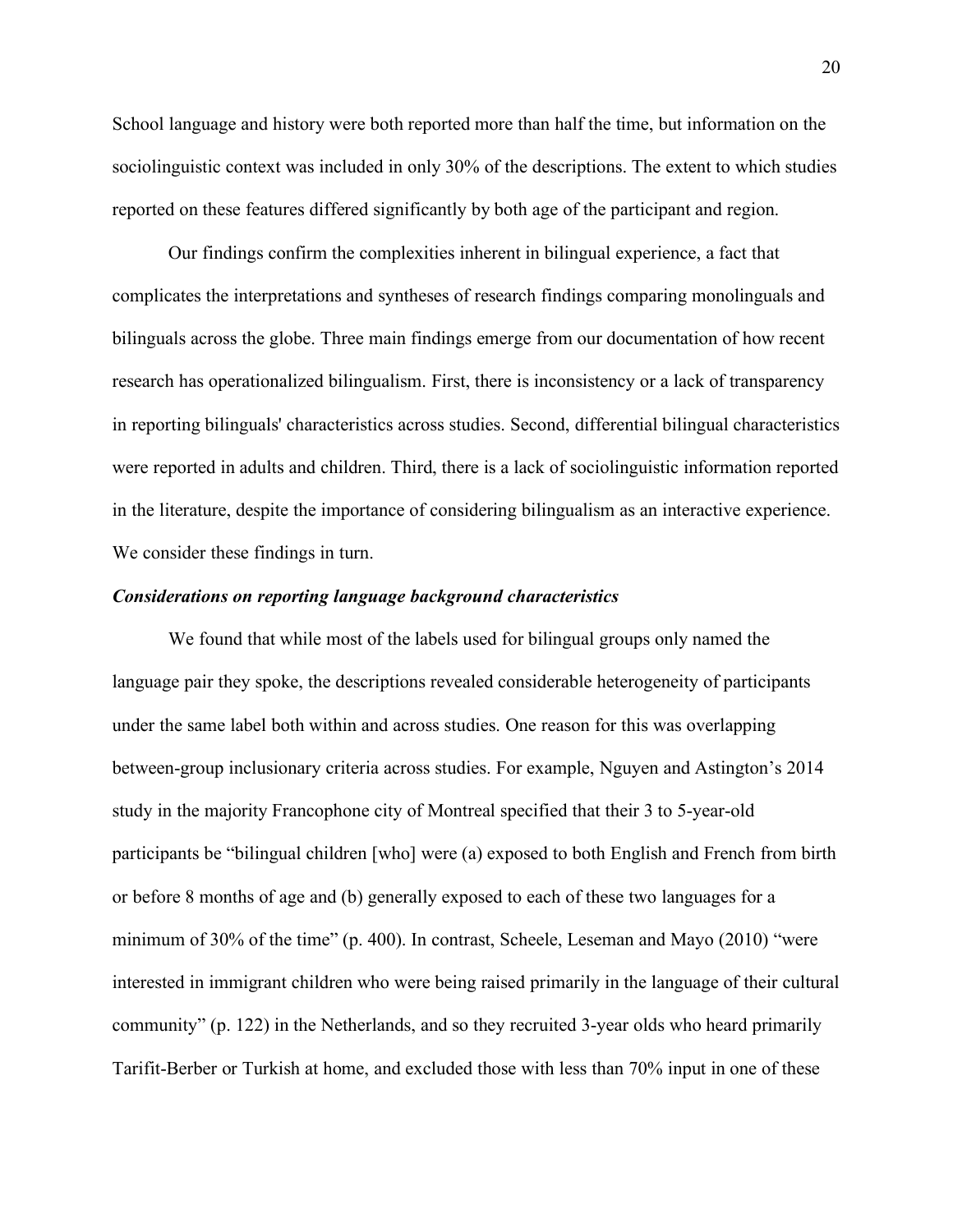languages. While both samples are "bilingual," we might expect qualitative differences between the simultaneous learners of two official languages from the first study and the languageminority sequential bilinguals from the second. In addition, language exposure and language usage represent distinct experiences, particularly for younger children. Therefore, clarifying the context and nature of language input as well as output is necessary to increase transparency in research.

A more common issue than conflicting criteria was underspecified criteria. If a study applied a generic label and provided a sparse description of the participants, it was difficult to infer whether the participants in the study were comparable to those in other studies. Because it is not realistic to expect that all researchers agree on a universal definition of bilingualism, it is important that each study explicitly state how bilingualism is being operationally defined and how their samples were selected. This, together with a robust description of the features discussed below, will allow for more thoughtful interpretations and cross-study syntheses.

Given how bilingualism has been conceptualized in the literature, the observed underspecification was somewhat surprising, particularly in the areas of proficiency, usage and history. First, while few current conceptions of bilingualism require "native-like" control of two languages" (Bloomfield, 1935, p.56, cited in Hamers & Blanc, 2000), the level of proficiency in each language remains an important criterion and source of variability (Cummins, 1987; Hulstijn, 2012). Seventy-seven percent of the studies reported proficiency to some degree, but many of these relied on subjective ratings or measures in only one language. Second, Grosjean conceptualizes bilingualism as "the use of two or more languages (or dialects) in everyday life" (2013, p. 5), yet only 79% of the studies we reviewed reported the languages used at home. Moreover, recent conceptualizations of bilingual development have highlighted the role of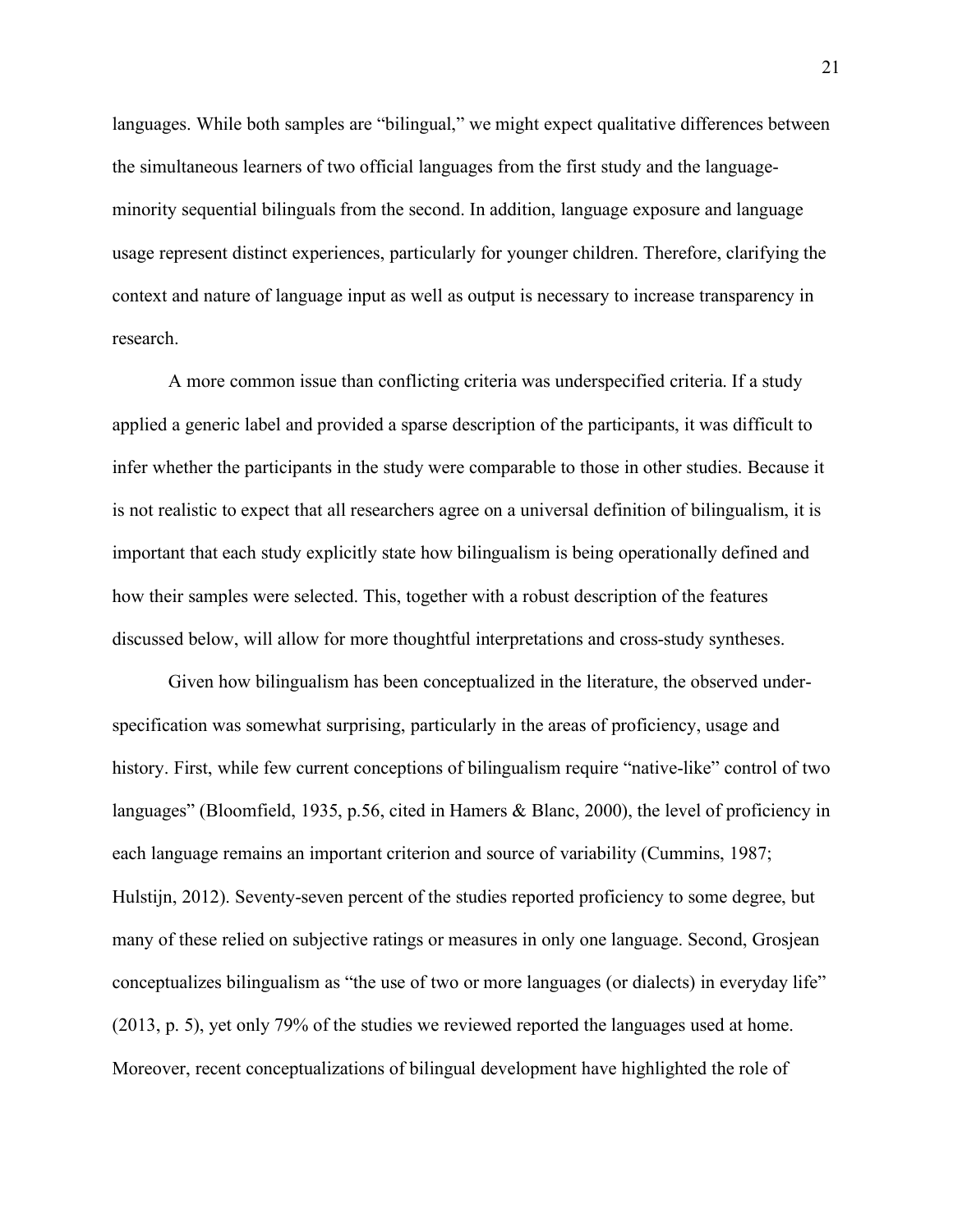absolute and relative input in each language (De Houwer, 2011, 2014; Hoff et al., 2012), and yet only 39% of the studies reported language usage on a gradient scale. Finally, research on bilingualism often hypothesizes a qualitative difference between simultaneous and sequential bilingualism (e.g. Montrul, 2009), and Birdsong and Verhoeven (2016) have emphasized the importance of age of acquisition in bilingualism, yet the history of language learning was only reported in 67% of the studies. These different conceptualizations emphasizing features such as proficiency, usage and history are not necessarily problematic as long as the criteria are clearly described and the characteristics of participants are reported in a way that facilitates cross-study comparisons.

#### *Considerations on reporting characteristics for adults and children*

The differences in the features reported by age group make intuitive sense: the features that are more apparent or quantifiable are not always the same for children and adults. However, we should supplement practical considerations with theoretical importance in determining the essential features to report for both groups. For example, based on the current research, we found that studies involving adults relied significantly more on subjective proficiency measures (e.g., *"*The participants rated their ability to speak, read, write, and comprehend English and Korean" Baker & Trofimovich, 2005), while studies involving children often included objective proficiency measures, such as standardized vocabulary assessments. This makes sense on pragmatic grounds, since adults can more readily report their perceived proficiency in a language. However, as Thomas (1994) noted in her review of how L2 proficiency was defined across 157 studies of second language acquisition, "impressionistic judgment of proficiency [is] a dubious basis for generalizing results beyond the sample or for comparing across groups." (1994, p. 315). While the subjective judgments reported may be sufficient for interpreting the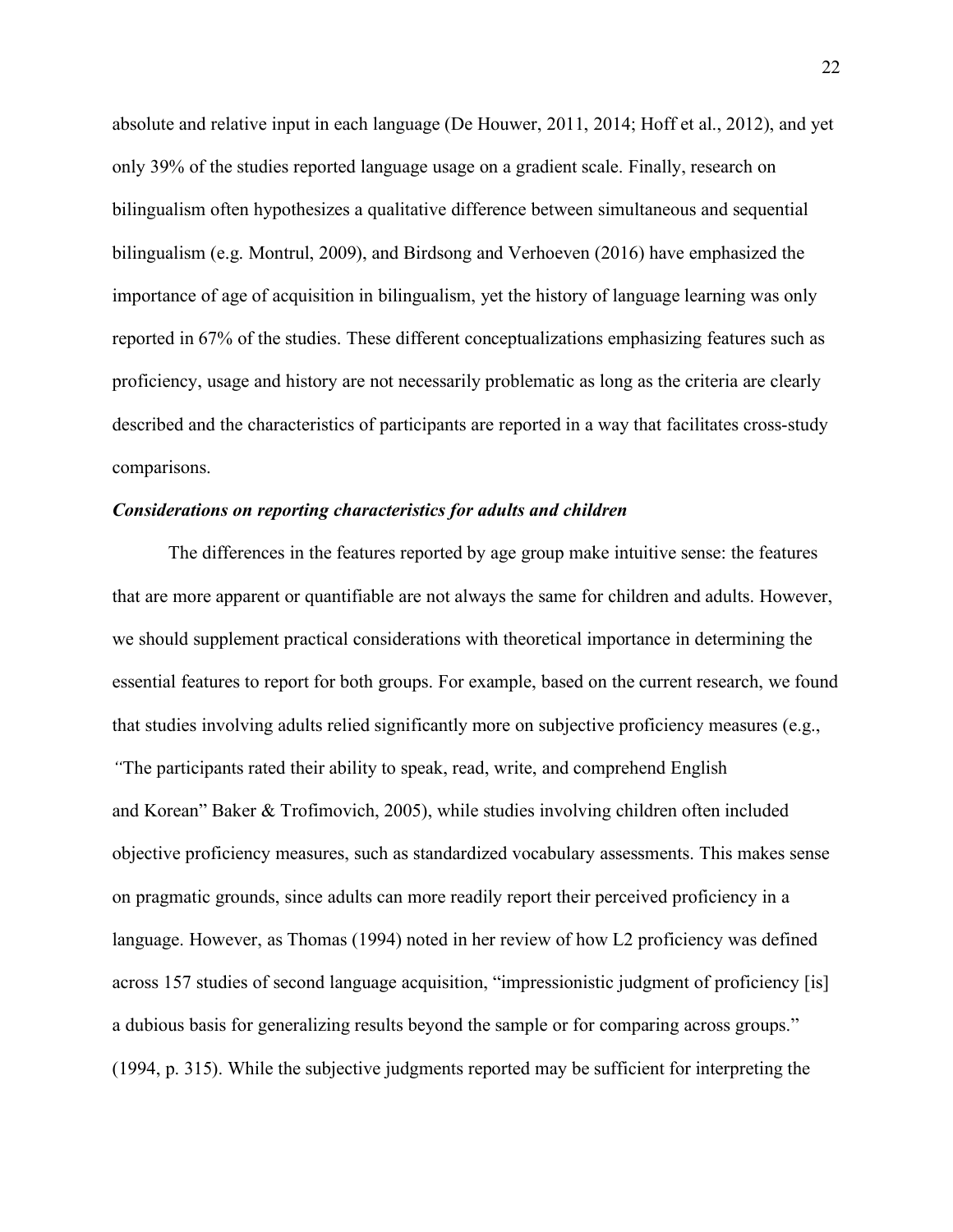results of an individual study, they may be insufficient for making cross-study comparisons. It is recognized that, at least for adults, subjective judgement collected from questionnaire is an efficient way to capture language usage data. However, it is noted that self-rated proficiency may need to be collected in conjunction with language usage data as well as language history data to improve the validity of subjective judgment. For children, the overwhelming use of vocabulary tests to determine proficiency may reflect cultural knowledge rather than comprehensive language proficiency. While vocabulary is a relatively direct measure of knowledge of words, other measures that provide more comprehensive assessment of language proficiency should be considered (e.g., BESA (Peña, Gutiérrez-Clellen, Iglesias, Goldstein, & Bedore, 2014) and QUILS (Golinkoff, De Villiers, Hirsh-Pasek, Iglesias, & Sweig Wilson, 2017) for young children).

We noted that several studies assessed the bilingual group's proficiency but not that of the monolingual group. Including comparable assessments will help readers to understand to what degree the bilingual and monolingual samples are homogeneous. While bilinguals often demonstrate lower verbal abilities than monolinguals (Bialystok, Luk, Peets, & Yang, 2010; Oller, Pearson, & Cobo-Lewis, 2007; Portocarrero et al., 2007), statistical dispersions of the samples can be considered as indications of sample homogeneity. This is particularly necessary when language of testing is conducted in the second language of the bilinguals but in the first (and only) language spoken by the monolinguals. Notably, language skills may differ even within speakers of a single language, and so an objective assessment of monolingual proficiency is also called for. Finally, it is worth noting that many of the standardized measures of language did not consider bilingual or linguistically diverse children in their norming process (Luk & Christodoulou, 2016). Given this observation, cautious interpretation of the standardized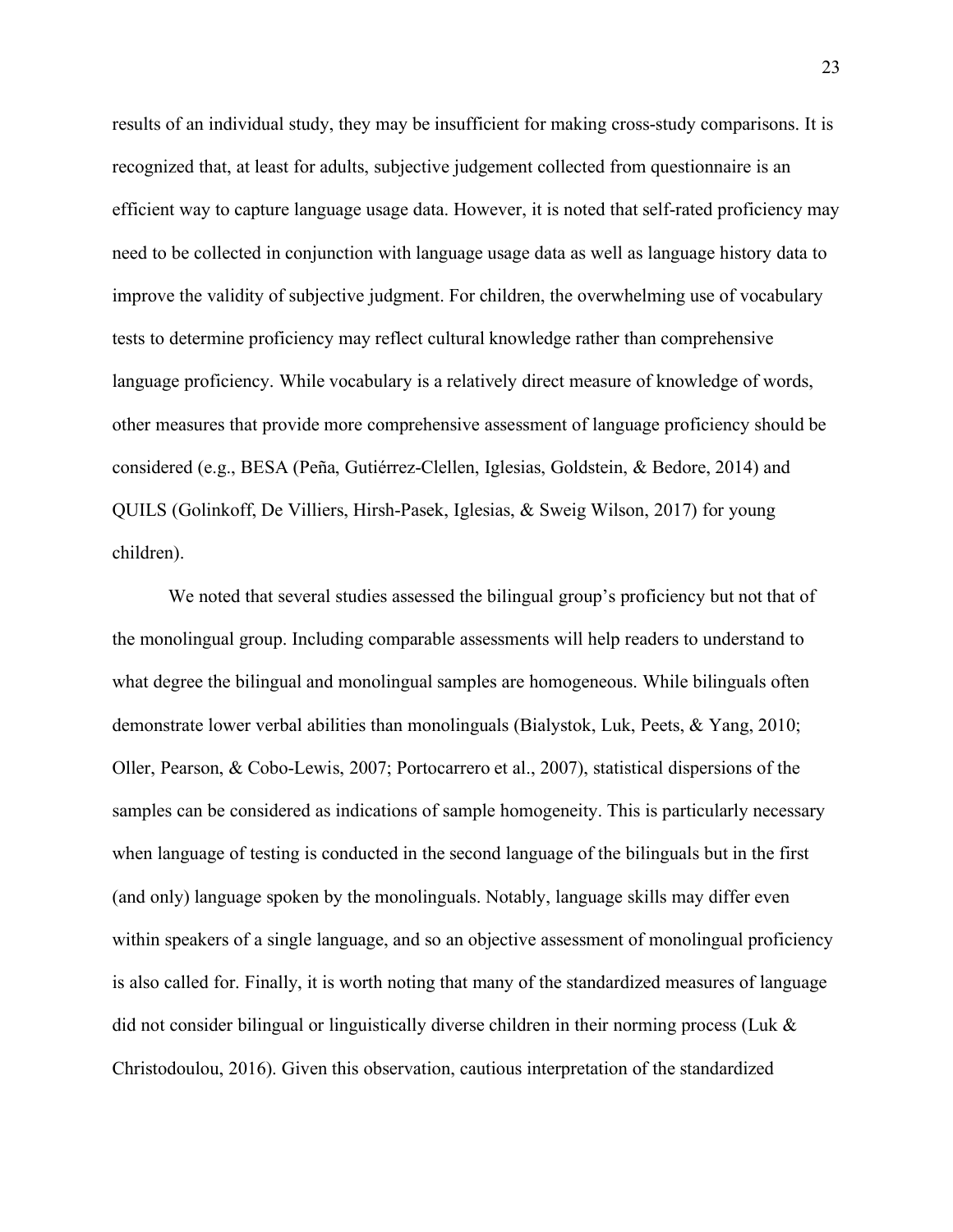measures is warranted in order to avoid framing bilingual children as "delayed" or having a "disadvantage" based on isolated language assessments. In addition, many of the standardized normed tests were developed to evaluate children and adults for atypical language behavior instead of evaluating language proficiency. Therefore, selection of tests to measure (second) language proficiency should be aligned with the appropriate uses of the tests.

We also found that 27% of the child-only studies report neither objective nor subjective proficiency. This may be due to a lack of suitable instruments for assessing very young children, in which case the amount of exposure and/or productive usage may be a suitable proxy. This brings us to our finding that while child-only studies were more likely to report home language usage, only 36% reported this on a gradient scale. Since research has shown that the proportion each language is spoken at home may be an important predictor of variation in bilingual development (Paradis, 2017; Peña, Bedore, & Kester, 2016), this may be one area where future research could take a more fine-grained approach. While parent reports generally provide a reasonably reliable estimate of home usage (Marchman & Martinez-Sussmann, 2002), direct observations of child-directed speech (i.e., speech produced by adults in the environment that is addressed to children) using all-day recordings may offer a more accurate snapshot of the home language environment that is predictive of processing skills in each language (Marchman, Martínez, Hurtado, Grüter, & Fernald, 2017). The proportion of current usage may also be important for adults, but studies must be mindful that their usage spans many spheres such as home, work, school, and social life, and may depend more on the interlocutor than the context. For both adults and children, the contexts for exposure to languages and the actual usage of languages may have differential implications on individual bilingual experience.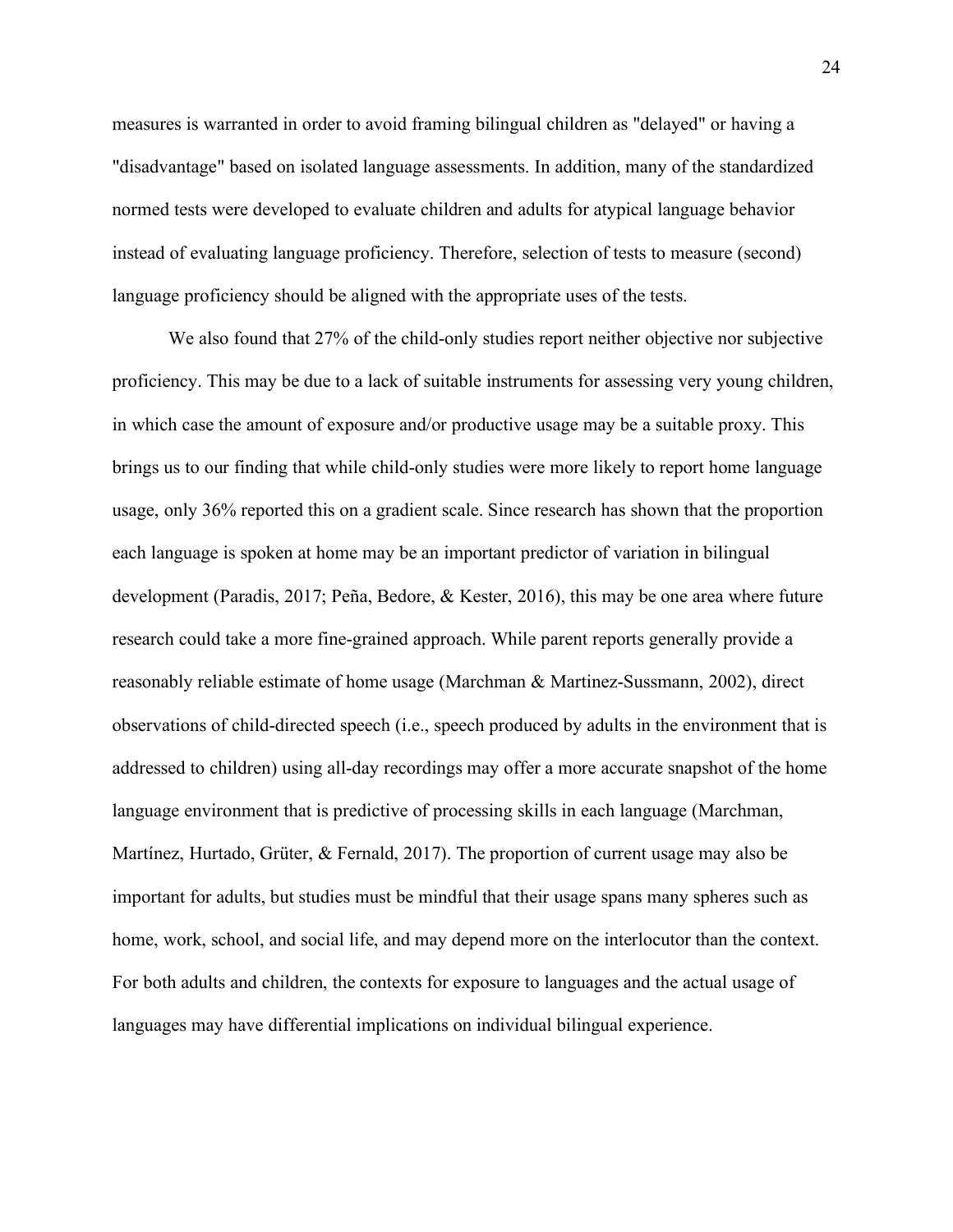For children, the main context for language use outside of the home is the school, and so the language of instruction and opportunities to use or learn additional languages at school is critical to understanding a child's current bilingual experience. As expected, we found that the language of schooling was reported more for child-only studies than for adult studies. However, 28% of studies of school-aged children did not provide this information. This could be due to assumptions that the school language can be inferred based on the location of the study, but there is considerable variation within countries such as the US and Canada in the degree to which bilingual children experience English-only or bilingual instruction. While seemingly less important for adult participants, the language through which they experienced their education provides important clues as to their language history and literacy skills in one or both of their languages. Therefore, we recommend that the language of schooling be attended to for schoolaged children and adult university students alike.

Language history was more likely to be reported for adult participants, which is understandable given their longer history of language learning. However, this is another feature that makes sense to report for all participants, regardless of their age. Also, since judgments about the line between simultaneous and sequential bilinguals differ, reporting the age of exposure and active usage will facilitate generalizations across studies. As bilingualism is an experience relying on an individual interacting with others through languages, language history is especially important in capturing the dynamic changes of language exposure and use over time. As Grosjean (2013) points out, bilinguals' language usage often waxes and wanes over time, and events such as moving to a new country or losing a family member can have a large impact. Thus, more detailed information on the history of both language learning as well as language loss would provide a more complete understanding of the complexity of the bilingual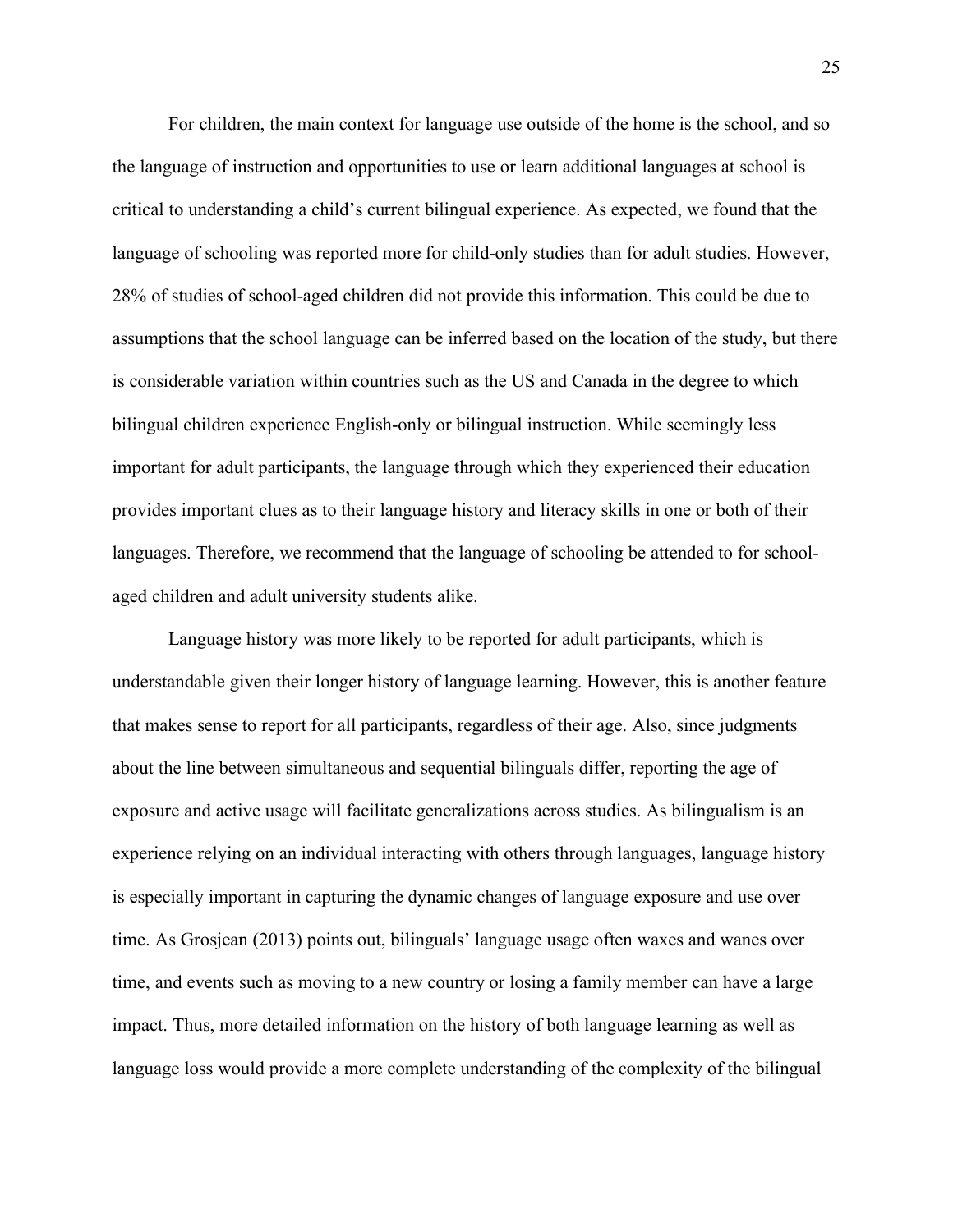experience. To capture the dynamic nature of bilingualism, it is crucial that research employing longitudinal design should be adopted. Currently, there is a scarcity of longitudinal research involving bilinguals to fully understand the dynamic changes associated with development and learning in bilinguals.

#### *Considerations on the social contexts relevant to bilingualism*

The social contexts for learning and usage, both in the immediate sense of home, school, work and community and in the larger sense of sociopolitical contexts, are important for both child and adult studies. Since bilingualism can be thought of as an individual experience (Mackey, 1962), it is easy to lose sight of how social contexts can shape what it means to be bilingual. Both the definition and the psychological experience of being bilingual may differ greatly depending on the social norms around using multiple languages as well as the status of different languages in the society (Hamers & Blanc, 2000). Surprisingly, we observed that the sociolinguistic context where the study was conducted was the least reported of the features we coded. While child-only studies were more likely to report on the sociolinguistic context, this was *not* reported in 83% of the adult studies. It is important to note that some studies may have commented on the sociolinguistic context outside of the participant description, but we were interested in whether the relative status and usage of languages in the population were considered as integral to the participants' experience and a potential factor in interpreting findings.

The scarcity of attention to this facet of the bilingual experience suggests a tendency to focus on individual language experiences and provide little to no information on the social contexts where languages were used (and perceived). Considering the geopolitical setting is important for all inquiry into human development and cognition, but it may be particularly salient for individuals whose daily communications are colored by the status of the languages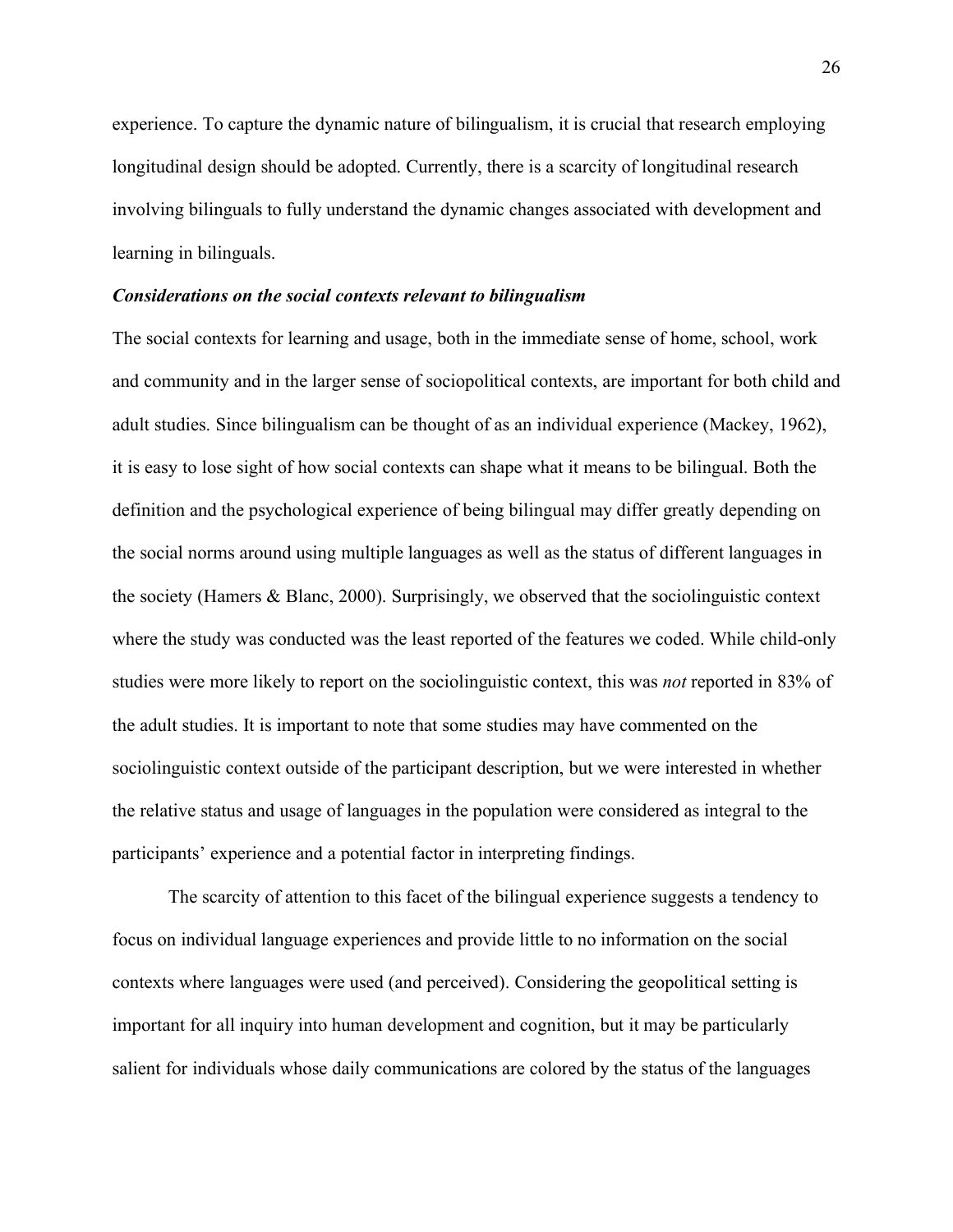they speak. The influence of the larger social and political context on the individual is integral to theories of child development (e.g. Bronfenbrenner, 1977; Sameroff, 2010), and sociolinguists have explored how macro-level issues of language and power influence individual experiences (Cummins, 2000; Fishman & Cooper, 1969; García, 2009). Bilingualism researchers are starting to consider the importance of the sociolinguistic context of participants (Green & Abutalebi, 2013; Hartanto & Yang, 2016), but we found this feature to be rarely reported or accounted for in the literature. While a thorough discussion of the importance of sociolinguistic context is beyond the scope of this paper, we encourage future studies to explore this dimension of bilingualism more explicitly. For example, recent studies have examined how the status of having a majority home language versus a minority home language is relevant to children's language use and development (Dijkstra, Kuiken, Jorna, & Klinkenberg, 2016) and adults' motivation to use one or both languages (Gasiorek & Vincze, 2016; Prochazka & Vogl, 2017).

In addition to the obvious differences in the social context, the very criterion for determining who is "bilingual" and "monolingual" may vary relative to local norms. For example, in some regional contexts such as the US (Kaushanskaya, 2012), Serbia and China (Basnight-Brown, Chen, Hua, Kostić, & Feldman, 2007) and Saudi Arabia (Gathercole & Moawad, 2010), having learned a foreign language in school (Spanish in the US case and English in the others) was the criterion for inclusion in the bilingual group. In other contexts, particularly urban centers in East Asia, foreign language instruction is so widespread that very few people could be counted as monolingual if this same criterion were applied. This limitation is evident in a study that drew its Korean-monolingual participants from Seoul: "Although a monolingual speaker is by definition an individual who speaks only one language … a more relaxed operationalization of the term has been adopted for the current study since most Koreans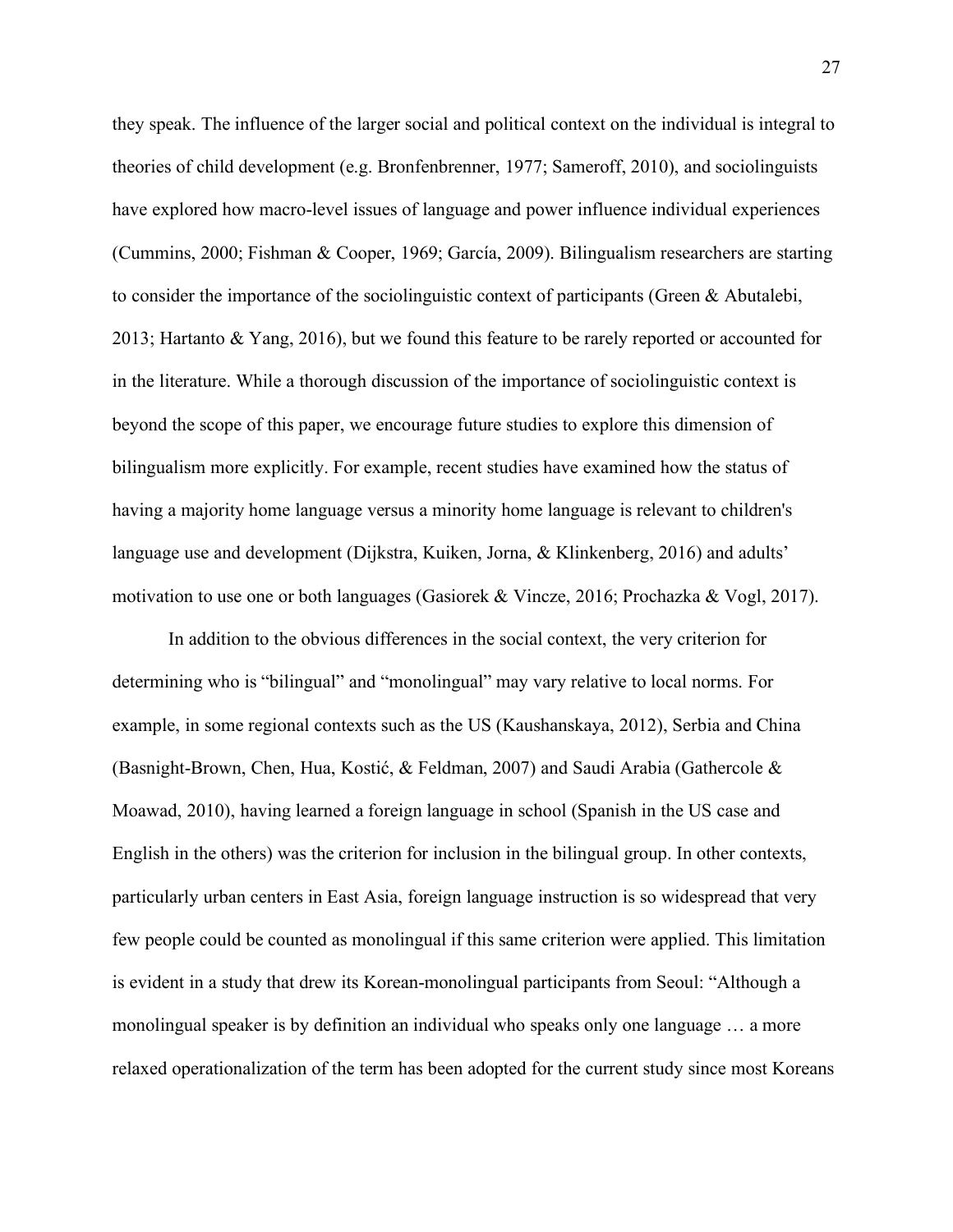start receiving English education from a very early age" (Park & Ziegler, 2014, p. 414). This was also the case for a study in Taiwan, which reported that, "50% of the first graders and 70% of the second graders received after-school English instruction. Excluding all of them from the study would have yielded a sample that was not representative of the first- and second-grade populations in Taiwan" (Kuo & Anderson, 2010, pp. 371–372). These examples illustrate that the prevalence and quality of foreign language instruction in schools can influence who qualifies as bilingual or monolingual in different studies. In these cases, bilingualism is not only a life experience, but also a learning experience.

While many of the features we recommend reporting are relevant to an individual's experience with languages, language use is *interactive* and is influenced by the values attached to language(s) in the society (Bak, 2016). We recommend that at the very least studies report the status and function of the languages used by the participants. It may also help to know the incidence of bilingualism in the society, and whether using multiple languages is encouraged or discouraged politically and socially. Finally, studies may want to consider how the context might influence both the selection of participants and the psychological experience of participants themselves. With all the individual and social factors considered, the binary categorization of "monolingual" and "bilingual" reflects sample-level group differences that is contextualized by the social perception of using majority and minority languages in regions where the study was conducted.

#### **Conclusion**

While recent years have seen an abundance of research comparing bilinguals and monolinguals on academic, linguistic and cognitive outcomes, our systematic review suggests that our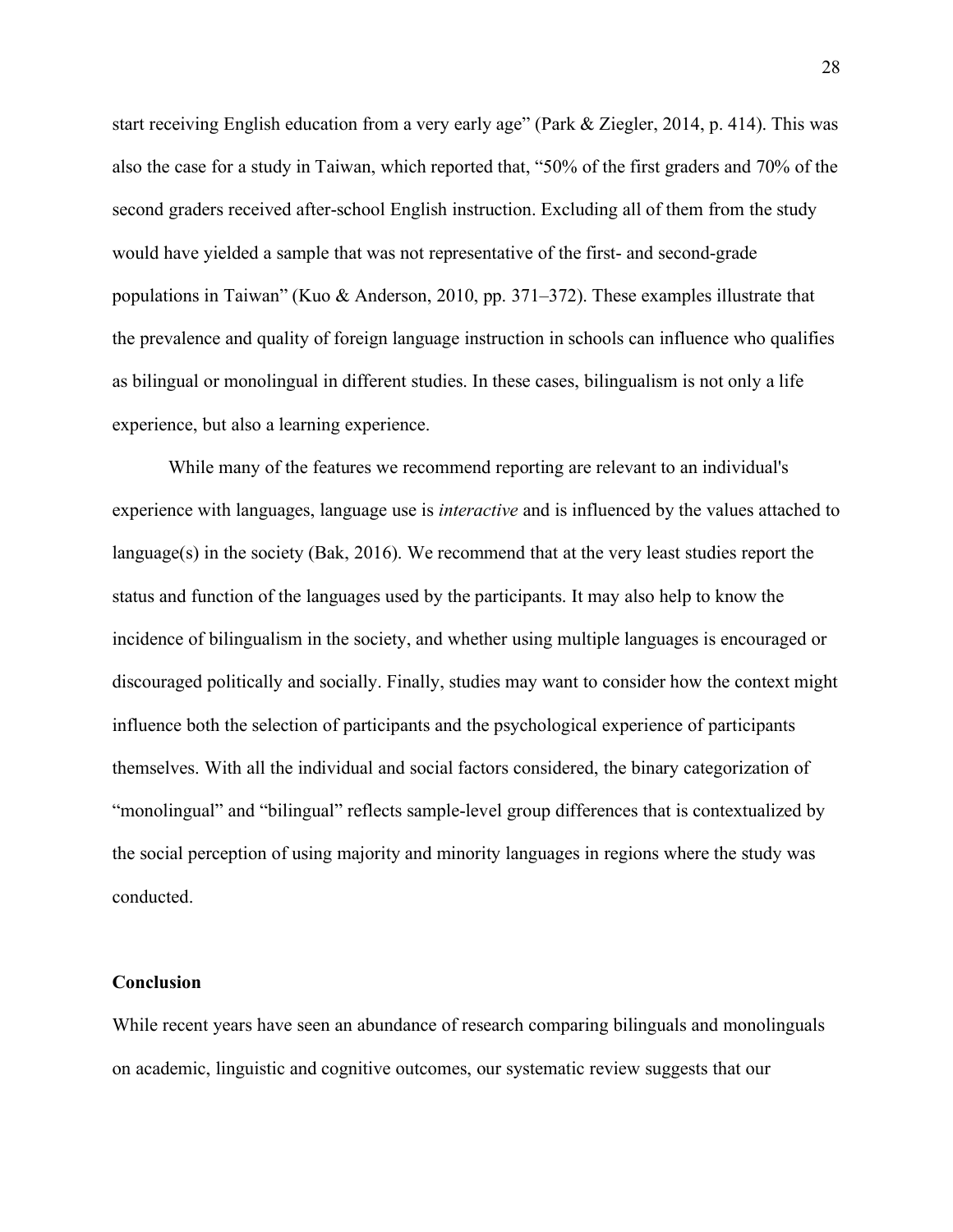understanding of the effects of bilingualism is limited by three key methodological challenges. First, studies define and measure bilingualism differently, making cross-study comparisons difficult. Second, because bilingualism is a dynamic life experience, the factors that are most salient to report may be different for different ages of participants. Finally, study participants are embedded in different sociolinguistic contexts, and yet studies differ in the extent to which they report the status of the participants' languages in the society and consider how this may influence outcomes. After all, language is an interactive experience and it is essential to report the social context in which bilingual (and monolingual) participants use their languages.

In conclusion, not only is the use of multiple languages across and within the spheres of home, school, community and work becoming more common, but perceptions of the value of bilingualism have shifted in recent decades. A growing understanding of the benefits of bilingualism has spurred burgeoning interest in dual language immersion schools and bolstered efforts to maintain minoritized mother tongues alongside socially dominant languages worldwide. While the social benefits of speaking multiple languages are self-evident, inconsistent results from studies comparing bilingual and monolingual groups have raised questions about the cognitive benefits of bilingualism (Costa, Hernández, Costa-Faidella, & Sebastián-Gallés, 2009; Karlsson et al., 2015; Ross & Melinger, 2017). Considering the fact that understanding bilingualism relies on collaborative efforts from researchers around the world, it is imperative that we examine the nuances of what constitutes being bilingual in different studies before making a conclusive statement about how bilinguals categorically differ from monolinguals. After all, because research on bilingualism has important and significant societal value, a clearer understanding of how bilingual experiences shape development and learning is warranted.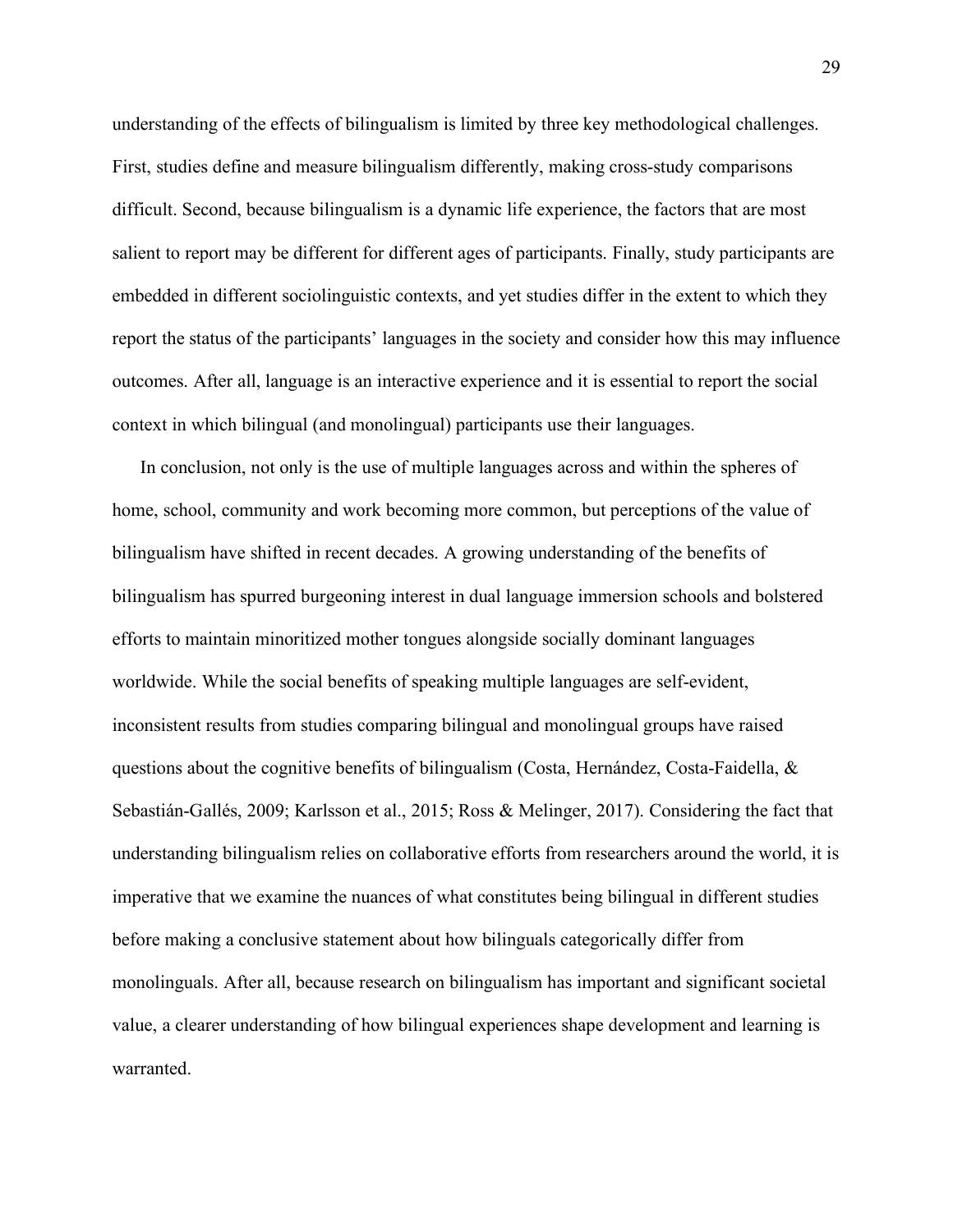#### **References**

- Alvarado, N., & Jameson, K. A. (2011). Shared knowledge about emotion among Vietnamese and English bilingual and monolingual speakers. *Journal of Cross-Cultural Psychology*, *42*(6), 963–982. https://doi.org/10.1177/0022022110381125
- Bak, T. H. (2016). Cooking pasta in La Paz: Bilingualism, bias and the replication crisis. *Linguistic Approaches to Bilingualism*. https://doi.org/10.1075/lab.16002.bak
- Baker, W., & Trofimovich, P. (2005). Interaction of native- and second-language vowel system(s) in early and late bilinguals. *Language and Speech*, *48*(1), 1–27. https://doi.org/10.1177/00238309050480010101
- Basnight-Brown, D. M., Chen, L., Hua, S., Kostić, A., & Feldman, L. B. (2007). Monolingual and bilingual recognition of regular and irregular English verbs: Sensitivity to form similarity varies with first language experience. *Journal of Memory and Language*, *57*(1), 65–80. https://doi.org/10.1016/j.jml.2007.03.001
- Bedore, L. M., Fiestas, C. E., Peña, E. D., & Nagy, V. J. (2006). Cross-language comparisons of maze use in Spanish and English in functionally monolingual and bilingual children. *Bilingualism: Language and Cognition*, *9*(3), 233–247. https://doi.org/10.1017/S1366728906002604
- Bedore, L. M., Peña, E. D., Griffin, Z. M., & Hixon, J. G. (2016). Effects of age of English exposure, current input/output, and grade on bilingual language performance. *Journal of Child Language*, *43*(3), 687–706.
- Bialystok, E., Barac, R., Blaye, A., & Poulin-Dubois, D. (2010). Word mapping and executive functioning in young monolingual and bilingual children. *Journal of Cognition and Development*, *11*(4), 485–508. https://doi.org/10.1080/15248372.2010.516420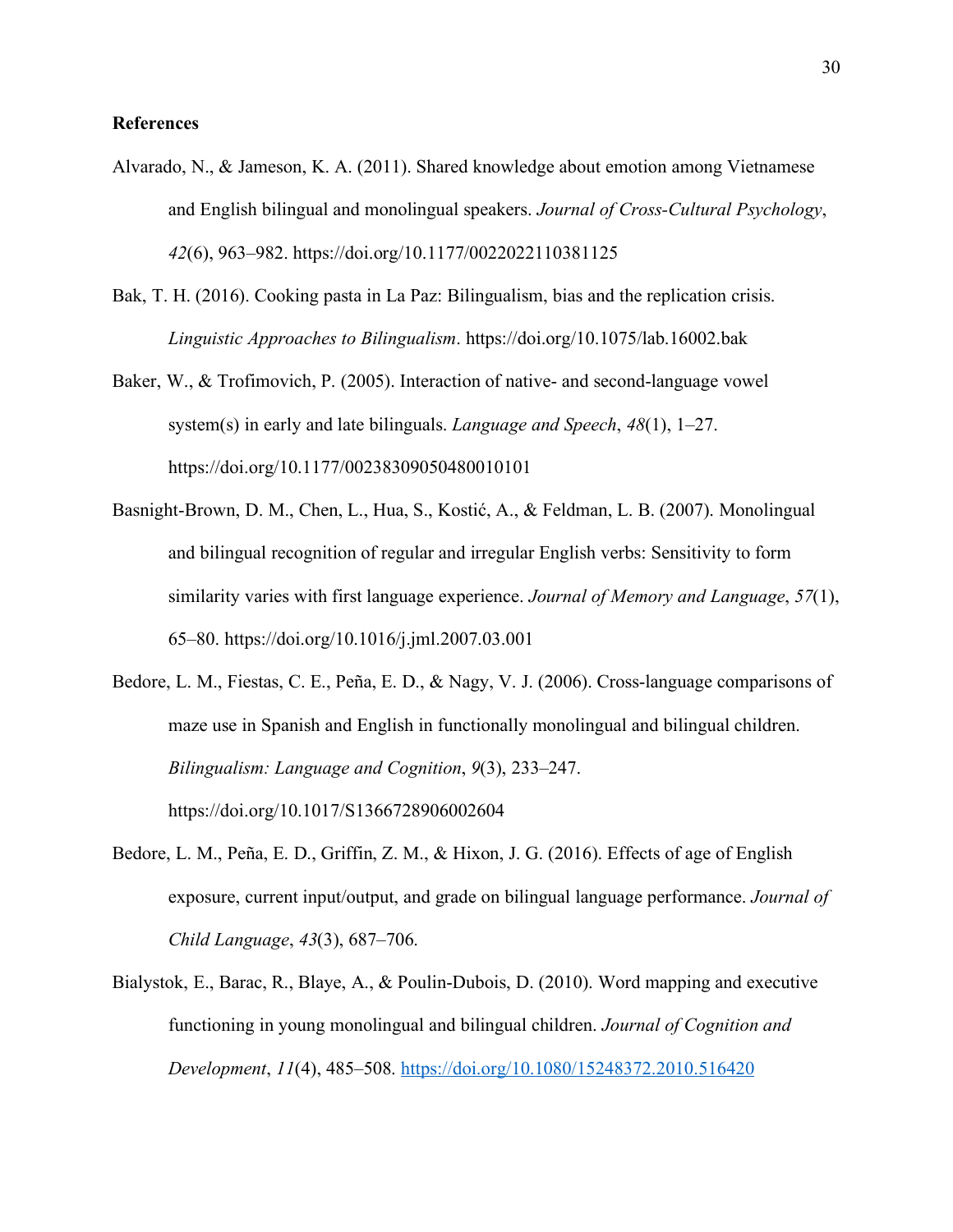- Bialystok, E., & Luk, G. (2012). Receptive vocabulary differences in monolingual and bilingual adults. *Bilingualism: Language and Cognition, 15,* 397-401.
- Bialystok, E., Luk, G., Peets, K. F., & Yang, S. (2010). Receptive vocabulary differences in monolingual and bilingual children. Bilingualism: Language and Cognition, 13(4), 525– 531. https://doi.org/10.1017/S1366728909990423
- Birdsong, D. (2016). Dominance in bilingualism: Foundations of measurement, with insights from the study of handedness. In J. Treffers-Daller & C. Silva-Corvalán (Eds.), *Language dominance in bilinguals: Issues of measurement and operationalization*. Cambridge, United Kingdom: Cambridge University Press.
- Birdsong, D., & Vanhove, J. (2016). Age of Second-Language Acquisition: Critical Periods and Social Concerns. In E. Nicoladis & S. (Linguist) Montanari (Eds.), *Bilingualism across the lifespan: factors moderating language proficiency* (pp. 163–181). Washington, DC: American Psychological Association: Walter de Gruyter.

Bloomfield, L. (1935). *Language*. London: G. Allen & Unwin, Ltd.

- Bronfenbrenner, U. (1977). Toward an experimental ecology of human development. *American Psychologist*, *32*(7), 513–531. https://doi.org/10.1037/0003-066X.32.7.513
- Byers-Heinlein, K., & Werker, J. F. (2009). Monolingual, bilingual, trilingual: Infants' language experience influences the development of a word-learning heuristic. *Developmental Science*, *12*(5), 815–823. https://doi.org/10.1111/j.1467-7687.2009.00902.x
- Carroll, S. E. (2017). Exposure and input in bilingual development. *Bilingualism: Language and Cognition*, *20*(1), 3–16.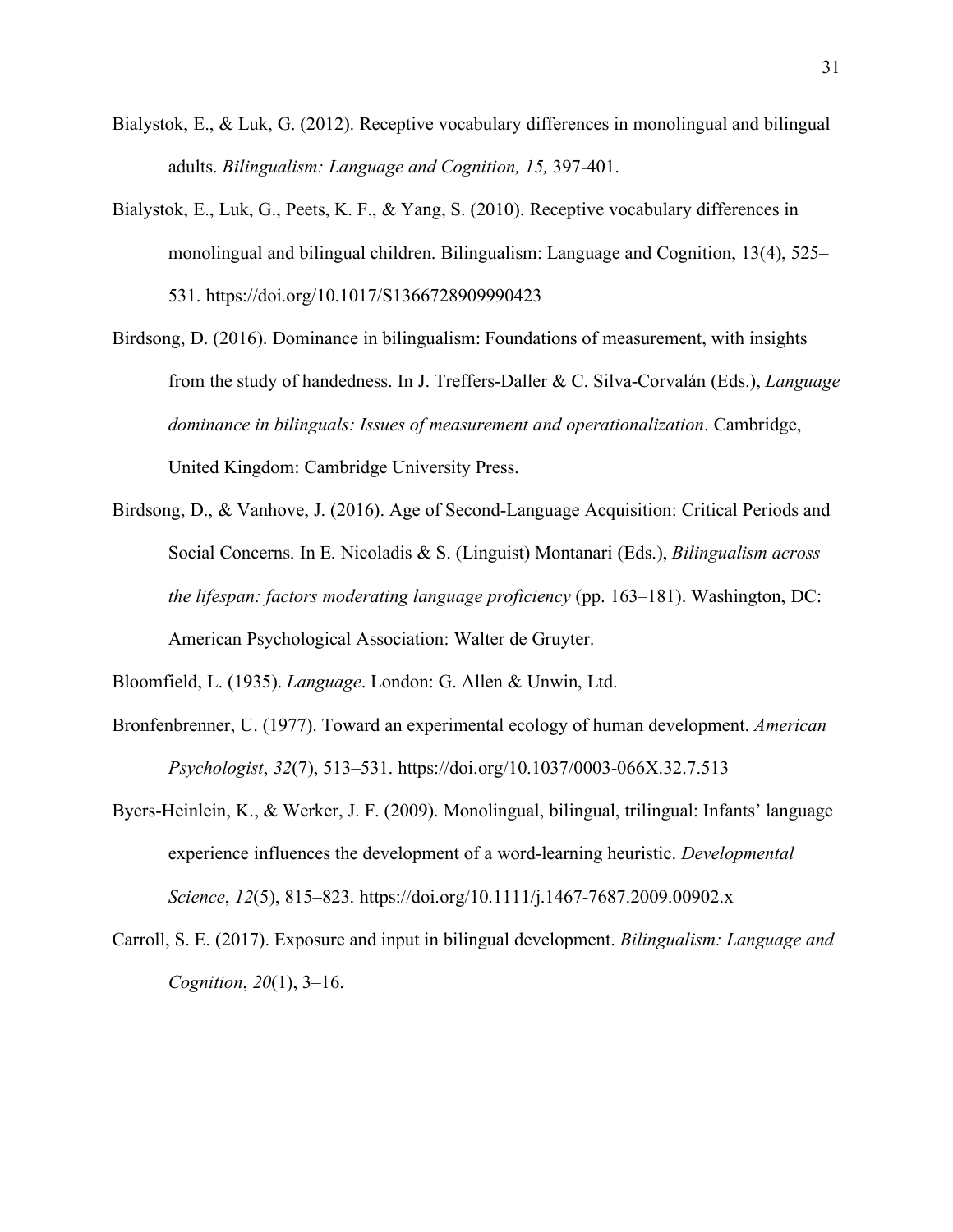- Costa, A., Hernández, M., Costa-Faidella, J., & Sebastián-Gallés, N. (2009). On the bilingual advantage in conflict processing: Now you see it, now you don't. *Cognition*, *113*(2), 135– 149. https://doi.org/10.1016/j.cognition.2009.08.001
- Cummins, J. (1987). Bilingualism, language proficiency, and metalinguistic development. In P. Howel, M. Palij, & D. Aaronson (Eds.), *Childhood bilingualism: Aspects of linguistic, cognitive, and social development* (pp. 57–74). Hillsdale, N.J.: Lawrence Erlbaum Associates.
- Cummins, J., 1949-. (2000). *Language, power, and pedagogy: Bilingual children in the crossfire* (Vol. 23). Clevedon; Buffalo, N.Y.: Multilingual Matters.
- De Houwer, A. (2011). Language input environments and language development in bilingual acquisition. *Applied Linguistics Review*, *2*, 221–240.
- De Houwer, A. (2014). The absolute frequency of maternal input to bilingual and monolingual children. In *Input and Experience in Bilingual Development* (pp. 37–57). John Benjamins Publishing Company.
- Dijkstra, J., Kuiken, F., Jorna, R. J., & Klinkenberg, E. L. (2016). The role of majority and minority language input in the early development of a bilingual vocabulary. *Bilingualism: Language and Cognition*, *19*(01), 191–205. https://doi.org/10.1017/S1366728915000012
- Engel de Abreu, P. M. J., Cruz-Santos, A., Tourinho, C. J., Martin, R., & Bialystok, E. (2012). Bilingualism enriches the poor: Enhanced cognitive control in low-income minority children. *Psychological Science*, *23*(11), 1364–1371. https://doi.org/10.1177/0956797612443836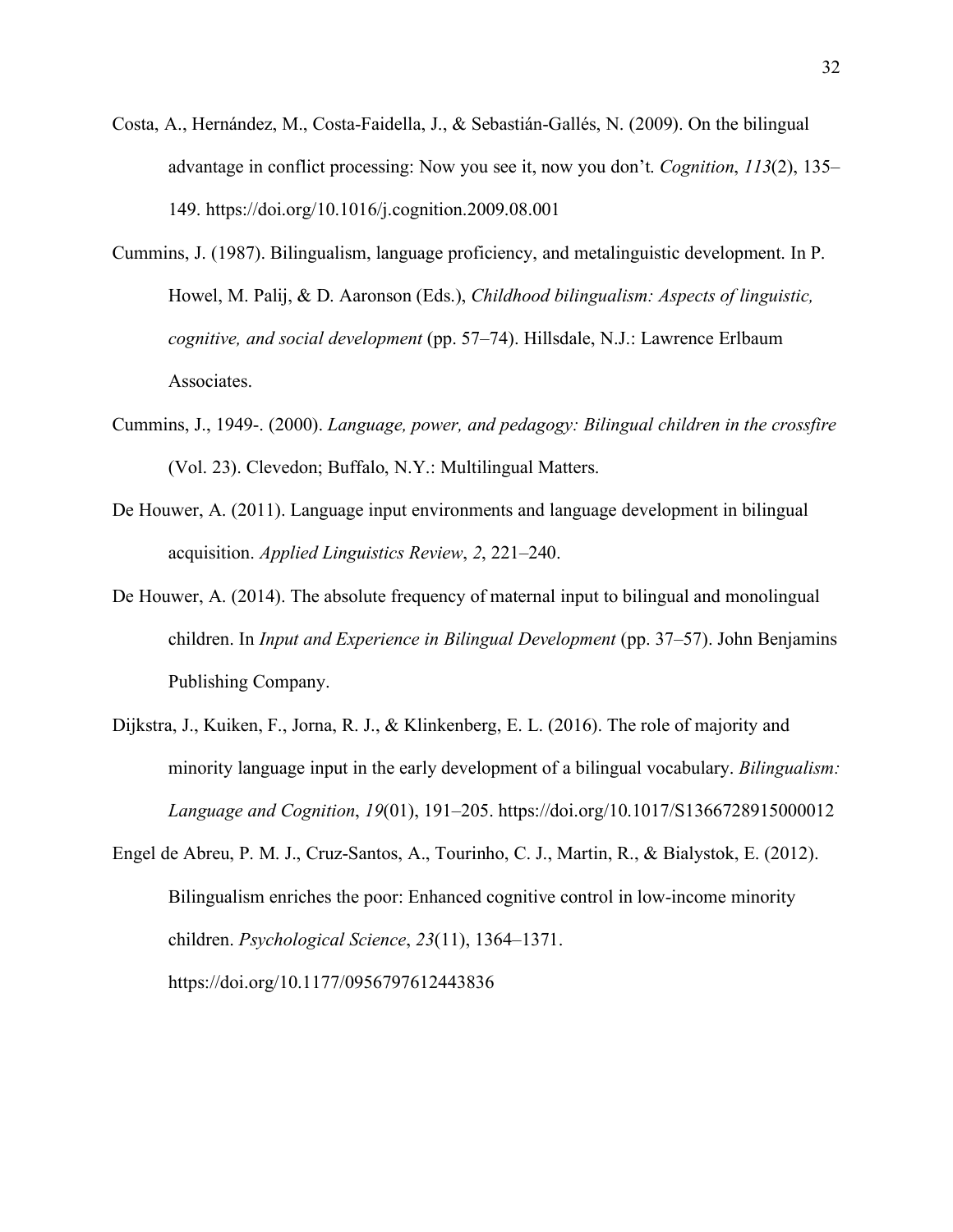- Fishman, J. A., & Cooper, R. L. (1969). Alternative measures of bilingualism. *Journal of Verbal Learning and Verbal Behavior*, *8*(2), 276–282. https://doi.org/10.1016/S0022- 5371(69)80076-9
- García, O. (2009). *Bilingual education in the 21st century: A global perspective*. Malden, MA: Wiley-Blackwell.
- Gasiorek, J., & Vincze, L. (2016). Modeling motives for bilingual accommodation by minority and majority language speakers. *Journal of Language and Social Psychology*, *35*(3), 305–316. https://doi.org/10.1177/0261927X15605144
- Gathercole, V. C. M., & Moawad, R. A. (2010). Semantic interaction in early and late bilinguals: All words are not created equally. *Bilingualism: Language and Cognition*, *13*(04), 385– 408. https://doi.org/10.1017/S1366728909990460
- Gibson, T. A., Oller, D. K., Jarmulowicz, L., & Ethington, C. A. (2012). The receptive– expressive gap in the vocabulary of young second-language learners: Robustness and possible mechanisms. *Bilingualism: Language and Cognition*, *15*(1), 102–106. https://doi.org/10.1017/S1366728910000490
- Golinkoff, R. M., De Villiers, J., Hirsh-Pasek, K., Iglesias, A., & Sweig Wilson, M. (2017). *Quick Interactive Language Screener (QUILS)*. Baltimore, MD: Brookes Publishing Co. Retrieved from http://products.brookespublishing.com/Quick-Interactive-Language-Screener-QUILS-P1029.aspx
- Green, D. W., & Abutalebi, J. (2013). Language control in bilinguals: The adaptive control hypothesis. *Journal of Cognitive Psychology*, *25*(5), 515–530. https://doi.org/10.1080/20445911.2013.796377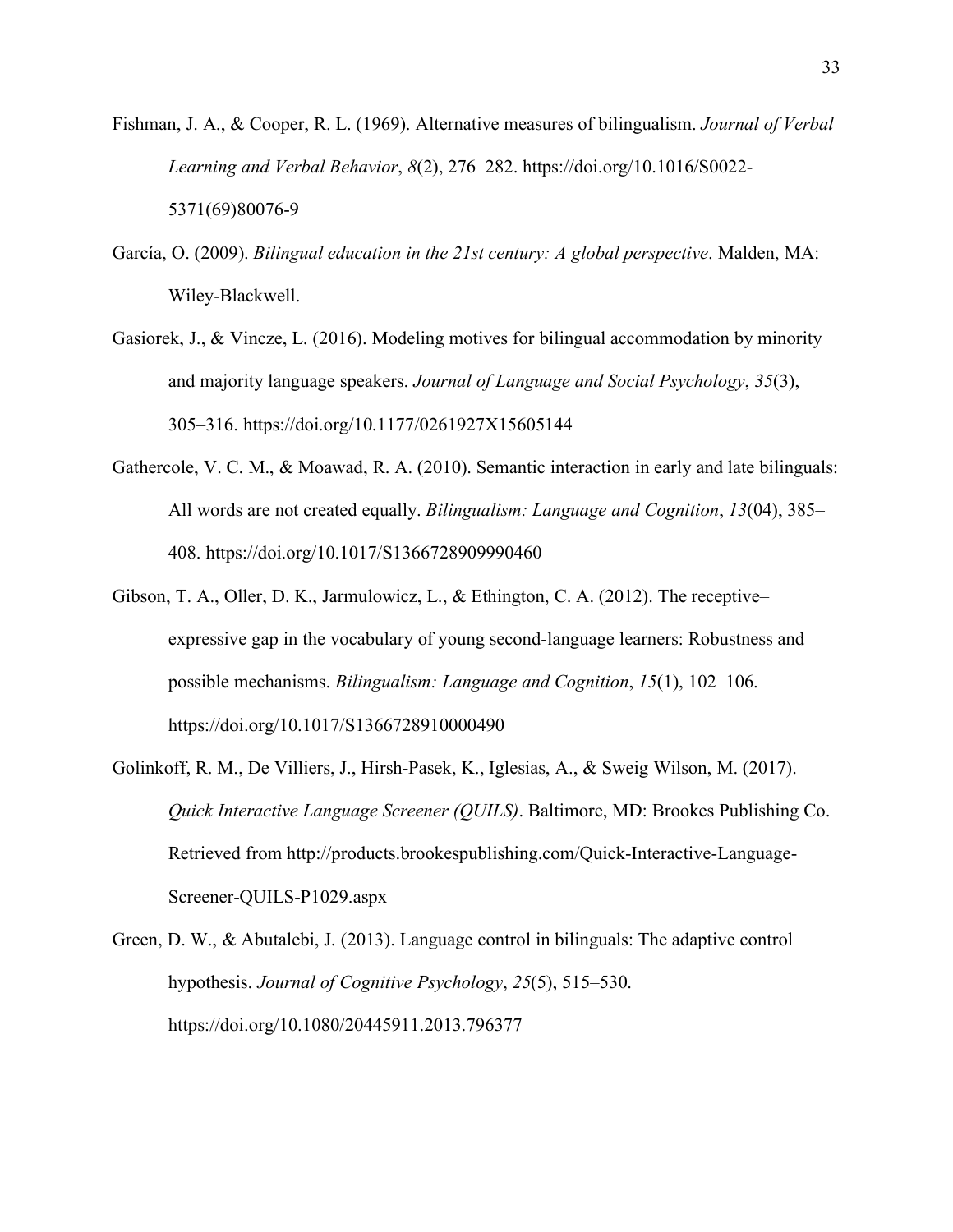- Grosjean, F. (1989). Neurolinguists, beware! The bilingual is not two monolinguals in one person. *Brain and Language*, *36*(1), 3–15. https://doi.org/10.1016/0093-934X(89)90048- 5
- Grosjean, F. (2013). Bilingualism: A short introduction. In F. Grosjean & P. Li (Eds.), *The psycholinguistics of bilingualism* (Vol. 2nd, p. 5). Hoboken, NJ: Wiley-Blackwell.
- Hamers, J. F., & Blanc, M. (2000). *Bilinguality and bilingualism* (2nd ed.). Cambridge; New York: Cambridge University Press.
- Hartanto, A., & Yang, H. (2016). Disparate bilingual experiences modulate task-switching advantages: A diffusion-model analysis of the effects of interactional context on switch costs. *Cognition*, *150*, 10–19. https://doi.org/10.1016/j.cognition.2016.01.016
- Hoff, E., Core, C., Place, S., Rumiche, R., Señor, M., & Parra, M. (2012). Dual language exposure and early bilingual development. *Journal of Child Language*, *39*(01), 1–27. https://doi.org/10.1017/S0305000910000759
- Hulstijn, J. H. (2012). The construct of language proficiency in the study of bilingualism from a cognitive perspective. *Bilingualism: Language and Cognition*, *15*(2), 422–432.
- Karlsson, L. C., Soveri, A., Räsänen, P., Kärnä, A., Delatte, S., Lagerström, E., … Laine, M. (2015). Bilingualism and performance on two widely used developmental neuropsychological test batteries. *PLoS ONE*, *10*(4).
- Kaushanskaya, M. (2012). Cognitive mechanisms of word learning in bilingual and monolingual adults: The role of phonological memory. *Bilingualism: Language and Cognition*, *15*(3), 470–489.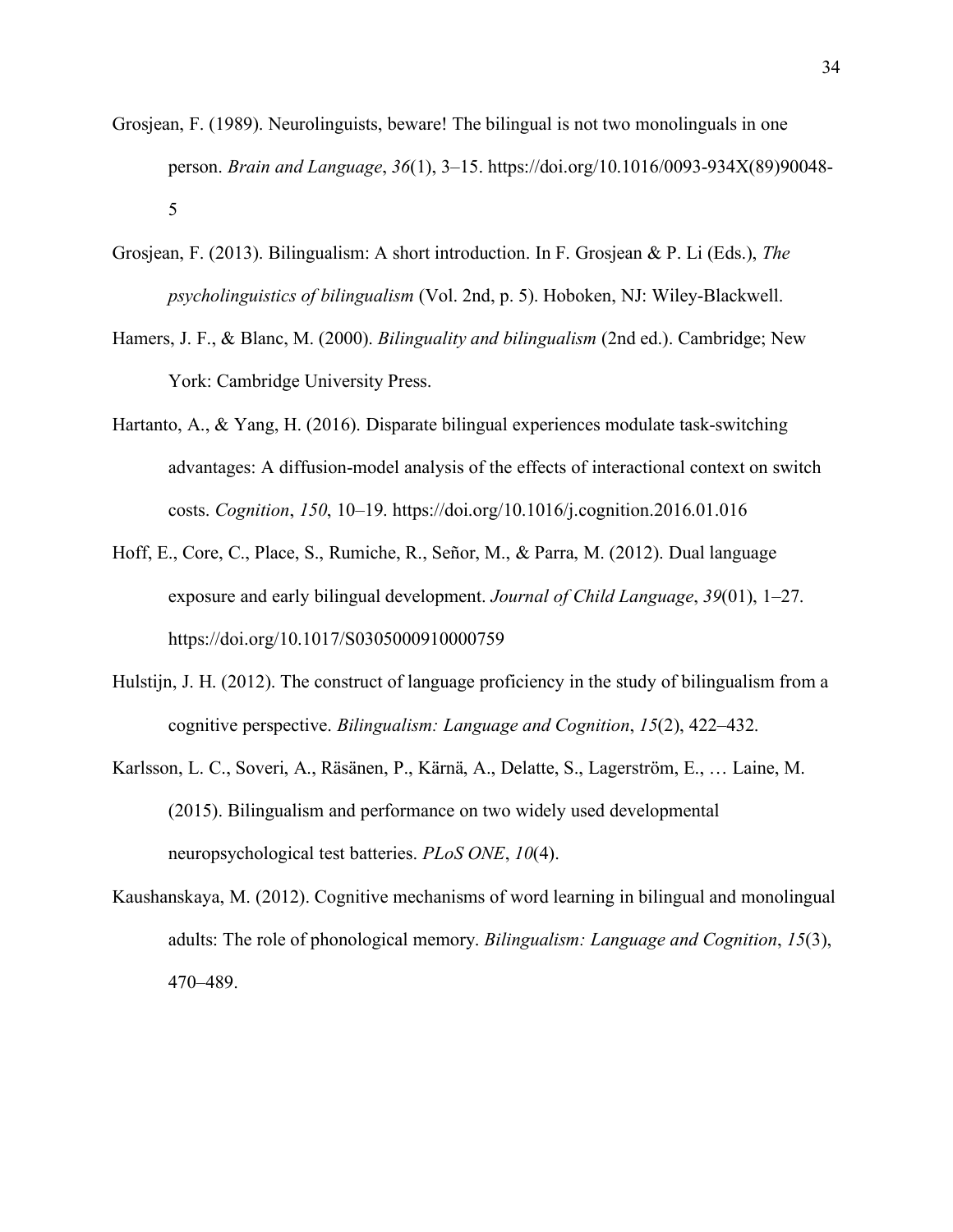- Kaushanskaya, M., & Prior, A. (2015). Variability in the effects of bilingualism on cognition: It is not just about cognition, it is also about bilingualism. *Bilingualism: Language and Cognition*, *18*(01), 27–28. https://doi.org/10.1017/S1366728914000510
- Kormi-Nouri, R., Moradi, A.-R., Moradi, S., Akbari-Zardkhaneh, S., & Zahedian, H. (2012). The effect of bilingualism on letter and category fluency tasks in primary school children: Advantage or disadvantage? *Bilingualism: Language and Cognition*, *15*(02), 351–364. https://doi.org/10.1017/S1366728910000192
- Kovelman, I., Baker, S. A., & Petitto, L.-A. (2008). Age of first bilingual language exposure as a new window into bilingual reading development. *Bilingualism: Language and Cognition*, *11*(2), 203–223. https://doi.org/10.1017/S1366728908003386
- Kroll, J. F., & Bialystok, E. (2013). Understanding the consequences of bilingualism for language processing and cognition. *Journal of Cognitive Psychology*, *25*(5), 497–514. https://doi.org/10.1080/20445911.2013.799170
- Kuo, L.-J., & Anderson, R. C. (2010). Beyond cross-language transfer: Reconceptualizing the impact of early bilingualism on phonological awareness. *Scientific Studies of Reading*, *14*(4), 365–385. https://doi.org/10.1080/10888431003623470
- Luk, G. (2015). Who are the bilinguals (and monolinguals)? *Bilingualism: Language and Cognition*, *18*(01), 35–36. https://doi.org/10.1017/S1366728914000625
- Luk, G., & Bialystok, E. (2013). Bilingualism is not a categorical variable: Interaction between language proficiency and usage. *Journal of Cognitive Psychology*, *25*(5), 605–621. https://doi.org/10.1080/20445911.2013.795574
- Luk, G., & Christodoulou, J. A. (2016). Assessing and understanding the needs of dual-language learners. In N. K. Lesaux & S. M. Jones (Eds.), *Leading edge of early childhood*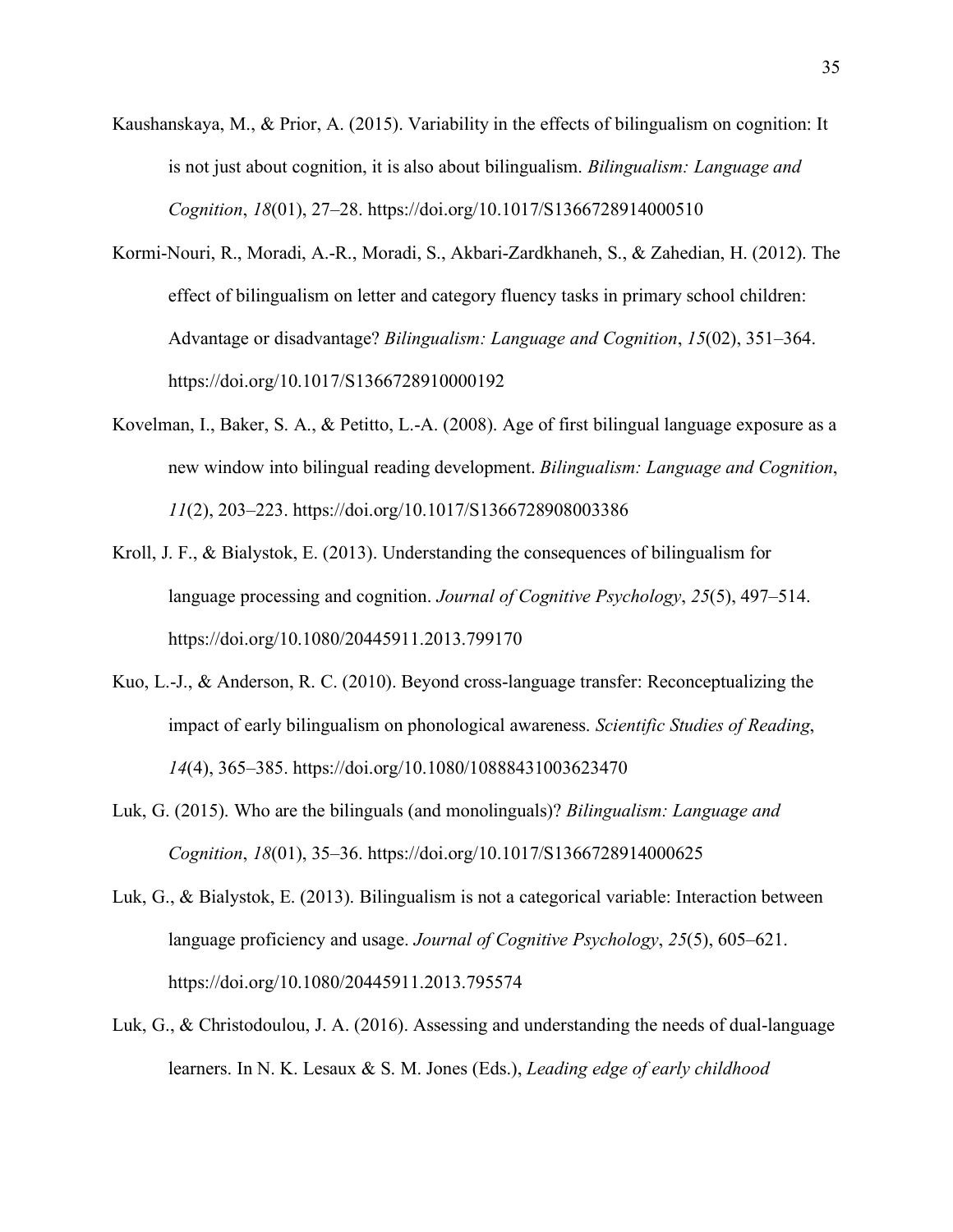*education: linking science to policy for a new generation* (pp. 67–90). Cambridge, Massachusetts: Harvard Education Press.

- Luk, G., de Sa, E., & Bialystok, E. (2011). Is there a relation between onset age of bilingualism and enhancement of cognitive control? *Bilingualism: Language and Cognition*, *14*(04), 588–595. https://doi.org/10.1017/S1366728911000010
- Mackey, W. F. (1962). The description of bilingualism. *Canadian Journal of Linguistics*, *7*, 51– 85.
- Marchman, V. A., Martínez, L. Z., Hurtado, N., Grüter, T., & Fernald, A. (2017). Caregiver talk to young Spanish-English bilinguals: comparing direct observation and parent-report measures of dual-language exposure. *Developmental Science*, *20*(1), e12425. https://doi.org/10.1111/desc.12425
- Marchman, V. A., & Martinez-Sussmann, C. (2002). Concurrent validity of caregiver/parent report measures of language for children who are learning both English and Spanish. *Journal of Speech, Language, and Hearing Research*, *45*(5), 983–997.
- Marinis, T., & Chondrogianni, V. (2010). Production of tense marking in successive bilingual children: When do they converge with their monolingual peers? *International Journal of Speech-Language Pathology*, *12*(1), 19–28. https://doi.org/10.3109/17549500903434125
- McNeill, B., & Everatt, J. (2013). Meta-linguistic predictors of word-level literacy skills in monolingual and language minority learners. *Speech, Language and Hearing*, *16*(2), 92– 98. https://doi.org/10.1179/2050571X13Z.00000000012
- Montrul, S. (2009). Reexamining the fundamental difference hypothesis: What can early bilinguals tell us? *Studies in Second Language Acquisition*, *31*, 225– 257. https://doi.org/10.1017/S0272263109090299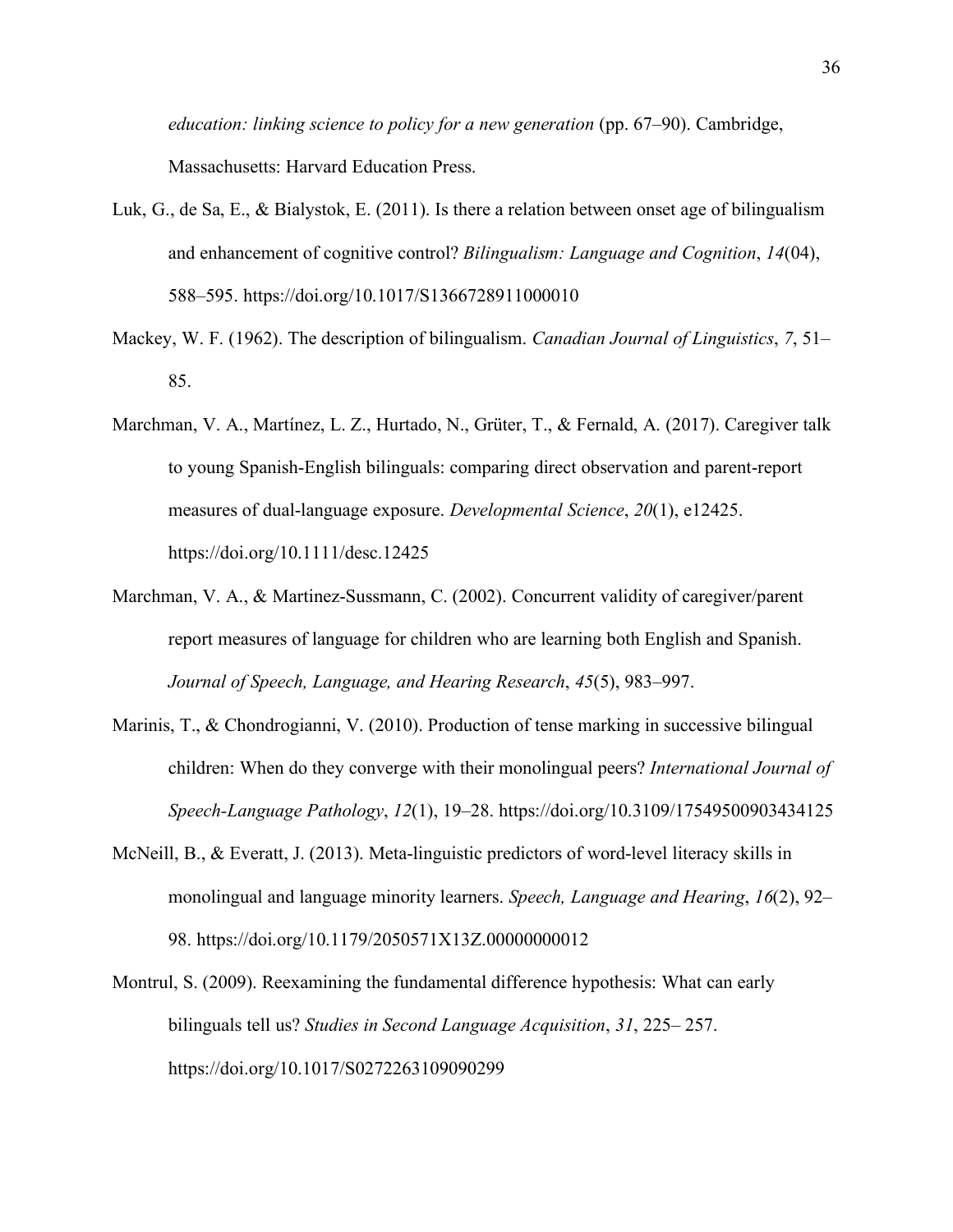- Nguyen, T.-K., & Astington, J. W. (2014). Reassessing the bilingual advantage in theory of mind and its cognitive underpinnings. *Bilingualism: Language and Cognition*, *17*(2), 396–409. https://doi.org/10.1017/S1366728913000394
- O'Hora, D., Pelaez, M., & Barnes-Holmes, D. (2005). Derived relational responding and performance on verbal subtests of the WAIS-III. *The Psychological Record*, *55*(1), 155– 175.
- Oller, D. K., Pearson, B. Z., & Cobo-Lewis, A. B. (2007). Profile effects in early bilingual language and literacy. Applied Psycholinguistics, 28(2), 191–230. https://doi.org/10.1017/S0142716407070117
- Paap, K. R., & Greenberg, Z. I. (2013). There is no coherent evidence for a bilingual advantage in executive processing. *Cognitive Psychology*, *66*(2), 232–258. https://doi.org/10.1016/j.cogpsych.2012.12.002
- Paradis, J. (2017). Parent report data on input and experience reliably predict bilingual development and this is not trivial. *Bilingualism: Language and Cognition*, *20*(1), 27–28. https://doi.org/10.1017/S136672891600033X
- Paradis, J., & Nicoladis, E. (2007). The influence of dominance and sociolinguistic context on bilingual preschoolers' language choice. *International Journal of Bilingual Education and Bilingualism*, *10*(3), 277–297. https://doi.org/10.2167/beb444.0
- Park, H. I., & Ziegler, N. (2014). Cognitive shift in the bilingual mind: Spatial concepts in Korean–English bilinguals. *Bilingualism: Language and Cognition*, *17*(02), 410–430. https://doi.org/10.1017/S1366728913000400
- Peal, E., & Lambert, W. E. (1962). The relation of bilingualism to intelligence. *Psychological Monographs: General and Applied*, *76*(27), 1–23. https://doi.org/10.1037/h0093840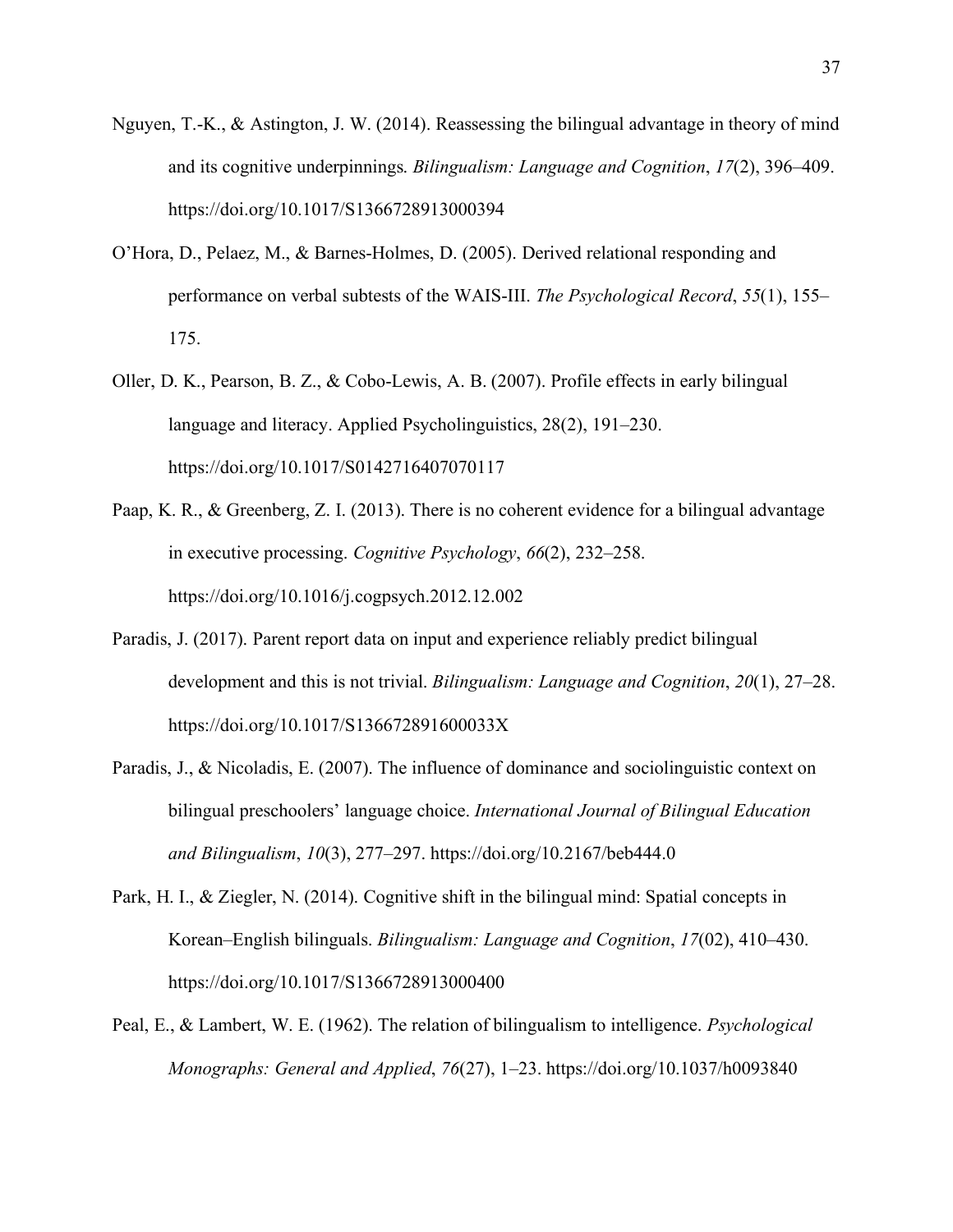- Peña, E. D., Bedore, L. M., & Kester, E. S. (2016). Assessment of language impairment in bilingual children using semantic tasks: two languages classify better than one. *International Journal of Language & Communication Disorders*, *51*(2), 192–202. https://doi.org/10.1111/1460-6984.12199
- Peña, E. D., Gutiérrez-Clellen, V. F., Iglesias, A., Goldstein, B., & Bedore, L. M. (2014). *Bilingual English Spanish Assessment*. San Rafael, CA: A-R Clinical Publ.
- Portocarrero, J. S., Burright, R. G., & Donovick, P. J. (2007). Vocabulary and verbal fluency of bilingual and monolingual college students. *Archives of Clinical Neuropsychology*, *22*(3), 415–422. https://doi.org/10.1016/j.acn.2007.01.015
- Prochazka, K., & Vogl, G. (2017). Quantifying the driving factors for language shift in a bilingual region. *Proceedings of the National Academy of Sciences*, *114*(17), 4365–4369. https://doi.org/10.1073/pnas.1617252114
- Rolla San Francisco, A., Mo, E., Carlo, M., August, D., & Snow, C. (2006). The influences of language of literacy instruction and vocabulary on the spelling of Spanish-English bilinguals. *Reading and Writing*, *19*(6), 627–642. https://doi.org/10.1007/s11145-006- 9012-3
- Rolstad, K., Mahoney, K. S., & Glass, G. V. (2005). Weighing the evidence: A meta-analysis of bilingual education in Arizona. *Bilingual Research Journal*, *29*(1), 43–67.
- Ross, J., & Melinger, A. (2017). Bilingual advantage, bidialectal advantage or neither? Comparing performance across three tests of executive function in middle childhood. *Developmental Science*, *20*(4), e12405. https://doi.org/10.1111/desc.12405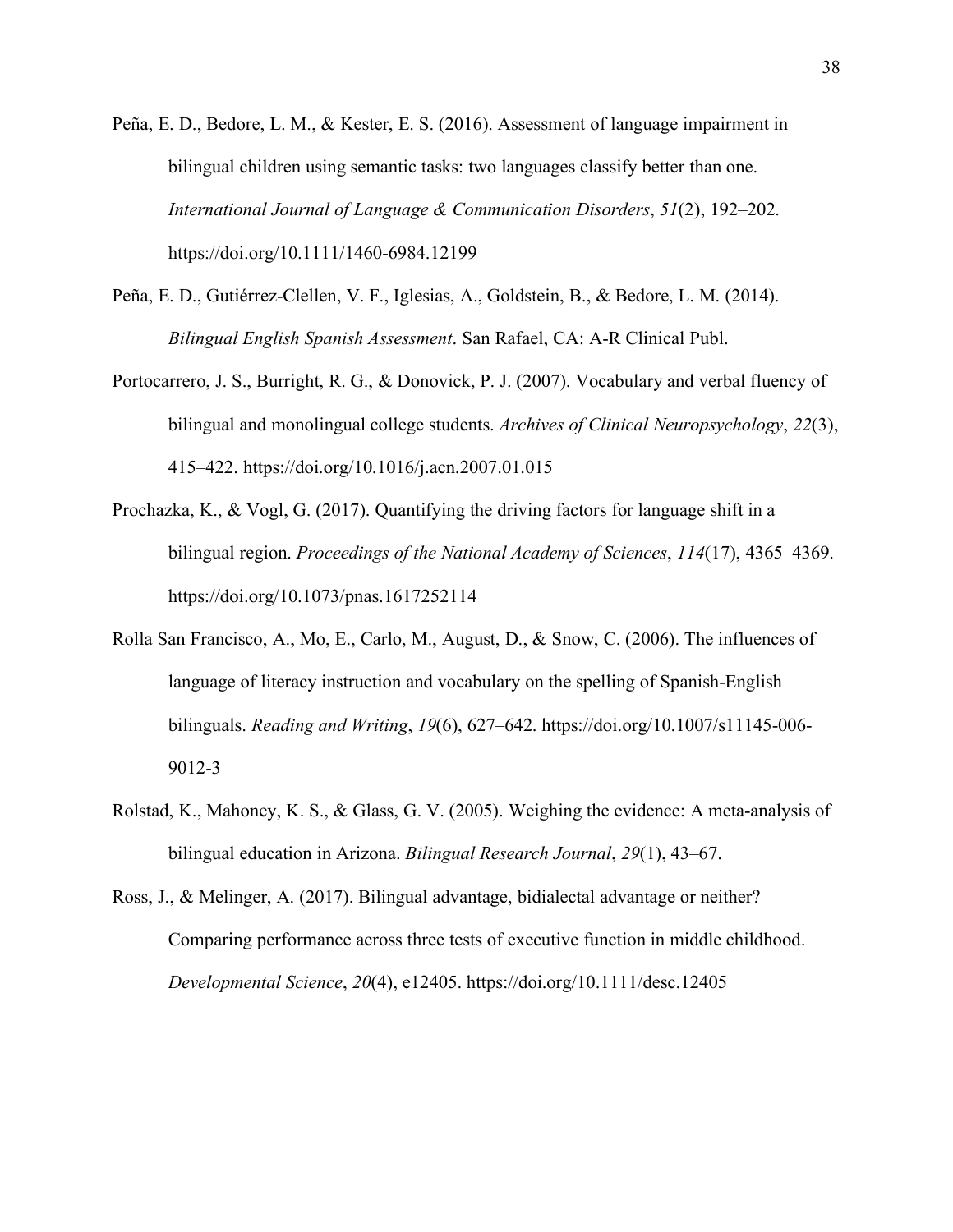- Sameroff, A. (2010). A unified theory of development: A dialectic integration of nature and nurture. *Child Development*, *81*(1), 6–22. https://doi.org/10.1111/j.1467- 8624.2009.01378.x
- Scheele, A. F., Leseman, P. P. M., & Mayo, A. Y. (2010). The home language environment of monolingual and bilingual children and their language proficiency. *Applied Psycholinguistics*, *31*(01), 117–140. https://doi.org/10.1017/S0142716409990191
- Solari, E. J., Petscher, Y., & Folsom, J. S. (2014). Differentiating literacy growth of ELL students with LD from other high-risk subgroups and general education peers: Evidence from grades 3–10. *Journal of Learning Disabilities*, *47*(4), 329–348. https://doi.org/10.1177/0022219412463435
- Thomas, M. (1994). Assessment of L2 proficiency in second language acquisition research. *Language Learning*, *44*(2), 307–336. https://doi.org/10.1111/j.1467-1770.1994.tb01104.x
- Unsworth, S. (2008). Comparing child L2 development with adult L2 development: How to measure L2 proficiency. In E. Gavruseva & B. Haznedar (Eds.), *Current trends in child second language acquisition*. Amsterdam: John Benjamins.
- Unsworth, S. (2016). Early child L2 acquisition: Age or input effects? Neither, or both? *Journal of Child Language*, *43*(3), 608–634. https://doi.org/10.1017/S030500091500080X
- Yow, W. Q., & Markman, E. M. (2011). Bilingualism and children's use of paralinguistic cues to interpret emotion in speech. *Bilingualism: Language and Cognition*, *14*(04), 562–569. https://doi.org/10.1017/S1366728910000404

 $\overline{a}$ 

<sup>&</sup>lt;sup>1</sup> The largest bilingual sample was from one multi-site study in Iran (Kormi-Nouri, Moradi, Moradi, Akbari-Zardkhaneh, & Zahedian, 2012); the next largest had a sample size of 240.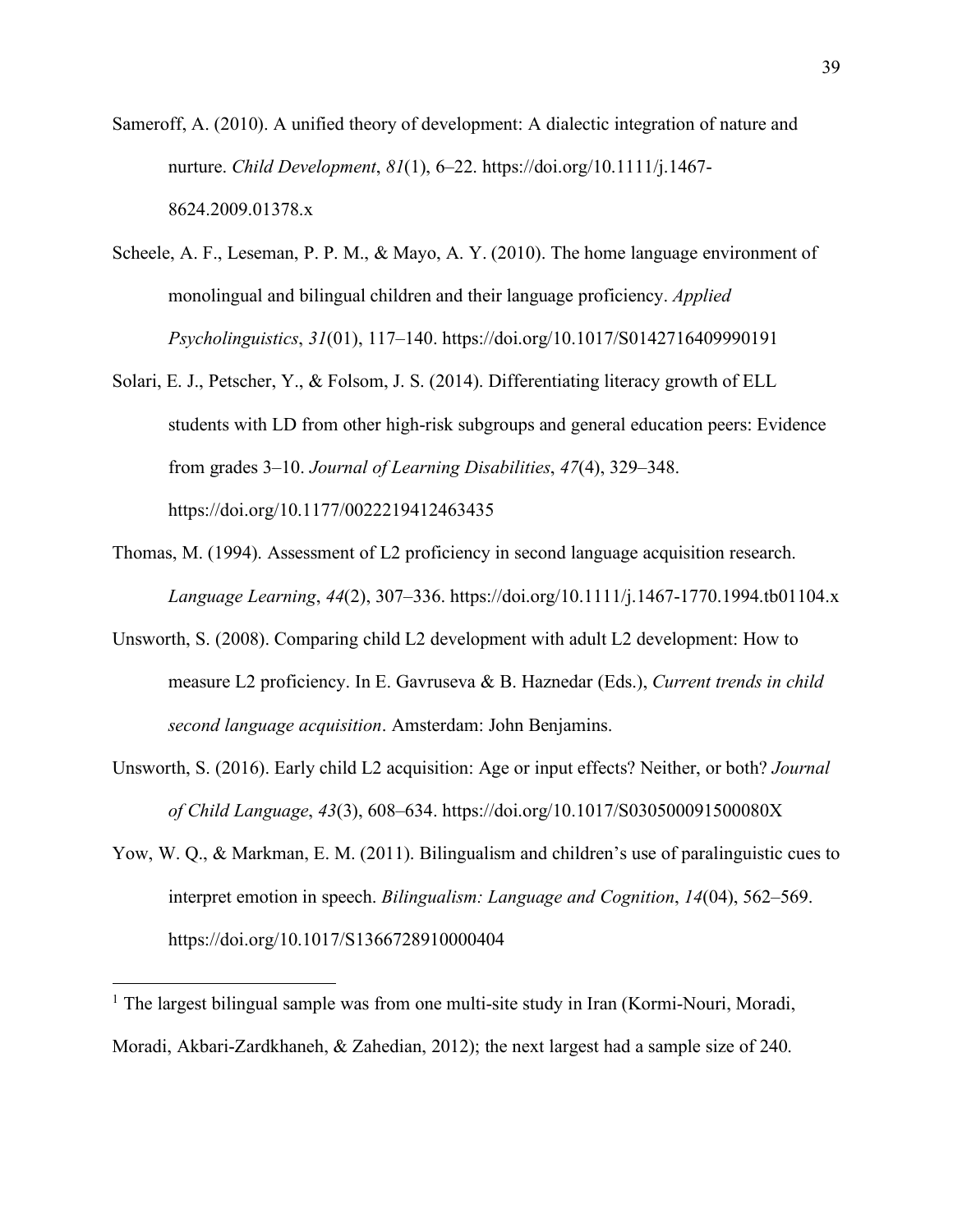<sup>2</sup> Two studies (embedded in a single paper) were not coded for this feature, as the participants were newborn infants.

<sup>3</sup> Despite relying on parent report, we coded the MCDI as an objective proficiency measure because it compares the words known and produced by young children to a norming sample in order to assess relative language proficiency, instead of eliciting a global, subjective judgment. <sup>4</sup> For the remaining eight studies that relied on objective proficiency in only one language, the language tested is one of the bilinguals' two first languages (in the case of simultaneous bilinguals, n=2), or the bilingual group includes both first and second-language speakers of the tested language (n=6).

<sup>5</sup> Eighteen studies were not coded for this feature, as the children were too young to be of school age.

<sup>6</sup> The same two infant studies that were not coded for proficiency were also not coded for this feature.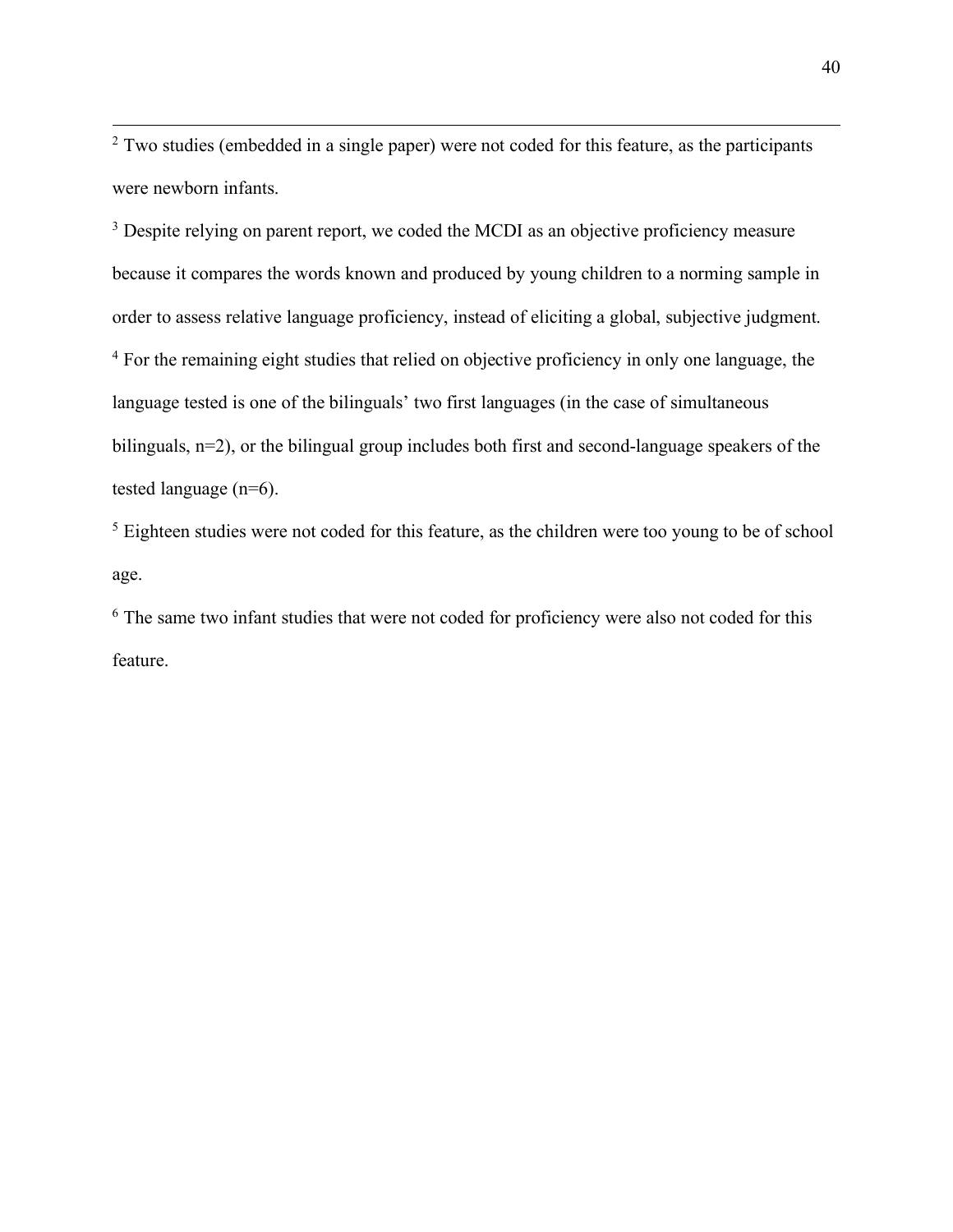## **Table 1.**

| Label                         | Examples                                                                                                                      | n  | $\frac{0}{0}$ |
|-------------------------------|-------------------------------------------------------------------------------------------------------------------------------|----|---------------|
| <b>Bilingual Only</b>         | Bilingual                                                                                                                     | 58 | 31%           |
| Language Pair<br>Only         | Tagalog-English Bilingual, Mandarin-English<br>bilingual, French-English Bilingual                                            | 85 | 46%           |
| Dominance<br>Only             | Nearly Balanced Bilingual, Fully Bilingual                                                                                    | 3  | $2\%$         |
| Learning Only                 | Bilinguals in English language instruction,<br>English Language Learners                                                      | 10 | $5\%$         |
| <b>History Only</b>           | 12-Month-Old Bilingual, Early Bilinguals                                                                                      | 11 | 6%            |
| Combination<br>of two or more | Emergent bilingual Zulu-English, French-<br>English Simultaneous Bilingual, Successive<br>bilingual Turkish-speaking children | 19 | 10%           |

Labels used to describe bilingual groups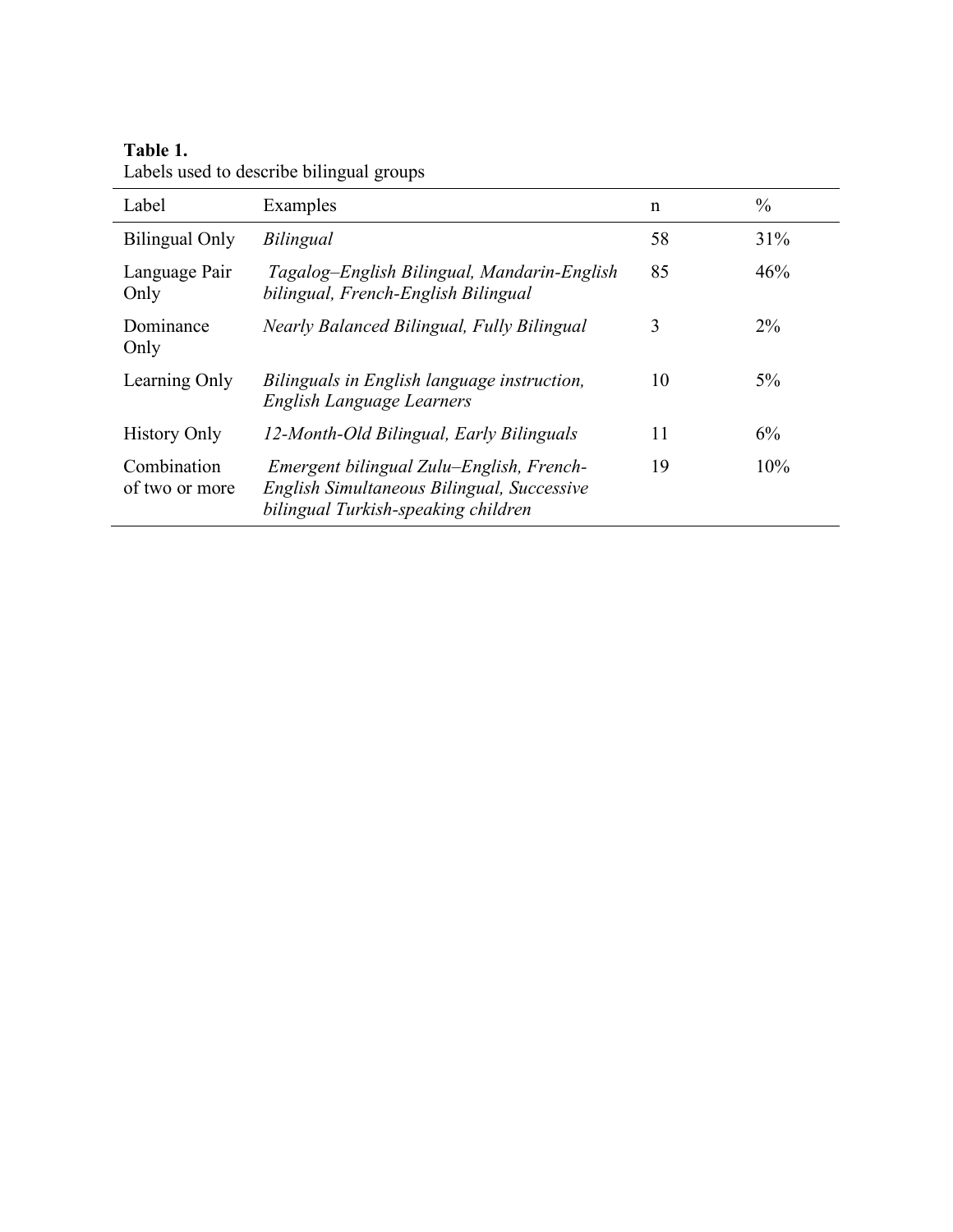| Table 2. |                                  |  |
|----------|----------------------------------|--|
|          | Description of the coding scheme |  |

| Feature                    | <b>Qualifying Questions</b>                                                                                                                                                                                                                              | Coding                                                                                              |
|----------------------------|----------------------------------------------------------------------------------------------------------------------------------------------------------------------------------------------------------------------------------------------------------|-----------------------------------------------------------------------------------------------------|
| Proficiency                | Do I know the proficiency of the<br>participants based on a subjective<br>self, parent, or researcher rating?<br>Do I know the proficiency of the<br>monolingual and bilingual groups<br>(in at least one language) based on<br>an objective assessment? | $0 =$ neither<br>$1 =$ subjective only<br>$2 =$ objective only<br>$3 =$ both subjective & objective |
| Home Usage                 | Do I know which language(s) are<br>spoken at home?<br>Do I know what proportion each<br>language is used at home, or in the<br>participant's personal life?                                                                                              | $0 = not reported$<br>$1 =$ categorical<br>$2 = gradient$                                           |
| School Language            | Do I know what the language of<br>instruction is, based on what was<br>reported in the study?                                                                                                                                                            | $0 = not reported$<br>$1$ = reported<br>(coded as N/A if children were<br>younger than school aged) |
| Language History           | Do I know in which order the<br>bilinguals learned their languages,<br>and around what age they learned<br>their second language?                                                                                                                        | $0 = not reported$<br>$1$ = reported                                                                |
| Sociolinguistic<br>context | Do I know about the general status<br>and usage of languages in the<br>population where this study took<br>place, based on what was reported<br>in the study?                                                                                            | $0 = not reported$<br>$1$ = reported                                                                |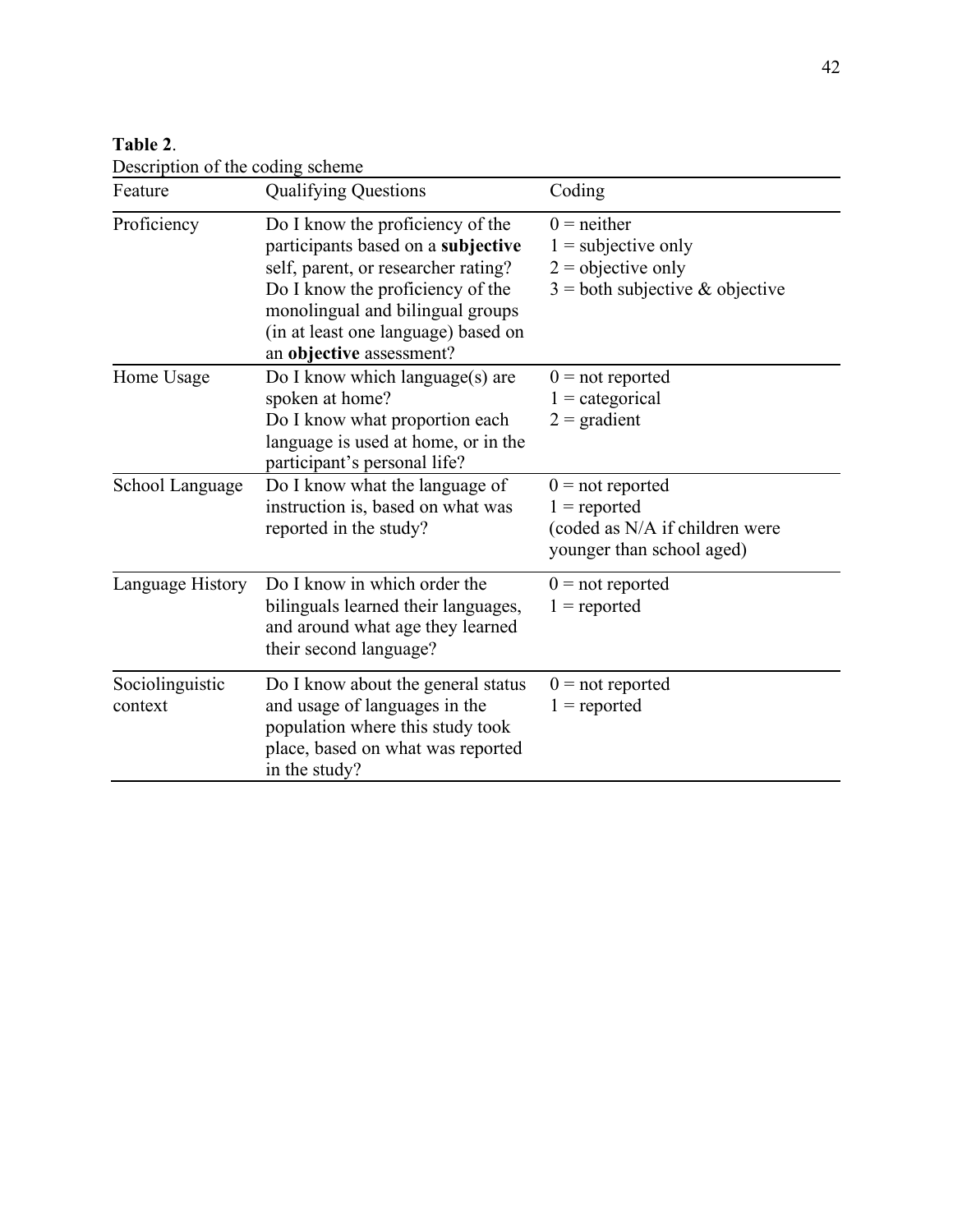| Percentage of proficiency types reported in the literature, by age of participants and region |                |         |        |        |        |          |           |        |
|-----------------------------------------------------------------------------------------------|----------------|---------|--------|--------|--------|----------|-----------|--------|
|                                                                                               |                | Age     |        | Region |        |          |           |        |
|                                                                                               |                |         |        |        |        |          | Asia/Aus/ |        |
|                                                                                               | <b>Overall</b> | child   | adult  | US     | Canada | EU/UK    | Africa    | Mult.  |
|                                                                                               | $n = 184$      | $n=108$ | $n=76$ | $n=56$ | $n=47$ | $n = 44$ | $n=15$    | $n=22$ |
| Objective Only                                                                                | 30%            | 45%     | 8%     | 23%    | 49%    | 23%      | 33%       | 23%    |
| Subjective Only                                                                               | 29%            | 12%     | 54%    | 39%    | 15%    | 34%      | $0\%$     | 45%    |
| Obj. $&$ Subj.                                                                                | 17%            | 15%     | 21%    | 23%    | 23%    | 9%       | $7\%$     | 14%    |

Neither **23%** 28% 17% 16% 13% 34% 60% 18%

**Table 3**. Percentage of proficiency types reported in the literature, by age of participants and region

Note: EU = European Union, UK = United Kingdom, Aus = Australia, Mult. = Multiple Regions.